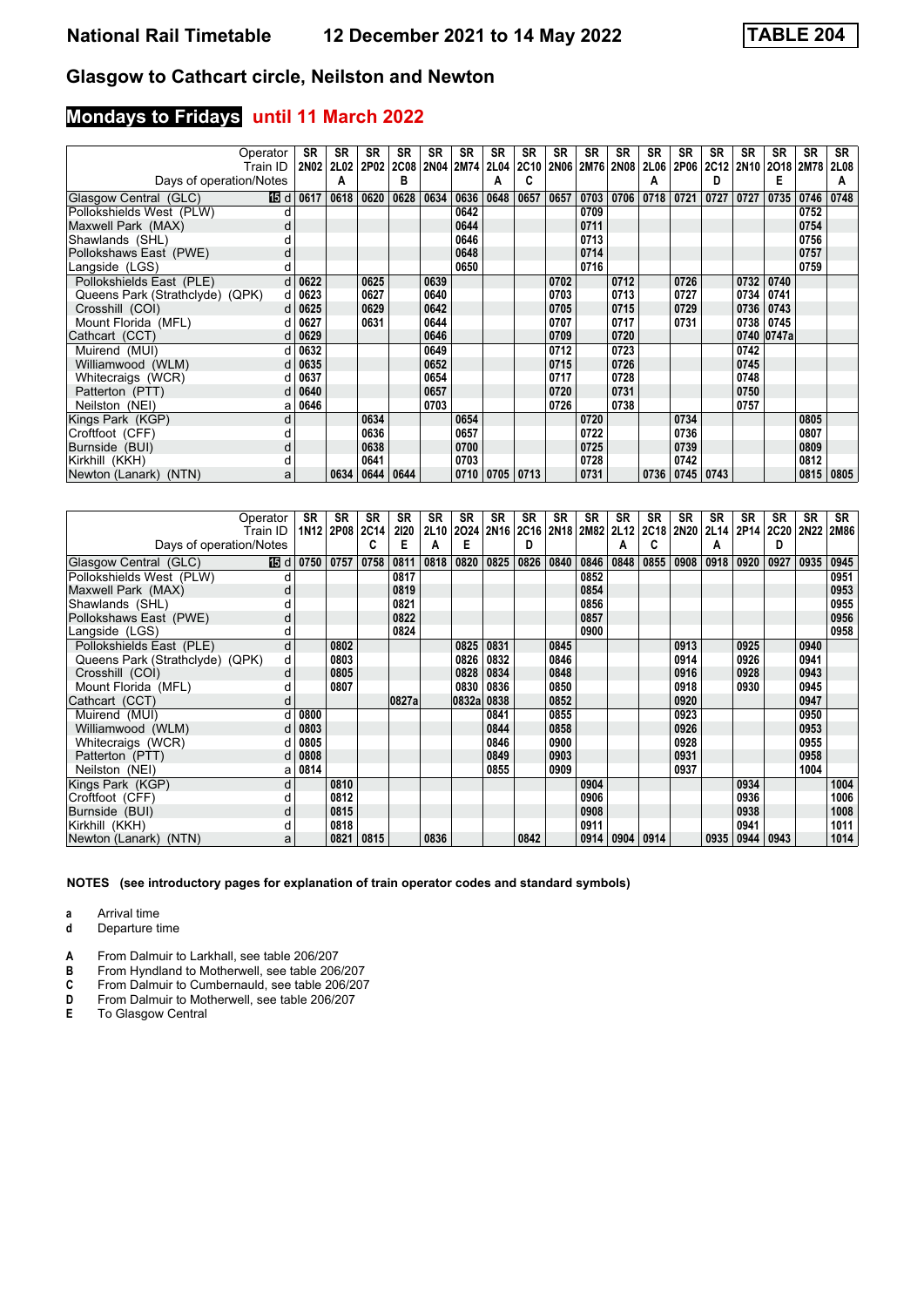## **Mondays to Fridays until 11 March 2022**

|                                 | Operator | <b>SR</b>        | <b>SR</b>   | <b>SR</b>                | <b>SR</b> | <b>SR</b> | <b>SR</b> | <b>SR</b> | SR   | <b>SR</b>      | SR            | <b>SR</b> | SR   | <b>SR</b>                               | SR   | <b>SR</b> | <b>SR</b> | <b>SR</b> | <b>SR</b>   |
|---------------------------------|----------|------------------|-------------|--------------------------|-----------|-----------|-----------|-----------|------|----------------|---------------|-----------|------|-----------------------------------------|------|-----------|-----------|-----------|-------------|
|                                 | Train ID | 2L16             | <b>2C22</b> | 2N26 2L18 2P18 2C24 2N28 |           |           |           |           |      | 2L20 2M90 2C26 |               | 2N32      |      | 2L22   2P12   2C28   2N34   2M94   2L24 |      |           |           |           | <b>2C30</b> |
| Days of operation/Notes         |          | A                | C           |                          | А         |           | D         |           | А    |                |               |           | А    |                                         | D    |           |           | Α         |             |
| Glasgow Central (GLC)           |          | <b>15</b> d 0948 | 0958        | 1007                     | 1018      | 1020      | 1025      | 1035      | 1045 | 1045           | 1058          | 1105      | 1116 | 1120                                    | 1125 | 1135      | 1145      | 1148      | 1155        |
| Pollokshields West (PLW)        |          |                  |             |                          |           |           |           |           |      | 1051           |               |           |      |                                         |      |           | 1151      |           |             |
| Maxwell Park (MAX)              |          |                  |             |                          |           |           |           |           |      | 1053           |               |           |      |                                         |      |           | 1153      |           |             |
| Shawlands (SHL)                 |          |                  |             |                          |           |           |           |           |      | 1055           |               |           |      |                                         |      |           | 1155      |           |             |
| Pollokshaws East (PWE)          |          |                  |             |                          |           |           |           |           |      | 1056           |               |           |      |                                         |      |           | 1156      |           |             |
| Langside (LGS)                  |          |                  |             |                          |           |           |           |           |      | 1058           |               |           |      |                                         |      |           | 1158      |           |             |
| Pollokshields East (PLE)        | d        |                  |             | 1012                     |           | 1025      |           | 1040      |      |                |               | 1110      |      | 1125                                    |      | 1140      |           |           |             |
| Queens Park (Strathclyde) (QPK) | d        |                  |             | 1013                     |           | 1026      |           | 1041      |      |                |               | 1111      |      | 1126                                    |      | 1141      |           |           |             |
| Crosshill (COI)                 |          |                  |             | 1015                     |           | 1028      |           | 1043      |      |                |               | 1113      |      | 1128                                    |      | 1143      |           |           |             |
| Mount Florida (MFL)             |          |                  |             | 1017                     |           | 1030      |           | 1045      |      |                |               | 1115      |      | 1130                                    |      | 1145      |           |           |             |
| Cathcart (CCT)                  |          |                  |             | 1019                     |           |           |           | 1047      |      |                |               | 1117      |      |                                         |      | 1147      |           |           |             |
| Muirend (MUI)                   |          |                  |             | 1022                     |           |           |           | 1050      |      |                |               | 1120      |      |                                         |      | 1150      |           |           |             |
| Williamwood (WLM)               | d        |                  |             | 1025                     |           |           |           | 1053      |      |                |               | 1123      |      |                                         |      | 1153      |           |           |             |
| Whitecraigs (WCR)               |          |                  |             | 1027                     |           |           |           | 1055      |      |                |               | 1125      |      |                                         |      | 1155      |           |           |             |
| Patterton (PTT)                 | d        |                  |             | 1030                     |           |           |           | 1058      |      |                |               | 1128      |      |                                         |      | 1158      |           |           |             |
| Neilston (NEI)                  | а        |                  |             | 1036                     |           |           |           | 1104      |      |                |               | 1134      |      |                                         |      | 1204      |           |           |             |
| Kings Park (KGP)                | d        |                  |             |                          |           | 1034      |           |           |      | 1104           |               |           |      | 1134                                    |      |           | 1204      |           |             |
| Croftfoot (CFF)                 |          |                  |             |                          |           | 1036      |           |           |      | 1106           |               |           |      | 1136                                    |      |           | 1206      |           |             |
| Burnside (BUI)                  |          |                  |             |                          |           | 1038      |           |           |      | 1108           |               |           |      | 1138                                    |      |           | 1208      |           |             |
| Kirkhill (KKH)                  |          |                  |             |                          |           | 1041      |           |           |      | 1111           |               |           |      | 1141                                    |      |           | 1211      |           |             |
| Newton (Lanark) (NTN)           | a        | 1004             | 1015        |                          | 1036      | 1044      | 1041      |           | 1101 |                | $1114$   1113 |           | 1135 | 1144                                    | 1141 |           | 1214      | 1204      | 1211        |

|                                 | Operator<br>Train ID | SR<br>2N02 | SR<br><b>2L02</b> | <b>SR</b><br>2P02 | <b>SR</b><br>2C32 2N04 | <b>SR</b> | <b>SR</b><br><b>2L04</b> | <b>SR</b><br>2M74 2C34 | SR   | SR<br><b>2N08</b> | SR<br>2L06 | SR<br>2P06 | SR<br>2C36 | SR   | <b>SR</b><br>2N10 2M78 | <b>SR</b><br>2L08 | <b>SR</b><br>2C38 2N14 | SR   | SR<br><b>2L10</b> |
|---------------------------------|----------------------|------------|-------------------|-------------------|------------------------|-----------|--------------------------|------------------------|------|-------------------|------------|------------|------------|------|------------------------|-------------------|------------------------|------|-------------------|
| Days of operation/Notes         |                      |            | A                 |                   | D                      |           | А                        |                        | C    |                   | A          |            | D          |      |                        | А                 | c                      |      | А                 |
| Glasgow Central (GLC)           | 16 d                 | 1205       | 1215              | 1220              | 1228                   | 1235      | 1245                     | 1245                   | 1255 | 1305              | 1317       | 1320       | 1326       | 1335 | 1345                   | 1348              | 1357                   | 1405 | 1414              |
| Pollokshields West (PLW)        | d                    |            |                   |                   |                        |           |                          | 1251                   |      |                   |            |            |            |      | 1351                   |                   |                        |      |                   |
| Maxwell Park (MAX)              | d                    |            |                   |                   |                        |           |                          | 1253                   |      |                   |            |            |            |      | 1353                   |                   |                        |      |                   |
| Shawlands (SHL)                 |                      |            |                   |                   |                        |           |                          | 1255                   |      |                   |            |            |            |      | 1355                   |                   |                        |      |                   |
| Pollokshaws East (PWE)          | d                    |            |                   |                   |                        |           |                          | 1256                   |      |                   |            |            |            |      | 1356                   |                   |                        |      |                   |
| Langside (LGS)                  |                      |            |                   |                   |                        |           |                          | 1258                   |      |                   |            |            |            |      | 1358                   |                   |                        |      |                   |
| Pollokshields East (PLE)        | d                    | 1210       |                   | 1225              |                        | 1240      |                          |                        |      | 1310              |            | 1325       |            | 1340 |                        |                   |                        | 1410 |                   |
| Queens Park (Strathclyde) (QPK) | d                    | 1211       |                   | 1226              |                        | 1241      |                          |                        |      | 1311              |            | 1326       |            | 1341 |                        |                   |                        | 1411 |                   |
| Crosshill (COI)                 | d                    | 1213       |                   | 1228              |                        | 1243      |                          |                        |      | 1313              |            | 1328       |            | 1343 |                        |                   |                        | 1413 |                   |
| Mount Florida (MFL)             |                      | 1215       |                   | 1230              |                        | 1245      |                          |                        |      | 1315              |            | 1330       |            | 1345 |                        |                   |                        | 1415 |                   |
| Cathcart (CCT)                  |                      | 1217       |                   |                   |                        | 1247      |                          |                        |      | 1317              |            |            |            | 1347 |                        |                   |                        | 1417 |                   |
| Muirend (MUI)                   | d                    | 1220       |                   |                   |                        | 1250      |                          |                        |      | 1320              |            |            |            | 1350 |                        |                   |                        | 1420 |                   |
| Williamwood (WLM)               | d                    | 1223       |                   |                   |                        | 1253      |                          |                        |      | 1323              |            |            |            | 1353 |                        |                   |                        | 1423 |                   |
| Whitecraigs (WCR)               |                      | 1225       |                   |                   |                        | 1255      |                          |                        |      | 1325              |            |            |            | 1355 |                        |                   |                        | 1425 |                   |
| Patterton (PTT)                 | d                    | 1228       |                   |                   |                        | 1258      |                          |                        |      | 1328              |            |            |            | 1358 |                        |                   |                        | 1428 |                   |
| Neilston (NEI)                  | а                    | 1234       |                   |                   |                        | 1304      |                          |                        |      | 1334              |            |            |            | 1404 |                        |                   |                        | 1434 |                   |
| Kings Park (KGP)                | d                    |            |                   | 1234              |                        |           |                          | 1304                   |      |                   |            | 1334       |            |      | 1404                   |                   |                        |      |                   |
| Croftfoot (CFF)                 | d                    |            |                   | 1236              |                        |           |                          | 1306                   |      |                   |            | 1336       |            |      | 1406                   |                   |                        |      |                   |
| Burnside (BUI)                  | d                    |            |                   | 1238              |                        |           |                          | 1308                   |      |                   |            | 1338       |            |      | 1408                   |                   |                        |      |                   |
| Kirkhill (KKH)                  | d                    |            |                   | 1241              |                        |           |                          | 1311                   |      |                   |            | 1341       |            |      | 1411                   |                   |                        |      |                   |
| Newton (Lanark) (NTN)           | a                    |            | 1238              | 1244              | 1244                   |           | 1302                     | 1314                   | 1312 |                   | 1335       | 1344       | 1342       |      | 1414                   | 1405              | 1414                   |      | 1434              |

**NOTES (see introductory pages for explanation of train operator codes and standard symbols)**

**a** Arrival time<br>**d** Departure t

**d** Departure time

**A** From Dalmuir to Larkhall, see table 206/207<br>**C** From Dalmuir to Cumbernauld, see table 200<br>**D** From Dalmuir to Motherwell, see table 206/2

From Dalmuir to Cumbernauld, see table 206/207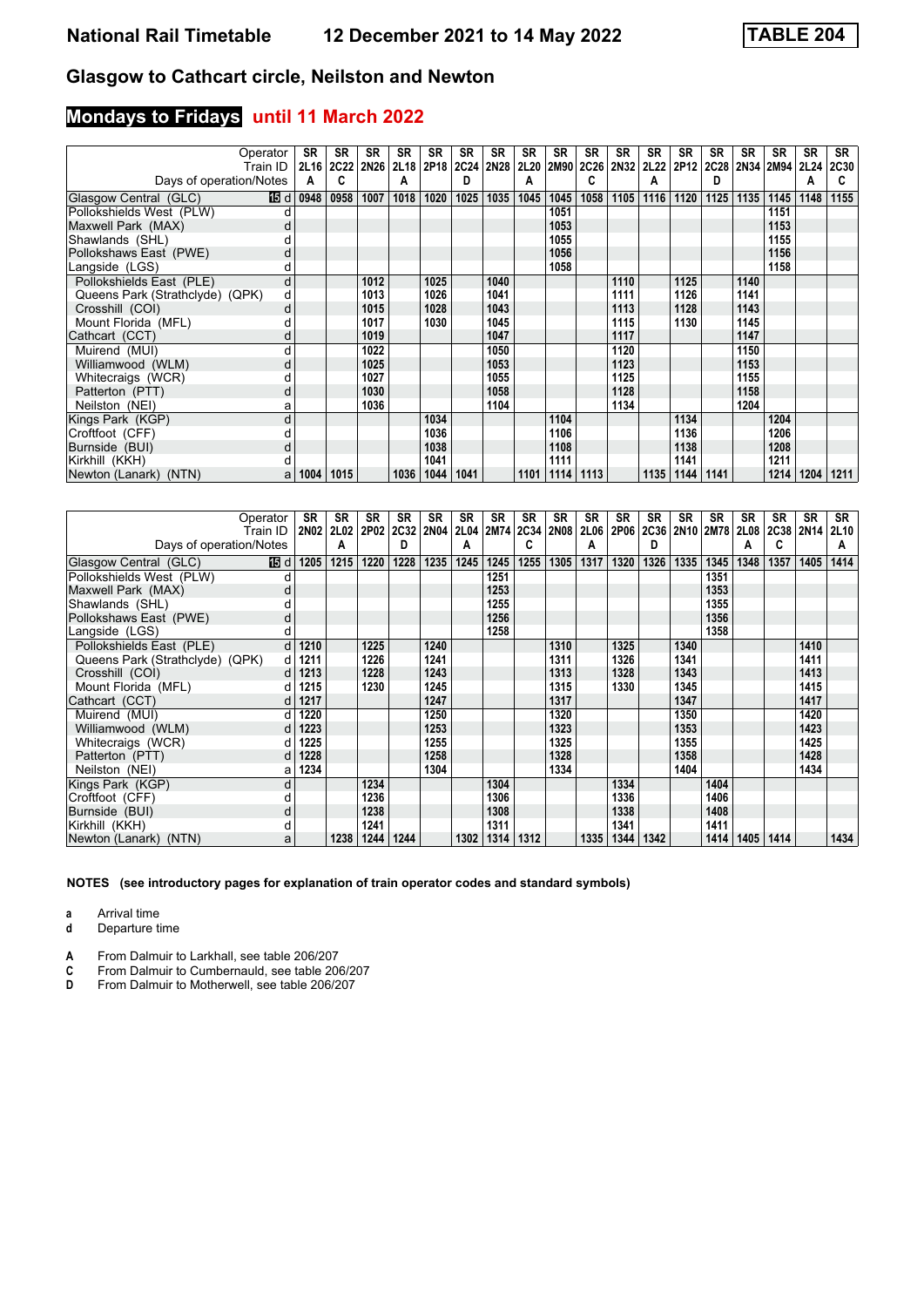## **Mondays to Fridays until 11 March 2022**

|                                 | Operator     | <b>SR</b> | <b>SR</b> | <b>SR</b>        | <b>SR</b> | <b>SR</b> | <b>SR</b>      | <b>SR</b>   | <b>SR</b> | <b>SR</b> | SR          | <b>SR</b> | SR        | <b>SR</b> | <b>SR</b>   | <b>SR</b>   | <b>SR</b> | <b>SR</b> | <b>SR</b> |
|---------------------------------|--------------|-----------|-----------|------------------|-----------|-----------|----------------|-------------|-----------|-----------|-------------|-----------|-----------|-----------|-------------|-------------|-----------|-----------|-----------|
|                                 | Train ID     |           | 2P10 2C40 | 2N <sub>16</sub> |           |           | 2L12 2M82 2C02 | <b>2N20</b> |           | 2L14 2P14 | <b>2C04</b> |           | 2N22 2M86 | 2L16      | <b>2C06</b> | <b>2N26</b> | 2L18      | 2127      | 2P18      |
| Days of operation/Notes         |              |           | D         |                  | А         |           | C.             |             | А         |           | D           |           |           | A         | C           |             | Α         | Е         |           |
| Glasgow Central (GLC)           | 15 d         | 1420      | 1425      | 1435             | 1445      | 1445      | 1455           | 1506        | 1515      | 1520      | 1528        | 1535      | 1545      | 1548      | 1558        | 1607        | 1613      | 1614      | 1620      |
| Pollokshields West (PLW)        |              |           |           |                  |           | 1451      |                |             |           |           |             |           | 1551      |           |             |             |           | 1621      |           |
| Maxwell Park (MAX)              |              |           |           |                  |           | 1453      |                |             |           |           |             |           | 1553      |           |             |             |           | 1623      |           |
| Shawlands (SHL)                 |              |           |           |                  |           | 1455      |                |             |           |           |             |           | 1555      |           |             |             |           | 1625      |           |
| Pollokshaws East (PWE)          | d            |           |           |                  |           | 1456      |                |             |           |           |             |           | 1556      |           |             |             |           | 1626      |           |
| Langside (LGS)                  |              |           |           |                  |           | 1458      |                |             |           |           |             |           | 1558      |           |             |             |           | 1628      |           |
| Pollokshields East (PLE)        | d            | 1425      |           | 1440             |           |           |                | 1511        |           | 1525      |             | 1540      |           |           |             | 1612        |           |           | 1625      |
| Queens Park (Strathclyde) (QPK) | d.           | 1426      |           | 1441             |           |           |                | 1514        |           | 1526      |             | 1541      |           |           |             | 1613        |           |           | 1627      |
| Crosshill (COI)                 |              | 1428      |           | 1443             |           |           |                | 1516        |           | 1528      |             | 1543      |           |           |             | 1615        |           |           | 1629      |
| Mount Florida (MFL)             |              | 1430      |           | 1445             |           |           |                | 1518        |           | 1530      |             | 1545      |           |           |             | 1617        |           |           | 1631      |
| Cathcart (CCT)                  | d            |           |           | 1447             |           |           |                | 1520        |           |           |             | 1547      |           |           |             | 1619        |           | 1631al    |           |
| Muirend (MUI)                   |              |           |           | 1450             |           |           |                | 1523        |           |           |             | 1550      |           |           |             | 1622        |           |           |           |
| Williamwood (WLM)               | d            |           |           | 1453             |           |           |                | 1526        |           |           |             | 1553      |           |           |             | 1625        |           |           |           |
| Whitecraigs (WCR)               |              |           |           | 1455             |           |           |                | 1528        |           |           |             | 1555      |           |           |             | 1627        |           |           |           |
| Patterton (PTT)                 | d            |           |           | 1458             |           |           |                | 1531        |           |           |             | 1558      |           |           |             | 1630        |           |           |           |
| Neilston (NEI)                  | a            |           |           | 1504             |           |           |                | 1537        |           |           |             | 1604      |           |           |             | 1636        |           |           |           |
| Kings Park (KGP)                | <sub>d</sub> | 1434      |           |                  |           | 1504      |                |             |           | 1534      |             |           | 1604      |           |             |             |           |           | 1634      |
| Croftfoot (CFF)                 |              | 1436      |           |                  |           | 1506      |                |             |           | 1536      |             |           | 1606      |           |             |             |           |           | 1636      |
| Burnside (BUI)                  | d            | 1438      |           |                  |           | 1508      |                |             |           | 1538      |             |           | 1608      |           |             |             |           |           | 1638      |
| Kirkhill (KKH)                  | d            | 1441      |           |                  |           | 1511      |                |             |           | 1541      |             |           | 1611      |           |             |             |           |           | 1641      |
| Newton (Lanark) (NTN)           | a            | 1444      | 1441      |                  | 1501      | 1514      | 1514           |             | 1535      | 1544      | 1544        |           | 1614      | 1604      | 1615        |             | 1633      |           | 1644      |

|                                 | Operator | SR   | SR                            | <b>SR</b> | <b>SR</b> | <b>SR</b> | <b>SR</b> | <b>SR</b>  | SR               | SR   | SR    | SR   | SR   | <b>SR</b> | <b>SR</b>      | <b>SR</b> | <b>SR</b>      | SR   | SR          |
|---------------------------------|----------|------|-------------------------------|-----------|-----------|-----------|-----------|------------|------------------|------|-------|------|------|-----------|----------------|-----------|----------------|------|-------------|
|                                 | Train ID |      | 2C08 2N28 2M90 2L20 2C10 2N30 |           |           |           |           | 2129       | 2L <sub>22</sub> | 2P24 | 2131  | 2N34 |      |           | 2C12 2N36 2M94 |           | 2L24 2C14 2N02 |      | <b>2L02</b> |
| Days of operation/Notes         |          | D    |                               |           | А         | c         |           | E          | A                |      | Е     |      | D    |           |                | A         | c              |      | A           |
| Glasgow Central (GLC)           | 16 d     | 1626 | 1635                          | 1645      | 1648      | 1656      | 1702      | 1704       | 1718             | 1718 | 1723  | 1725 | 1728 | 1737      | 1746           | 1748      | 1758           | 1806 | 1814        |
| Pollokshields West (PLW)        | d        |      |                               | 1651      |           |           |           | 1712       |                  |      | 1730  |      |      |           | 1752           |           |                |      |             |
| Maxwell Park (MAX)              | d        |      |                               | 1653      |           |           |           | 1714       |                  |      | 1732  |      |      |           | 1754           |           |                |      |             |
| Shawlands (SHL)                 |          |      |                               | 1655      |           |           |           | 1716       |                  |      | 1734  |      |      |           | 1756           |           |                |      |             |
| Pollokshaws East (PWE)          | d        |      |                               | 1656      |           |           |           | 1718       |                  |      | 1735  |      |      |           | 1757           |           |                |      |             |
| Langside (LGS)                  | d        |      |                               | 1658      |           |           |           | 1720       |                  |      | 1737  |      |      |           | 1759           |           |                |      |             |
| Pollokshields East (PLE)        | d        |      | 1640                          |           |           |           | 1708      |            |                  | 1723 |       | 1730 |      | 1742      |                |           |                | 1812 |             |
| Queens Park (Strathclyde) (QPK) | d        |      | 1641                          |           |           |           | 1709      |            |                  | 1724 |       | 1731 |      | 1743      |                |           |                | 1813 |             |
| Crosshill (COI)                 | d        |      | 1643                          |           |           |           | 1711      |            |                  | 1726 |       | 1733 |      | 1745      |                |           |                | 1815 |             |
| Mount Florida (MFL)             |          |      | 1645                          |           |           |           | 1713      |            |                  | 1729 |       | 1735 |      | 1747      |                |           |                | 1817 |             |
| Cathcart (CCT)                  | d        |      | 1647                          |           |           |           |           | 1715 1722a |                  |      | 1740a | 1737 |      | 1749      |                |           |                | 1819 |             |
| Muirend (MUI)                   | d        |      | 1650                          |           |           |           | 1718      |            |                  |      |       | 1740 |      | 1752      |                |           |                | 1822 |             |
| Williamwood (WLM)               | d        |      | 1653                          |           |           |           | 1721      |            |                  |      |       | 1744 |      | 1755      |                |           |                | 1825 |             |
| Whitecraigs (WCR)               |          |      | 1655                          |           |           |           | 1723      |            |                  |      |       | 1746 |      | 1757      |                |           |                | 1827 |             |
| Patterton (PTT)                 | d        |      | 1658                          |           |           |           | 1726      |            |                  |      |       | 1749 |      | 1800      |                |           |                | 1830 |             |
| Neilston (NEI)                  | а        |      | 1704                          |           |           |           | 1732      |            |                  |      |       | 1755 |      | 1806      |                |           |                | 1836 |             |
| Kings Park (KGP)                | d        |      |                               | 1704      |           |           |           |            |                  | 1732 |       |      |      |           | 1804           |           |                |      |             |
| Croftfoot (CFF)                 |          |      |                               | 1706      |           |           |           |            |                  | 1734 |       |      |      |           | 1806           |           |                |      |             |
| Burnside (BUI)                  | d        |      |                               | 1708      |           |           |           |            |                  | 1736 |       |      |      |           | 1808           |           |                |      |             |
| Kirkhill (KKH)                  |          |      |                               | 1711      |           |           |           |            |                  | 1739 |       |      |      |           | 1811           |           |                |      |             |
| Newton (Lanark) (NTN)           | a        | 1642 |                               | 1714      | 1707      | 1714      |           |            | 1735             | 1742 |       |      | 1744 |           | 1814           | 1806      | 1816           |      | 1833        |

**NOTES (see introductory pages for explanation of train operator codes and standard symbols)**

**a** Arrival time<br>**d** Departure t

**d** Departure time

**A** From Dalmuir to Larkhall, see table 206/207<br>**C** From Dalmuir to Cumbernauld, see table 200

**C** From Dalmuir to Cumbernauld, see table 206/207<br>**D** From Dalmuir to Motherwell, see table 206/207

**D** From Dalmuir to Motherwell, see table 206/207<br>**E** To Glasgow Central

**(** To Glasgow Central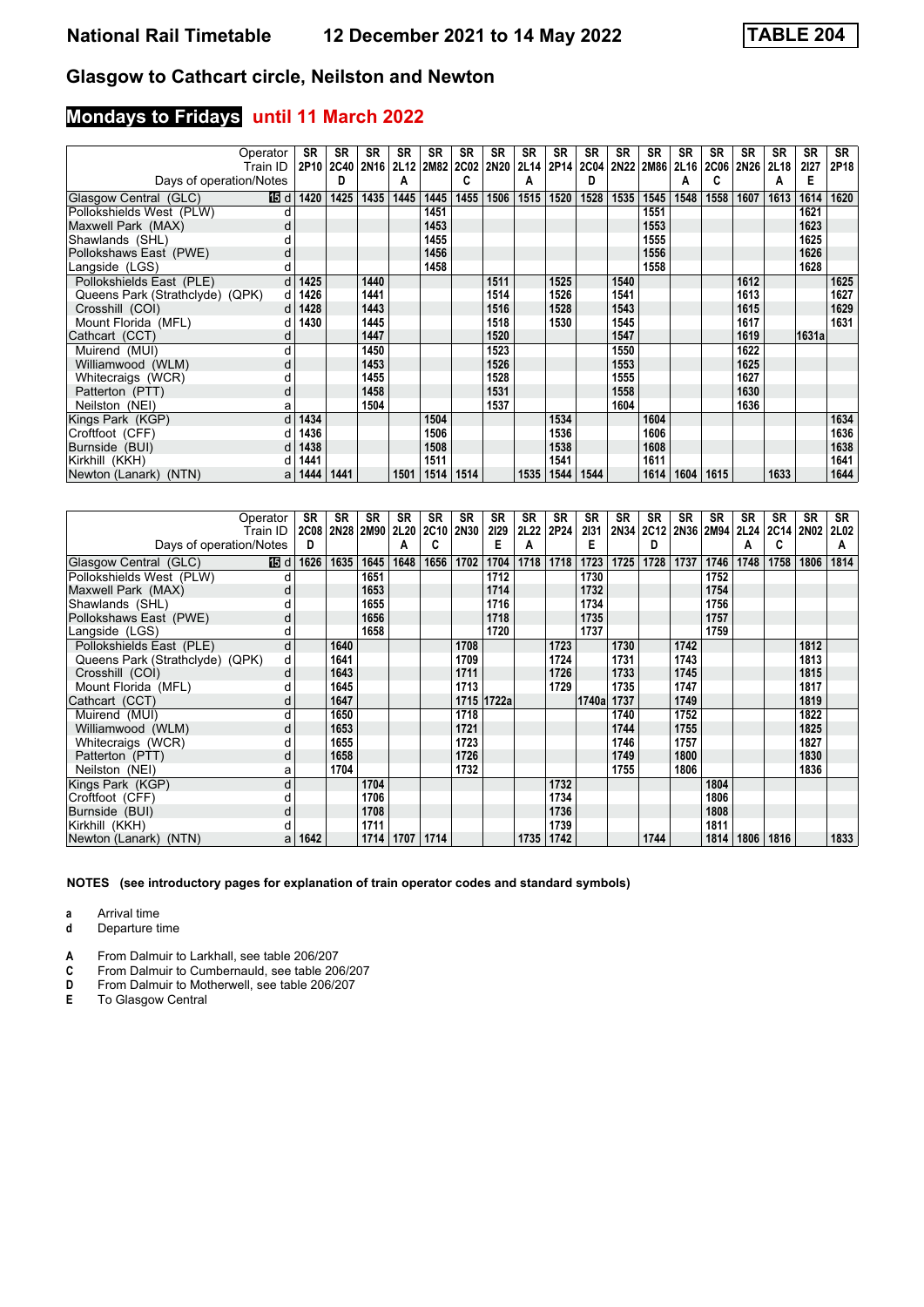# **Mondays to Fridays until 11 March 2022**

|                                 | Operator | SR   | <b>SR</b> | <b>SR</b> | <b>SR</b> | <b>SR</b>   | <b>SR</b>   | <b>SR</b>   | <b>SR</b> | SR   | <b>SR</b>   | SR   | <b>SR</b> | <b>SR</b>   | <b>SR</b>   | <b>SR</b> | <b>SR</b> | <b>SR</b> | <b>SR</b> |
|---------------------------------|----------|------|-----------|-----------|-----------|-------------|-------------|-------------|-----------|------|-------------|------|-----------|-------------|-------------|-----------|-----------|-----------|-----------|
|                                 | Train ID | 2P02 | 2C16      |           | 2N04 2M74 | <b>2L04</b> | <b>2C18</b> | <b>2N08</b> | 2L06      | 2P06 | <b>2C20</b> |      | 2N10 2M78 | 2L08        | <b>2C22</b> | 2L10      | 2C24      |           | 2N16 2M82 |
| Days of operation/Notes         |          |      | D         |           |           | А           |             |             | A         |      | D           |      |           | А           | C           | А         | D         |           |           |
| Glasgow Central (GLC)           | 16 d     | 1820 | 1828      | 1835      | 1845      | 1846        | 1858        | 1905        | 1914      | 1920 | 1928        | 1935 | 1945      | 1948        | 1956        | 2018      | 2028      | 2035      | 2045      |
| Pollokshields West (PLW)        |          |      |           |           | 1851      |             |             |             |           |      |             |      | 1951      |             |             |           |           |           | 2051      |
| Maxwell Park (MAX)              |          |      |           |           | 1853      |             |             |             |           |      |             |      | 1953      |             |             |           |           |           | 2053      |
| Shawlands (SHL)                 |          |      |           |           | 1855      |             |             |             |           |      |             |      | 1955      |             |             |           |           |           | 2055      |
| Pollokshaws East (PWE)          | d        |      |           |           | 1856      |             |             |             |           |      |             |      | 1956      |             |             |           |           |           | 2056      |
| Langside (LGS)                  |          |      |           |           | 1859      |             |             |             |           |      |             |      | 1958      |             |             |           |           |           | 2058      |
| Pollokshields East (PLE)        |          | 1825 |           | 1840      |           |             |             | 1910        |           | 1925 |             | 1940 |           |             |             |           |           | 2040      |           |
| Queens Park (Strathclyde) (QPK) | d        | 1826 |           | 1841      |           |             |             | 1911        |           | 1926 |             | 1941 |           |             |             |           |           | 2041      |           |
| Crosshill (COI)                 |          | 1828 |           | 1843      |           |             |             | 1913        |           | 1928 |             | 1943 |           |             |             |           |           | 2043      |           |
| Mount Florida (MFL)             |          | 1830 |           | 1845      |           |             |             | 1915        |           | 1930 |             | 1945 |           |             |             |           |           | 2045      |           |
| Cathcart (CCT)                  |          |      |           | 1847      |           |             |             | 1917        |           |      |             | 1947 |           |             |             |           |           | 2047      |           |
| Muirend (MUI)                   |          |      |           | 1850      |           |             |             | 1920        |           |      |             | 1950 |           |             |             |           |           | 2050      |           |
| Williamwood (WLM)               | d        |      |           | 1853      |           |             |             | 1923        |           |      |             | 1953 |           |             |             |           |           | 2053      |           |
| Whitecraigs (WCR)               |          |      |           | 1855      |           |             |             | 1925        |           |      |             | 1955 |           |             |             |           |           | 2055      |           |
| Patterton (PTT)                 | d        |      |           | 1858      |           |             |             | 1928        |           |      |             | 1958 |           |             |             |           |           | 2058      |           |
| Neilston (NEI)                  | а        |      |           | 1904      |           |             |             | 1934        |           |      |             | 2004 |           |             |             |           |           | 2104      |           |
| Kings Park (KGP)                | h        | 1833 |           |           | 1904      |             |             |             |           | 1934 |             |      | 2004      |             |             |           |           |           | 2104      |
| Croftfoot (CFF)                 |          | 1835 |           |           | 1906      |             |             |             |           | 1936 |             |      | 2006      |             |             |           |           |           | 2106      |
| Burnside (BUI)                  |          | 1838 |           |           | 1908      |             |             |             |           | 1938 |             |      | 2008      |             |             |           |           |           | 2108      |
| Kirkhill (KKH)                  |          | 1841 |           |           | 1911      |             |             |             |           | 1941 |             |      | 2011      |             |             |           |           |           | 2111      |
| Newton (Lanark) (NTN)           | a        | 1844 | 1844      |           | 1914      | 1905        | 1915        |             | 1934      | 1944 | 1946        |      |           | 2014   2009 |             | 2013 2036 | 2044      |           | 2114      |

|                                 | Operator<br>Train ID | <b>SR</b><br>2L12 | SR   | <b>SR</b> | <b>SR</b><br>2C26 2L14 2C28 | <b>SR</b> | <b>SR</b><br>2N22 2M86 | SR<br>2C30 | <b>SR</b><br><b>2N26</b> | SR<br>2L18 | SR<br>2N28 | <b>SR</b> | <b>SR</b><br>2C32 2M90 | <b>SR</b><br><b>2L20</b> | <b>SR</b><br><b>2N32</b> | SR<br>2C34 2L22 | <b>SR</b> | SR<br>2P22 |
|---------------------------------|----------------------|-------------------|------|-----------|-----------------------------|-----------|------------------------|------------|--------------------------|------------|------------|-----------|------------------------|--------------------------|--------------------------|-----------------|-----------|------------|
| Days of operation/Notes         |                      | A                 | F    | А         | G                           |           |                        |            |                          | А          |            | G         |                        | A                        |                          | G               | А         |            |
| Glasgow Central (GLC)           | 16 d                 | 2048              | 2106 | 2115      |                             | 2136 2136 | 2145                   | 2203       | 2205                     | 2217       | 2235       | 2236      | 2245                   | 2247                     | 2305                     | 2306            | 2317      | 2320       |
| Pollokshields West (PLW)        | d                    |                   |      |           |                             |           | 2151                   |            |                          |            |            |           | 2251                   |                          |                          |                 |           |            |
| Maxwell Park (MAX)              | d                    |                   |      |           |                             |           | 2153                   |            |                          |            |            |           | 2253                   |                          |                          |                 |           |            |
| Shawlands (SHL)                 |                      |                   |      |           |                             |           | 2155                   |            |                          |            |            |           | 2255                   |                          |                          |                 |           |            |
| Pollokshaws East (PWE)          | d                    |                   |      |           |                             |           | 2156                   |            |                          |            |            |           | 2256                   |                          |                          |                 |           |            |
| Langside (LGS)                  | d                    |                   |      |           |                             |           | 2158                   |            |                          |            |            |           | 2258                   |                          |                          |                 |           |            |
| Pollokshields East (PLE)        | d                    |                   |      |           |                             | 2141      |                        |            | 2210                     |            | 2240       |           |                        |                          | 2310                     |                 |           | 2325       |
| Queens Park (Strathclyde) (QPK) | d                    |                   |      |           |                             | 2142      |                        |            | 2211                     |            | 2241       |           |                        |                          | 2311                     |                 |           | 2326       |
| Crosshill (COI)                 | d                    |                   |      |           |                             | 2144      |                        |            | 2213                     |            | 2243       |           |                        |                          | 2313                     |                 |           | 2328       |
| Mount Florida (MFL)             |                      |                   |      |           |                             | 2146      |                        |            | 2215                     |            | 2245       |           |                        |                          | 2315                     |                 |           | 2330       |
| Cathcart (CCT)                  | d                    |                   |      |           |                             | 2148      |                        |            | 2217                     |            | 2247       |           |                        |                          | 2317                     |                 |           |            |
| Muirend (MUI)                   | d                    |                   |      |           |                             | 2151      |                        |            | 2220                     |            | 2250       |           |                        |                          | 2320                     |                 |           |            |
| Williamwood (WLM)               | d                    |                   |      |           |                             | 2154      |                        |            | 2223                     |            | 2253       |           |                        |                          | 2323                     |                 |           |            |
| Whitecraigs (WCR)               |                      |                   |      |           |                             | 2156      |                        |            | 2225                     |            | 2255       |           |                        |                          | 2325                     |                 |           |            |
| Patterton (PTT)                 | d                    |                   |      |           |                             | 2159      |                        |            | 2228                     |            | 2258       |           |                        |                          | 2328                     |                 |           |            |
| Neilston (NEI)                  | a                    |                   |      |           |                             | 2205      |                        |            | 2234                     |            | 2304       |           |                        |                          | 2334                     |                 |           |            |
| Kings Park (KGP)                | d                    |                   |      |           |                             |           | 2204                   |            |                          |            |            |           | 2304                   |                          |                          |                 |           | 2334       |
| Croftfoot (CFF)                 |                      |                   |      |           |                             |           | 2206                   |            |                          |            |            |           | 2306                   |                          |                          |                 |           | 2336       |
| Burnside (BUI)                  | d                    |                   |      |           |                             |           | 2208                   |            |                          |            |            |           | 2308                   |                          |                          |                 |           | 2338       |
| Kirkhill (KKH)                  |                      |                   |      |           |                             |           | 2211                   |            |                          |            |            |           | 2311                   |                          |                          |                 |           | 2341       |
| Newton (Lanark) (NTN)           | a                    | 2108              | 2124 | 2132      | 2154                        |           | 2214                   | 2219       |                          | 2237       |            | 2252      | 2314                   | 2304                     |                          | 2324            | 2335      | 2344       |

**NOTES (see introductory pages for explanation of train operator codes and standard symbols)**

**a** Arrival time<br>**d** Departure t

**d** Departure time

**A** From Dalmuir to Larkhall, see table 206/207<br>**C** From Dalmuir to Cumbernauld, see table 20

**C** From Dalmuir to Cumbernauld, see table 206/207<br>**D** From Dalmuir to Motherwell, see table 206/207

**D** From Dalmuir to Motherwell, see table 206/207<br>**F** From Milngavie to Cumbernauld, see table 206

**F** From Milngavie to Cumbernauld, see table 206/207<br>**G** From Milngavie to Motherwell, see table 206/207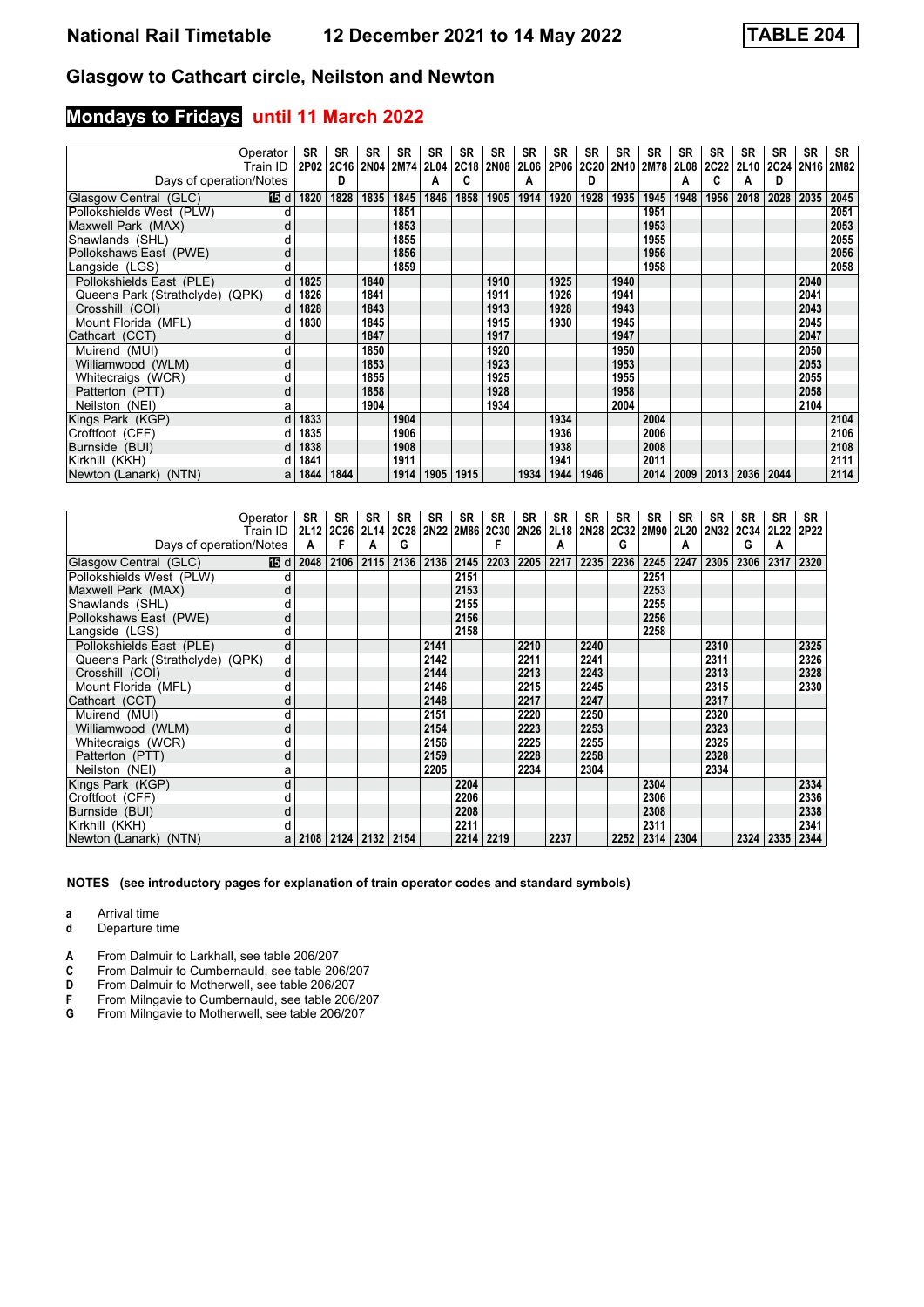## **Saturdays until 12 March 2022**

|                                 | Operator | <b>SR</b> | <b>SR</b> | <b>SR</b>          | <b>SR</b> | SR   | <b>SR</b> | <b>SR</b>            | SR   | SR   | SR          | <b>SR</b>        | SR   | <b>SR</b>      | SR   | <b>SR</b>      | <b>SR</b>      | <b>SR</b> | SR          |
|---------------------------------|----------|-----------|-----------|--------------------|-----------|------|-----------|----------------------|------|------|-------------|------------------|------|----------------|------|----------------|----------------|-----------|-------------|
|                                 | Train ID | 2N02      | 2L02      | 2P02               | 2C08      |      | 2N04 2M74 | <b>2L04</b>          | 2C10 | 2N08 | <b>2L06</b> | 2P06             |      | 2C12 2N10 2M78 |      |                | 2L08 2C14 2N14 |           | <b>2L10</b> |
| Days of operation/Notes         |          |           | A         |                    | в         |      |           |                      |      |      | А           |                  | D    |                |      | А              | c              |           | А           |
| Glasgow Central (GLC)           |          | 15 d 0617 | 0618      | 0620               | 0628      | 0634 | 0645      | 0648                 | 0658 | 0705 | 0718        | 0718             | 0727 | 0735           | 0745 | 0748           | 0758           | 0805      | 0818        |
| Pollokshields West (PLW)        |          |           |           |                    |           |      | 0651      |                      |      |      |             |                  |      |                | 0751 |                |                |           |             |
| Maxwell Park (MAX)              | d        |           |           |                    |           |      | 0653      |                      |      |      |             |                  |      |                | 0753 |                |                |           |             |
| Shawlands (SHL)                 |          |           |           |                    |           |      | 0655      |                      |      |      |             |                  |      |                | 0755 |                |                |           |             |
| Pollokshaws East (PWE)          | d        |           |           |                    |           |      | 0656      |                      |      |      |             |                  |      |                | 0756 |                |                |           |             |
| Langside (LGS)                  |          |           |           |                    |           |      | 0659      |                      |      |      |             |                  |      |                | 0758 |                |                |           |             |
| Pollokshields East (PLE)        | d        | 0622      |           | 0625               |           | 0639 |           |                      |      | 0710 |             | 0723             |      | 0740           |      |                |                | 0810      |             |
| Queens Park (Strathclyde) (QPK) | d        | 0623      |           | 0627               |           | 0640 |           |                      |      | 0711 |             | 0724             |      | 0741           |      |                |                | 0811      |             |
| Crosshill (COI)                 |          | 0625      |           | 0629               |           | 0642 |           |                      |      | 0713 |             | 0726             |      | 0743           |      |                |                | 0813      |             |
| Mount Florida (MFL)             |          | 0627      |           | 0631               |           | 0644 |           |                      |      | 0715 |             | 0728             |      | 0745           |      |                |                | 0815      |             |
| Cathcart (CCT)                  |          | 0629      |           |                    |           | 0646 |           |                      |      | 0717 |             |                  |      | 0747           |      |                |                | 0817      |             |
| Muirend (MUI)                   |          | 0632      |           |                    |           | 0649 |           |                      |      | 0720 |             |                  |      | 0750           |      |                |                | 0820      |             |
| Williamwood (WLM)               |          | 0635      |           |                    |           | 0652 |           |                      |      | 0723 |             |                  |      | 0753           |      |                |                | 0823      |             |
| Whitecraigs (WCR)               |          | 0637      |           |                    |           | 0654 |           |                      |      | 0725 |             |                  |      | 0755           |      |                |                | 0825      |             |
| Patterton (PTT)                 |          | 0640      |           |                    |           | 0657 |           |                      |      | 0728 |             |                  |      | 0758           |      |                |                | 0828      |             |
| Neilston (NEI)                  | а        | 0646      |           |                    |           | 0703 |           |                      |      | 0734 |             |                  |      | 0804           |      |                |                | 0834      |             |
| Kings Park (KGP)                | d        |           |           | 0634               |           |      | 0705      |                      |      |      |             | 0731             |      |                | 0805 |                |                |           |             |
| Croftfoot (CFF)                 |          |           |           | 0636               |           |      | 0707      |                      |      |      |             | 0733             |      |                | 0807 |                |                |           |             |
| Burnside (BUI)                  | d        |           |           | 0638               |           |      | 0709      |                      |      |      |             | 0736             |      |                | 0809 |                |                |           |             |
| Kirkhill (KKH)                  |          |           |           | 0641               |           |      | 0712      |                      |      |      |             | 0739             |      |                | 0812 |                |                |           |             |
| Newton (Lanark) (NTN)           | a        |           |           | 0634   0644   0644 |           |      |           | $0715$   0705   0713 |      |      |             | $0736$ 0742 0743 |      |                |      | 0815 0805 0815 |                |           | 0836        |

|                                 | Operator         | SR          | <b>SR</b> | SR   | <b>SR</b> | <b>SR</b>      | <b>SR</b> | <b>SR</b>   | SR   | SR   | SR          | <b>SR</b> | <b>SR</b>      | <b>SR</b> | <b>SR</b> | <b>SR</b> | <b>SR</b>      | SR   | SR   |
|---------------------------------|------------------|-------------|-----------|------|-----------|----------------|-----------|-------------|------|------|-------------|-----------|----------------|-----------|-----------|-----------|----------------|------|------|
|                                 | Train ID         | 2P10   2C16 |           |      |           | 2N16 2M82 2L12 | 2C18      | <b>2N20</b> | 2L14 | 2P14 | <b>2C20</b> |           | 2N22 2M86 2L16 |           | 2C22      |           | 2N26 2L18 2P18 |      | 2C24 |
| Days of operation/Notes         |                  |             | D         |      |           | А              |           |             | A    |      | D           |           |                | Α         | C         |           | A              |      | D    |
| Glasgow Central (GLC)           | <b>15</b> d 0820 |             | 0826      | 0835 | 0845      | 0848           | 0855      | 0905        | 0918 | 0920 | 0927        | 0935      | 0945           | 0948      | 0958      | 1006      | 1018           | 1020 | 1026 |
| Pollokshields West (PLW)        |                  |             |           |      | 0851      |                |           |             |      |      |             |           | 0951           |           |           |           |                |      |      |
| Maxwell Park (MAX)              | d                |             |           |      | 0853      |                |           |             |      |      |             |           | 0953           |           |           |           |                |      |      |
| Shawlands (SHL)                 |                  |             |           |      | 0855      |                |           |             |      |      |             |           | 0955           |           |           |           |                |      |      |
| Pollokshaws East (PWE)          | d                |             |           |      | 0856      |                |           |             |      |      |             |           | 0956           |           |           |           |                |      |      |
| Langside (LGS)                  |                  |             |           |      | 0858      |                |           |             |      |      |             |           | 0958           |           |           |           |                |      |      |
| Pollokshields East (PLE)        | d                | 0825        |           | 0840 |           |                |           | 0910        |      | 0925 |             | 0940      |                |           |           | 1011      |                | 1025 |      |
| Queens Park (Strathclyde) (QPK) |                  | 0826        |           | 0841 |           |                |           | 0911        |      | 0926 |             | 0941      |                |           |           | 1012      |                | 1026 |      |
| Crosshill (COI)                 |                  | 0828        |           | 0843 |           |                |           | 0913        |      | 0928 |             | 0943      |                |           |           | 1014      |                | 1028 |      |
| Mount Florida (MFL)             |                  | 0830        |           | 0845 |           |                |           | 0915        |      | 0930 |             | 0945      |                |           |           | 1016      |                | 1030 |      |
| Cathcart (CCT)                  |                  |             |           | 0847 |           |                |           | 0917        |      |      |             | 0947      |                |           |           | 1018      |                |      |      |
| Muirend (MUI)                   | d                |             |           | 0850 |           |                |           | 0920        |      |      |             | 0950      |                |           |           | 1021      |                |      |      |
| Williamwood (WLM)               | d                |             |           | 0853 |           |                |           | 0923        |      |      |             | 0953      |                |           |           | 1024      |                |      |      |
| Whitecraigs (WCR)               | d                |             |           | 0855 |           |                |           | 0925        |      |      |             | 0955      |                |           |           | 1026      |                |      |      |
| Patterton (PTT)                 | d                |             |           | 0858 |           |                |           | 0928        |      |      |             | 0958      |                |           |           | 1029      |                |      |      |
| Neilston (NEI)                  | a                |             |           | 0904 |           |                |           | 0934        |      |      |             | 1004      |                |           |           | 1035      |                |      |      |
| Kings Park (KGP)                | d                | 0833        |           |      | 0904      |                |           |             |      | 0933 |             |           | 1003           |           |           |           |                | 1034 |      |
| Croftfoot (CFF)                 |                  | 0835        |           |      | 0906      |                |           |             |      | 0935 |             |           | 1005           |           |           |           |                | 1036 |      |
| Burnside (BUI)                  |                  | 0838        |           |      | 0908      |                |           |             |      | 0938 |             |           | 1008           |           |           |           |                | 1038 |      |
| Kirkhill (KKH)                  |                  | 0841        |           |      | 0911      |                |           |             |      | 0941 |             |           | 1011           |           |           |           |                | 1041 |      |
| Newton (Lanark) (NTN)           |                  | a   0844    | 0842      |      | 0914      | 0904           | 0914      |             | 0935 | 0944 | 0943        |           | 1014           | 1004      | 1015      |           | 1036           | 1044 | 1044 |

**NOTES (see introductory pages for explanation of train operator codes and standard symbols)**

**a** Arrival time<br>**d** Departure t

**d** Departure time

**A** From Dalmuir to Larkhall, see table 206/207<br>**B** From Hyndland to Motherwell, see table 206

**B** From Hyndland to Motherwell, see table 206/207<br>**C** From Dalmuir to Cumbernauld, see table 206/207<br>**D** From Dalmuir to Motherwell, see table 206/207 From Dalmuir to Cumbernauld, see table 206/207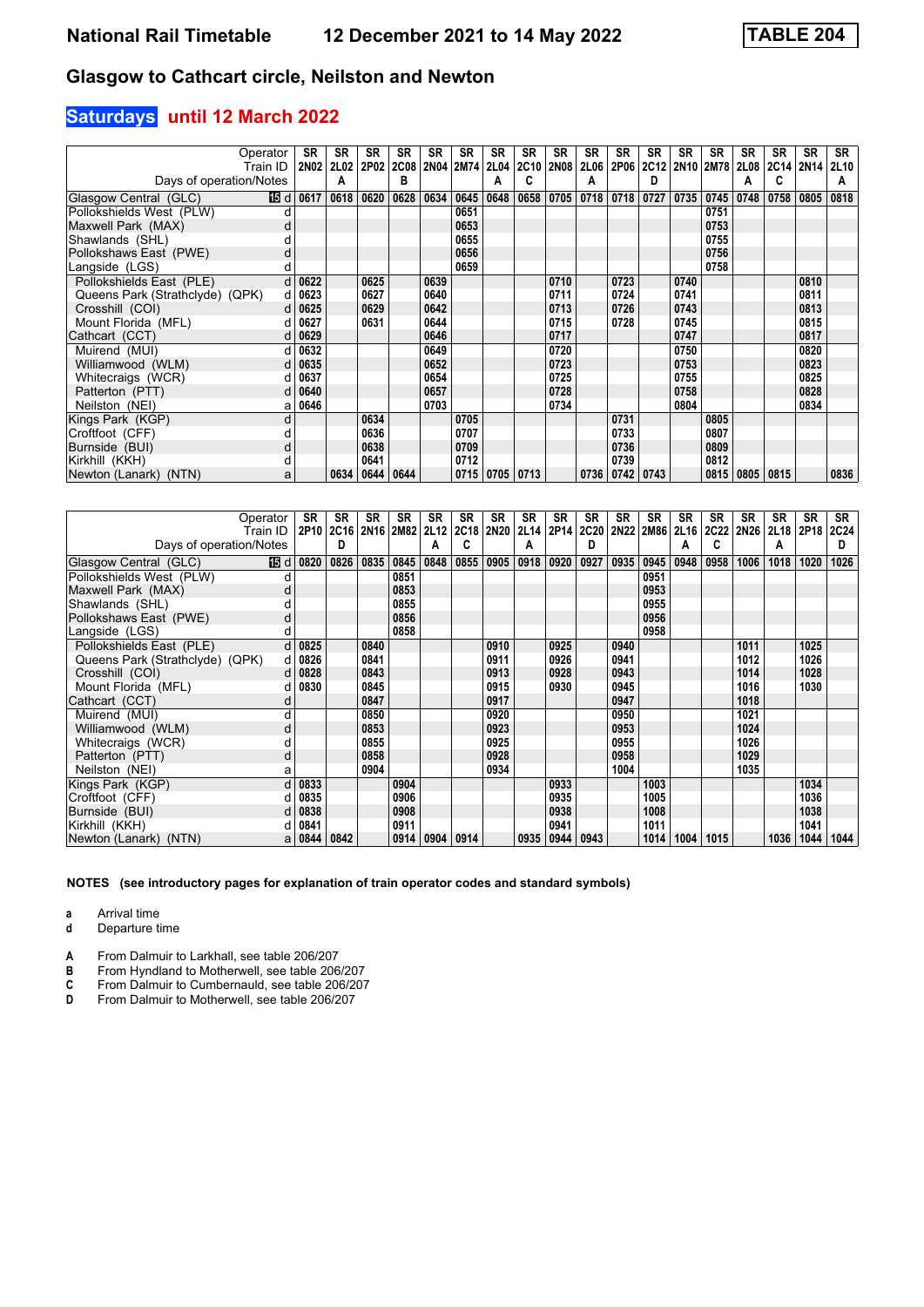## **Saturdays until 12 March 2022**

|                                 | Operator | <b>SR</b> | <b>SR</b> | <b>SR</b>     | <b>SR</b>                | <b>SR</b> | <b>SR</b> | <b>SR</b>        | <b>SR</b> | SR   | SR             | SR   | SR   | SR   | SR   | <b>SR</b> | <b>SR</b> | <b>SR</b> | <b>SR</b>   |
|---------------------------------|----------|-----------|-----------|---------------|--------------------------|-----------|-----------|------------------|-----------|------|----------------|------|------|------|------|-----------|-----------|-----------|-------------|
|                                 | Train ID | 2N28      |           |               | 2L20 2M90 2C26 2N32 2L22 |           |           | 2P <sub>12</sub> | 2C28      |      | 2N34 2M94 2L24 |      | 2C30 | 2N02 |      | 2L02 2P02 | 2C32      | 2N04      | <b>2L04</b> |
| Days of operation/Notes         |          |           | A         |               | C                        |           | Α         |                  | D         |      |                | А    | C    |      | Α    |           | D         |           | A           |
| Glasgow Central (GLC)           | 16 d     | 1035      | 1044      | 1045          | 1058                     | 1105      | 1116      | 1120             | 1125      | 1135 | 1145           | 1148 | 1155 | 1205 | 1215 | 1220      | 1228      | 1235      | 1245        |
| Pollokshields West (PLW)        |          |           |           | 1051          |                          |           |           |                  |           |      | 1151           |      |      |      |      |           |           |           |             |
| Maxwell Park (MAX)              |          |           |           | 1053          |                          |           |           |                  |           |      | 1153           |      |      |      |      |           |           |           |             |
| Shawlands (SHL)                 |          |           |           | 1055          |                          |           |           |                  |           |      | 1155           |      |      |      |      |           |           |           |             |
| Pollokshaws East (PWE)          | d        |           |           | 1056          |                          |           |           |                  |           |      | 1156           |      |      |      |      |           |           |           |             |
| Langside (LGS)                  |          |           |           | 1058          |                          |           |           |                  |           |      | 1158           |      |      |      |      |           |           |           |             |
| Pollokshields East (PLE)        | d        | 1040      |           |               |                          | 1110      |           | 1125             |           | 1140 |                |      |      | 1210 |      | 1225      |           | 1240      |             |
| Queens Park (Strathclyde) (QPK) | d        | 1041      |           |               |                          | 1111      |           | 1126             |           | 1141 |                |      |      | 1211 |      | 1226      |           | 1241      |             |
| Crosshill (COI)                 |          | 1043      |           |               |                          | 1113      |           | 1128             |           | 1143 |                |      |      | 1213 |      | 1228      |           | 1243      |             |
| Mount Florida (MFL)             |          | 1045      |           |               |                          | 1115      |           | 1130             |           | 1145 |                |      |      | 1215 |      | 1230      |           | 1245      |             |
| Cathcart (CCT)                  |          | 1047      |           |               |                          | 1117      |           |                  |           | 1147 |                |      |      | 1217 |      |           |           | 1247      |             |
| Muirend (MUI)                   |          | 1050      |           |               |                          | 1120      |           |                  |           | 1150 |                |      |      | 1220 |      |           |           | 1250      |             |
| Williamwood (WLM)               |          | 1053      |           |               |                          | 1123      |           |                  |           | 1153 |                |      |      | 1223 |      |           |           | 1253      |             |
| Whitecraigs (WCR)               |          | 1055      |           |               |                          | 1125      |           |                  |           | 1155 |                |      |      | 1225 |      |           |           | 1255      |             |
| Patterton (PTT)                 |          | 1058      |           |               |                          | 1128      |           |                  |           | 1158 |                |      |      | 1228 |      |           |           | 1258      |             |
| Neilston (NEI)                  | а        | 1104      |           |               |                          | 1134      |           |                  |           | 1204 |                |      |      | 1234 |      |           |           | 1304      |             |
| Kings Park (KGP)                | d        |           |           | 1104          |                          |           |           | 1134             |           |      | 1204           |      |      |      |      | 1234      |           |           |             |
| Croftfoot (CFF)                 |          |           |           | 1106          |                          |           |           | 1136             |           |      | 1206           |      |      |      |      | 1236      |           |           |             |
| Burnside (BUI)                  | d        |           |           | 1108          |                          |           |           | 1138             |           |      | 1208           |      |      |      |      | 1238      |           |           |             |
| Kirkhill (KKH)                  |          |           |           | 1111          |                          |           |           | 1141             |           |      | 1211           |      |      |      |      | 1241      |           |           |             |
| Newton (Lanark) (NTN)           | a        |           | 1100      | $1114$   1113 |                          |           | 1135      | 1144             | 1141      |      | 1214           | 1204 | 1211 |      | 1232 | 1244      | 1244      |           | 1302        |

|                                 | Operator | SR   | SR        | <b>SR</b> | <b>SR</b> | <b>SR</b> | <b>SR</b>           | <b>SR</b> | <b>SR</b> | SR   | SR        | SR               | SR   | SR        | SR   | <b>SR</b> | <b>SR</b>           | <b>SR</b> | <b>SR</b>   |
|---------------------------------|----------|------|-----------|-----------|-----------|-----------|---------------------|-----------|-----------|------|-----------|------------------|------|-----------|------|-----------|---------------------|-----------|-------------|
|                                 | Train ID |      | 2M74 2C34 | 2N08      | 2L06      |           | 2P06 2C36 2N10 2M78 |           |           |      | 2L08 2C38 | 2N <sub>14</sub> |      | 2L10 2P10 |      |           | 2C40 2N16 2L12 2M82 |           | <b>2C02</b> |
| Days of operation/Notes         |          |      | C         |           | А         |           | D                   |           |           | А    |           |                  | A    |           | D    |           | А                   |           | C           |
| Glasgow Central (GLC)           | 19 di    | 1245 | 1257      | 1305      | 1317      | 1320      | 1326                | 1335      | 1345      | 1348 | 1357      | 1404             | 1414 | 1420      | 1425 | 1435      | 1444                | 1445      | 1455        |
| Pollokshields West (PLW)        | $d \mid$ | 1251 |           |           |           |           |                     |           | 1351      |      |           |                  |      |           |      |           |                     | 1451      |             |
| Maxwell Park (MAX)              | d        | 1253 |           |           |           |           |                     |           | 1353      |      |           |                  |      |           |      |           |                     | 1453      |             |
| Shawlands (SHL)                 |          | 1255 |           |           |           |           |                     |           | 1355      |      |           |                  |      |           |      |           |                     | 1455      |             |
| Pollokshaws East (PWE)          | d        | 1256 |           |           |           |           |                     |           | 1356      |      |           |                  |      |           |      |           |                     | 1456      |             |
| Langside (LGS)                  |          | 1258 |           |           |           |           |                     |           | 1358      |      |           |                  |      |           |      |           |                     | 1458      |             |
| Pollokshields East (PLE)        | d        |      |           | 1310      |           | 1325      |                     | 1340      |           |      |           | 1410             |      | 1425      |      | 1440      |                     |           |             |
| Queens Park (Strathclyde) (QPK) | d        |      |           | 1311      |           | 1326      |                     | 1341      |           |      |           | 1411             |      | 1426      |      | 1441      |                     |           |             |
| Crosshill (COI)                 | d        |      |           | 1313      |           | 1328      |                     | 1343      |           |      |           | 1413             |      | 1428      |      | 1443      |                     |           |             |
| Mount Florida (MFL)             |          |      |           | 1315      |           | 1330      |                     | 1345      |           |      |           | 1415             |      | 1430      |      | 1445      |                     |           |             |
| Cathcart (CCT)                  | d        |      |           | 1317      |           |           |                     | 1347      |           |      |           | 1417             |      |           |      | 1447      |                     |           |             |
| Muirend (MUI)                   | d        |      |           | 1320      |           |           |                     | 1350      |           |      |           | 1420             |      |           |      | 1450      |                     |           |             |
| Williamwood (WLM)               | d        |      |           | 1323      |           |           |                     | 1353      |           |      |           | 1423             |      |           |      | 1453      |                     |           |             |
| Whitecraigs (WCR)               |          |      |           | 1325      |           |           |                     | 1355      |           |      |           | 1425             |      |           |      | 1455      |                     |           |             |
| Patterton (PTT)                 | d        |      |           | 1328      |           |           |                     | 1358      |           |      |           | 1428             |      |           |      | 1458      |                     |           |             |
| Neilston (NEI)                  | а        |      |           | 1334      |           |           |                     | 1404      |           |      |           | 1434             |      |           |      | 1504      |                     |           |             |
| Kings Park (KGP)                | d        | 1304 |           |           |           | 1334      |                     |           | 1404      |      |           |                  |      | 1434      |      |           |                     | 1504      |             |
| Croftfoot (CFF)                 |          | 1306 |           |           |           | 1336      |                     |           | 1406      |      |           |                  |      | 1436      |      |           |                     | 1506      |             |
| Burnside (BUI)                  |          | 1308 |           |           |           | 1338      |                     |           | 1408      |      |           |                  |      | 1438      |      |           |                     | 1508      |             |
| Kirkhill (KKH)                  |          | 1311 |           |           |           | 1341      |                     |           | 1411      |      |           |                  |      | 1441      |      |           |                     | 1511      |             |
| Newton (Lanark) (NTN)           | a        | 1314 | 1314      |           | 1335      | 1344      | 1342                |           | 1414      | 1406 | 1414      |                  | 1431 | 1444      | 1441 |           | 1502                | 1514      | 1514        |

**NOTES (see introductory pages for explanation of train operator codes and standard symbols)**

**a** Arrival time<br>**d** Departure t

**d** Departure time

**A** From Dalmuir to Larkhall, see table 206/207<br>**C** From Dalmuir to Cumbernauld, see table 200<br>**D** From Dalmuir to Motherwell, see table 206/2 From Dalmuir to Cumbernauld, see table 206/207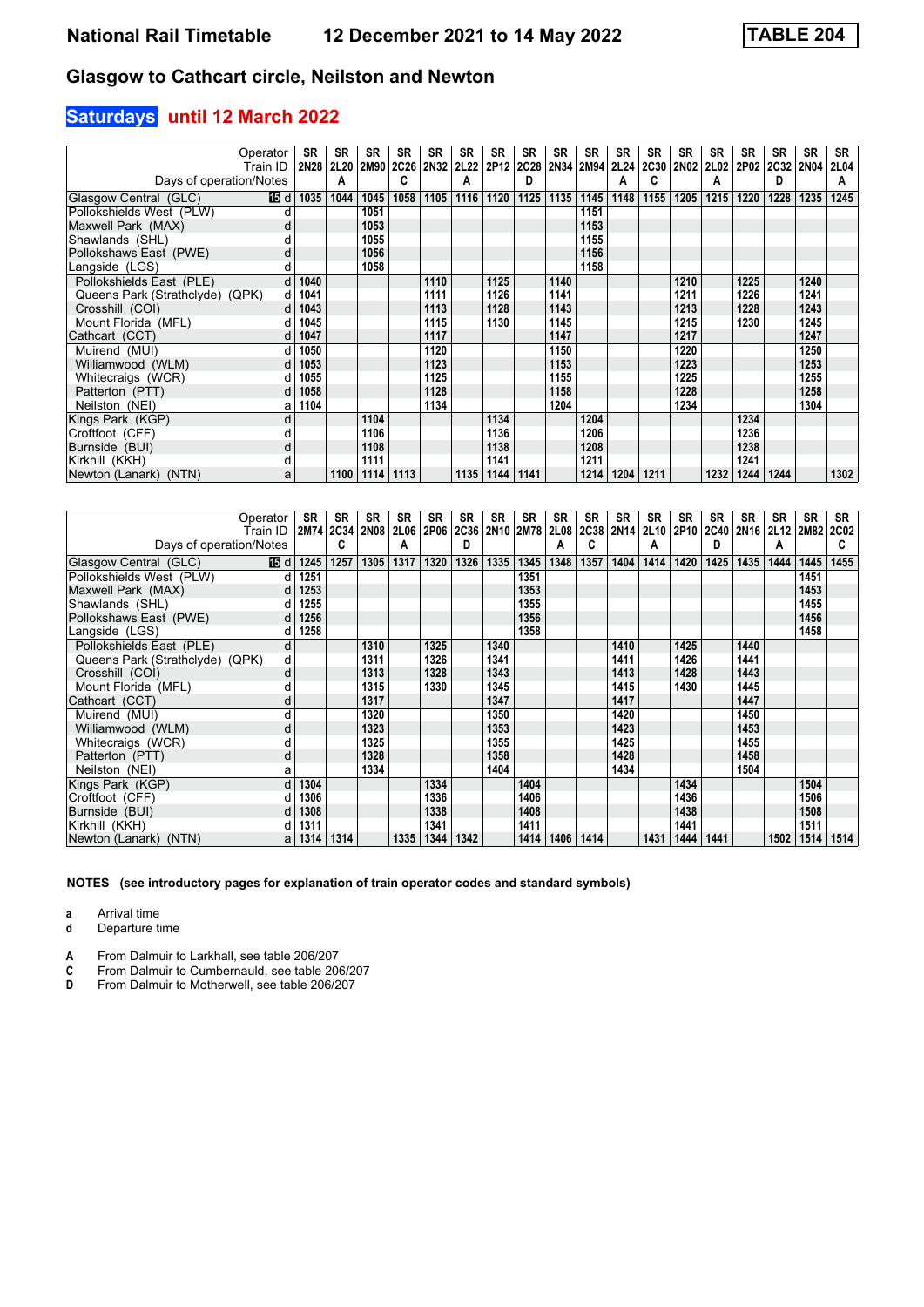## **Saturdays until 12 March 2022**

|                                 | Operator<br>Train ID | <b>SR</b><br>2N20 | <b>SR</b><br>2L14 | <b>SR</b> | <b>SR</b>                        | SR   | <b>SR</b> | <b>SR</b><br><b>2L16</b> | <b>SR</b>        | SR<br>2N26 | SR   | SR<br>2P18 | SR<br>2C08 | SR   | SR        | <b>SR</b><br>2L20 | <b>SR</b><br>2C10 2N32 | <b>SR</b> | <b>SR</b><br><b>2L22</b> |
|---------------------------------|----------------------|-------------------|-------------------|-----------|----------------------------------|------|-----------|--------------------------|------------------|------------|------|------------|------------|------|-----------|-------------------|------------------------|-----------|--------------------------|
| Days of operation/Notes         |                      |                   |                   |           | 2P14   2C04   2N22   2M86  <br>D |      |           |                          | <b>2C06</b><br>C |            | 2L18 |            | D          |      | 2N28 2M90 |                   | c                      |           | A                        |
|                                 |                      |                   | А                 |           |                                  |      |           |                          |                  |            | A    |            |            |      |           | А                 |                        |           |                          |
| Glasgow Central (GLC)           | 16 d                 | 1505              | 1515              | 1520      | 1528                             | 1535 | 1545      | 1548                     | 1558             | 1608       | 1613 | 1621       | 1626       | 1635 | 1645      | 1648              | 1656                   | 1707      | 1718                     |
| Pollokshields West (PLW)        |                      |                   |                   |           |                                  |      | 1551      |                          |                  |            |      |            |            |      | 1651      |                   |                        |           |                          |
| Maxwell Park (MAX)              |                      |                   |                   |           |                                  |      | 1553      |                          |                  |            |      |            |            |      | 1653      |                   |                        |           |                          |
| Shawlands (SHL)                 |                      |                   |                   |           |                                  |      | 1555      |                          |                  |            |      |            |            |      | 1655      |                   |                        |           |                          |
| Pollokshaws East (PWE)          | d                    |                   |                   |           |                                  |      | 1556      |                          |                  |            |      |            |            |      | 1656      |                   |                        |           |                          |
| Langside (LGS)                  |                      |                   |                   |           |                                  |      | 1558      |                          |                  |            |      |            |            |      | 1658      |                   |                        |           |                          |
| Pollokshields East (PLE)        | d                    | 1511              |                   | 1525      |                                  | 1540 |           |                          |                  | 1613       |      | 1626       |            | 1640 |           |                   |                        | 1712      |                          |
| Queens Park (Strathclyde) (QPK) | d                    | 1512              |                   | 1526      |                                  | 1541 |           |                          |                  | 1614       |      | 1627       |            | 1641 |           |                   |                        | 1713      |                          |
| Crosshill (COI)                 |                      | 1514              |                   | 1528      |                                  | 1543 |           |                          |                  | 1616       |      | 1629       |            | 1643 |           |                   |                        | 1715      |                          |
| Mount Florida (MFL)             |                      | 1516              |                   | 1530      |                                  | 1545 |           |                          |                  | 1618       |      | 1631       |            | 1645 |           |                   |                        | 1717      |                          |
| Cathcart (CCT)                  |                      | 1518              |                   |           |                                  | 1547 |           |                          |                  | 1620       |      |            |            | 1647 |           |                   |                        | 1719      |                          |
| Muirend (MUI)                   |                      | 1521              |                   |           |                                  | 1550 |           |                          |                  | 1623       |      |            |            | 1650 |           |                   |                        | 1722      |                          |
| Williamwood (WLM)               | d                    | 1524              |                   |           |                                  | 1553 |           |                          |                  | 1626       |      |            |            | 1653 |           |                   |                        | 1725      |                          |
| Whitecraigs (WCR)               |                      | 1526              |                   |           |                                  | 1555 |           |                          |                  | 1628       |      |            |            | 1655 |           |                   |                        | 1727      |                          |
| Patterton (PTT)                 |                      | 1529              |                   |           |                                  | 1558 |           |                          |                  | 1631       |      |            |            | 1658 |           |                   |                        | 1730      |                          |
| Neilston (NEI)                  | а                    | 1535              |                   |           |                                  | 1604 |           |                          |                  | 1637       |      |            |            | 1704 |           |                   |                        | 1736      |                          |
| Kings Park (KGP)                | d                    |                   |                   | 1534      |                                  |      | 1604      |                          |                  |            |      | 1634       |            |      | 1704      |                   |                        |           |                          |
| Croftfoot (CFF)                 |                      |                   |                   | 1536      |                                  |      | 1606      |                          |                  |            |      | 1636       |            |      | 1706      |                   |                        |           |                          |
| Burnside (BUI)                  | d                    |                   |                   | 1538      |                                  |      | 1608      |                          |                  |            |      | 1639       |            |      | 1708      |                   |                        |           |                          |
| Kirkhill (KKH)                  |                      |                   |                   | 1541      |                                  |      | 1611      |                          |                  |            |      | 1642       |            |      | 1711      |                   |                        |           |                          |
| Newton (Lanark) (NTN)           | a                    |                   | 1535              |           | 1544   1544                      |      | 1614      | 1604                     | 1615             |            | 1633 | 1645       | 1642       |      | 1714      |                   | 1706   1714            |           | 1735                     |

|                                 | Operator | SR   | <b>SR</b><br>2P22 2C12 | SR   | <b>SR</b>      | <b>SR</b> | <b>SR</b> | <b>SR</b>   | SR        | SR   | SR        | <b>SR</b> | <b>SR</b> | <b>SR</b> | <b>SR</b><br>2N04 2M74 2L04 2C18 2N08 | <b>SR</b> | <b>SR</b>      | SR   | SR        |
|---------------------------------|----------|------|------------------------|------|----------------|-----------|-----------|-------------|-----------|------|-----------|-----------|-----------|-----------|---------------------------------------|-----------|----------------|------|-----------|
| Days of operation/Notes         | Train ID |      | D                      |      | 2N34 2M94 2L24 | А         | 2C14      | <b>2N02</b> | 2L02<br>A | 2P02 | 2C16<br>D |           |           | А         | c                                     |           | 2L06 2P06<br>А |      | 2C20<br>D |
|                                 |          |      |                        |      |                |           |           |             |           |      |           |           |           |           |                                       |           |                |      |           |
| Glasgow Central (GLC)           | 19 d     | 1720 | 1728                   | 1735 | 1745           | 1748      | 1758      | 1807        | 1814      | 1820 | 1828      | 1835      | 1845      | 1846      | 1858                                  | 1905      | 1914           | 1920 | 1928      |
| Pollokshields West (PLW)        |          |      |                        |      | 1751           |           |           |             |           |      |           |           | 1851      |           |                                       |           |                |      |           |
| Maxwell Park (MAX)              | d        |      |                        |      | 1753           |           |           |             |           |      |           |           | 1853      |           |                                       |           |                |      |           |
| Shawlands (SHL)                 |          |      |                        |      | 1755           |           |           |             |           |      |           |           | 1855      |           |                                       |           |                |      |           |
| Pollokshaws East (PWE)          | d        |      |                        |      | 1756           |           |           |             |           |      |           |           | 1856      |           |                                       |           |                |      |           |
| Langside (LGS)                  |          |      |                        |      | 1758           |           |           |             |           |      |           |           | 1859      |           |                                       |           |                |      |           |
| Pollokshields East (PLE)        | d        | 1725 |                        | 1740 |                |           |           | 1812        |           | 1826 |           | 1840      |           |           |                                       | 1910      |                | 1925 |           |
| Queens Park (Strathclyde) (QPK) |          | 1726 |                        | 1741 |                |           |           | 1813        |           | 1827 |           | 1841      |           |           |                                       | 1911      |                | 1926 |           |
| Crosshill (COI)                 |          | 1728 |                        | 1743 |                |           |           | 1815        |           | 1829 |           | 1843      |           |           |                                       | 1913      |                | 1928 |           |
| Mount Florida (MFL)             |          | 1730 |                        | 1745 |                |           |           | 1817        |           | 1831 |           | 1845      |           |           |                                       | 1915      |                | 1930 |           |
| Cathcart (CCT)                  |          |      |                        | 1747 |                |           |           | 1819        |           |      |           | 1847      |           |           |                                       | 1917      |                |      |           |
| Muirend (MUI)                   | d        |      |                        | 1750 |                |           |           | 1822        |           |      |           | 1850      |           |           |                                       | 1920      |                |      |           |
| Williamwood (WLM)               | d        |      |                        | 1753 |                |           |           | 1825        |           |      |           | 1853      |           |           |                                       | 1923      |                |      |           |
| Whitecraigs (WCR)               |          |      |                        | 1755 |                |           |           | 1827        |           |      |           | 1855      |           |           |                                       | 1925      |                |      |           |
| Patterton (PTT)                 | d        |      |                        | 1758 |                |           |           | 1830        |           |      |           | 1858      |           |           |                                       | 1928      |                |      |           |
| Neilston (NEI)                  | а        |      |                        | 1804 |                |           |           | 1836        |           |      |           | 1904      |           |           |                                       | 1934      |                |      |           |
| Kings Park (KGP)                | d        | 1734 |                        |      | 1804           |           |           |             |           | 1834 |           |           | 1904      |           |                                       |           |                | 1934 |           |
| Croftfoot (CFF)                 |          | 1736 |                        |      | 1806           |           |           |             |           | 1836 |           |           | 1906      |           |                                       |           |                | 1936 |           |
| Burnside (BUI)                  |          | 1738 |                        |      | 1808           |           |           |             |           | 1839 |           |           | 1908      |           |                                       |           |                | 1938 |           |
| Kirkhill (KKH)                  |          | 1741 |                        |      | 1811           |           |           |             |           | 1842 |           |           | 1911      |           |                                       |           |                | 1941 |           |
| Newton (Lanark) (NTN)           | a        | 1744 | 1744                   |      | 1814           | 1808      | 1816      |             | 1831      | 1845 | 1844      |           | 1914      | 1906      | 1916                                  |           | 1932           | 1944 | 1946      |

**NOTES (see introductory pages for explanation of train operator codes and standard symbols)**

**a** Arrival time<br>**d** Departure t

**d** Departure time

**A** From Dalmuir to Larkhall, see table 206/207<br>**C** From Dalmuir to Cumbernauld, see table 200<br>**D** From Dalmuir to Motherwell, see table 206/2

From Dalmuir to Cumbernauld, see table 206/207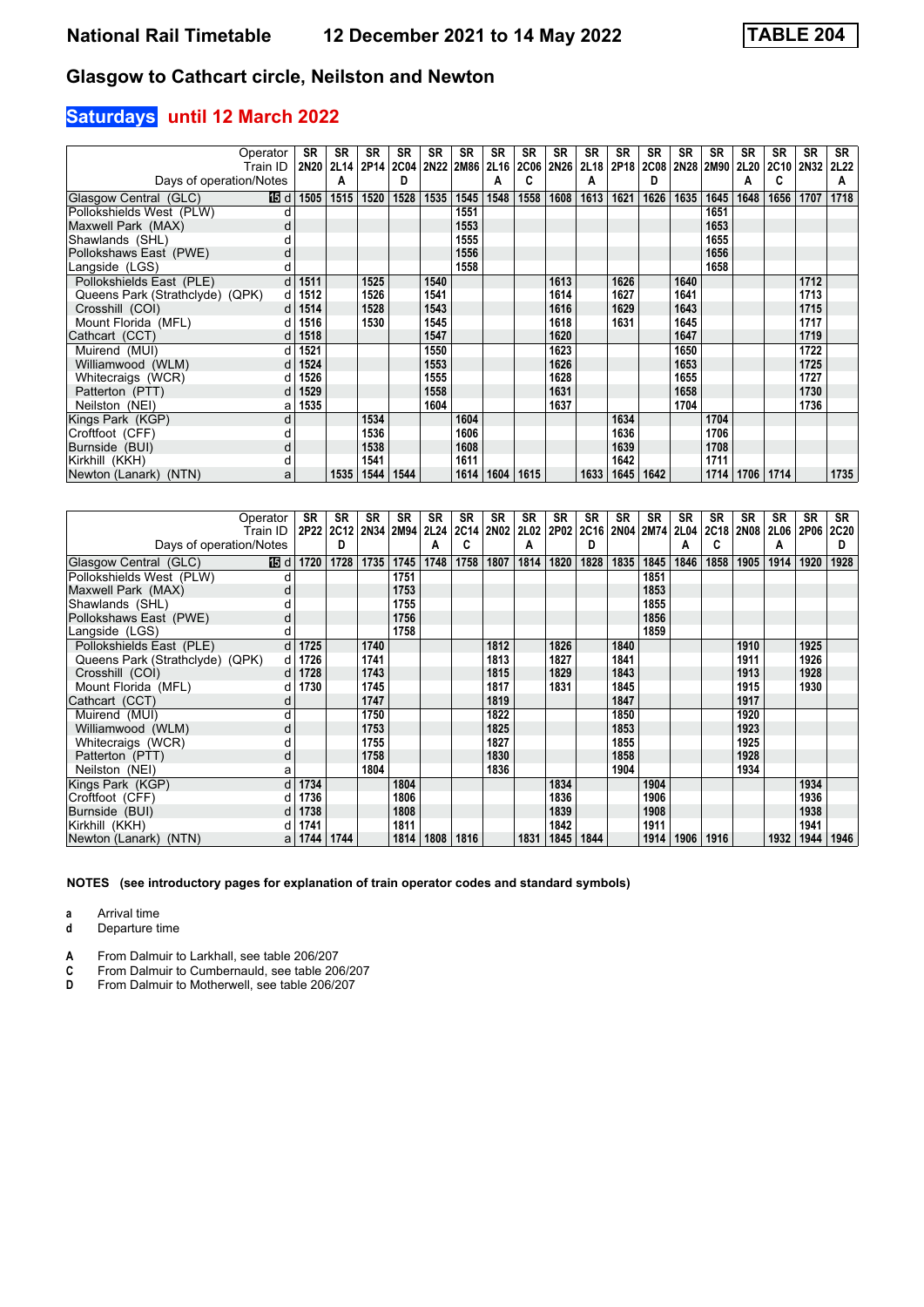## **Saturdays until 12 March 2022**

|                                 | Operator     | SR   | <b>SR</b> | <b>SR</b>                        | <b>SR</b>           | <b>SR</b> | <b>SR</b> | <b>SR</b> | <b>SR</b> | SR   | SR                               | SR   | SR   | <b>SR</b> | SR        | <b>SR</b> | <b>SR</b> | <b>SR</b> | <b>SR</b>   |
|---------------------------------|--------------|------|-----------|----------------------------------|---------------------|-----------|-----------|-----------|-----------|------|----------------------------------|------|------|-----------|-----------|-----------|-----------|-----------|-------------|
|                                 | Train ID     |      | 2N10 2M78 |                                  | 2L08 2C22 2L10 2C24 |           |           |           | 2N16 2M82 | 2L12 | 2C26 2L14                        |      | 2C28 |           | 2N22 2M86 |           | 2C30 2N26 | 2L18      | <b>2N28</b> |
| Days of operation/Notes         |              |      |           | А                                | C                   | А         | D         |           |           | A    | Е                                | А    |      |           |           | E         |           | A         |             |
| Glasgow Central (GLC)           | 16 d         | 1935 | 1945      | 1948                             | 1956                | 2018      | 2028      | 2036      | 2045      | 2048 | 2106                             | 2115 | 2136 | 2136      | 2145      | 2203      | 2205      | 2217      | 2235        |
| Pollokshields West (PLW)        | d            |      | 1951      |                                  |                     |           |           |           | 2051      |      |                                  |      |      |           | 2151      |           |           |           |             |
| Maxwell Park (MAX)              | d            |      | 1953      |                                  |                     |           |           |           | 2053      |      |                                  |      |      |           | 2153      |           |           |           |             |
| Shawlands (SHL)                 |              |      | 1955      |                                  |                     |           |           |           | 2055      |      |                                  |      |      |           | 2155      |           |           |           |             |
| Pollokshaws East (PWE)          | d            |      | 1956      |                                  |                     |           |           |           | 2056      |      |                                  |      |      |           | 2156      |           |           |           |             |
| Langside (LGS)                  | d            |      | 1958      |                                  |                     |           |           |           | 2058      |      |                                  |      |      |           | 2158      |           |           |           |             |
| Pollokshields East (PLE)        | d            | 1940 |           |                                  |                     |           |           | 2041      |           |      |                                  |      |      | 2141      |           |           | 2210      |           | 2240        |
| Queens Park (Strathclyde) (QPK) | d            | 1941 |           |                                  |                     |           |           | 2042      |           |      |                                  |      |      | 2142      |           |           | 2211      |           | 2241        |
| Crosshill (COI)                 |              | 1943 |           |                                  |                     |           |           | 2044      |           |      |                                  |      |      | 2144      |           |           | 2213      |           | 2243        |
| Mount Florida (MFL)             | d            | 1945 |           |                                  |                     |           |           | 2046      |           |      |                                  |      |      | 2146      |           |           | 2215      |           | 2245        |
| Cathcart (CCT)                  |              | 1947 |           |                                  |                     |           |           | 2048      |           |      |                                  |      |      | 2148      |           |           | 2217      |           | 2247        |
| Muirend (MUI)                   | d            | 1950 |           |                                  |                     |           |           | 2051      |           |      |                                  |      |      | 2151      |           |           | 2220      |           | 2250        |
| Williamwood (WLM)               | <sub>d</sub> | 1953 |           |                                  |                     |           |           | 2054      |           |      |                                  |      |      | 2154      |           |           | 2223      |           | 2253        |
| Whitecraigs (WCR)               | d            | 1955 |           |                                  |                     |           |           | 2056      |           |      |                                  |      |      | 2156      |           |           | 2225      |           | 2255        |
| Patterton (PTT)                 | <sub>d</sub> | 1958 |           |                                  |                     |           |           | 2059      |           |      |                                  |      |      | 2159      |           |           | 2228      |           | 2258        |
| Neilston (NEI)                  | а            | 2004 |           |                                  |                     |           |           | 2105      |           |      |                                  |      |      | 2205      |           |           | 2234      |           | 2304        |
| Kings Park (KGP)                | d            |      | 2004      |                                  |                     |           |           |           | 2104      |      |                                  |      |      |           | 2204      |           |           |           |             |
| Croftfoot (CFF)                 |              |      | 2006      |                                  |                     |           |           |           | 2106      |      |                                  |      |      |           | 2206      |           |           |           |             |
| Burnside (BUI)                  | d            |      | 2008      |                                  |                     |           |           |           | 2108      |      |                                  |      |      |           | 2208      |           |           |           |             |
| Kirkhill (KKH)                  |              |      | 2011      |                                  |                     |           |           |           | 2111      |      |                                  |      |      |           | 2211      |           |           |           |             |
| Newton (Lanark) (NTN)           | a            |      |           | 2014   2006   2013   2036   2048 |                     |           |           |           |           |      | 2114   2108   2125   2132   2154 |      |      |           |           | 2214 2223 |           | 2235      |             |

|                                 | Operator<br>Train ID | SR   | SR   | SR.  | <b>SR</b> | <b>SR</b><br>2C32 2M90 2L20 2N32 2C34 | <b>SR</b><br>2L22 2P22 | SR.  |
|---------------------------------|----------------------|------|------|------|-----------|---------------------------------------|------------------------|------|
| Days of operation/Notes         |                      | F    |      | А    |           | F                                     | A                      |      |
| Glasgow Central (GLC)           | 115 d                | 2236 | 2245 | 2247 | 2305      | 2306                                  | 2317                   | 2320 |
| Pollokshields West (PLW)        | d                    |      | 2251 |      |           |                                       |                        |      |
| Maxwell Park (MAX)              | d                    |      | 2253 |      |           |                                       |                        |      |
| Shawlands (SHL)                 | d                    |      | 2255 |      |           |                                       |                        |      |
| Pollokshaws East (PWE)          | d                    |      | 2256 |      |           |                                       |                        |      |
| Langside (LGS)                  | d                    |      | 2258 |      |           |                                       |                        |      |
| Pollokshields East (PLE)        | d                    |      |      |      | 2310      |                                       |                        | 2325 |
| Queens Park (Strathclyde) (QPK) | d                    |      |      |      | 2311      |                                       |                        | 2326 |
| Crosshill (COI)                 | d                    |      |      |      | 2313      |                                       |                        | 2328 |
| Mount Florida (MFL)             | d                    |      |      |      | 2315      |                                       |                        | 2330 |
| Cathcart (CCT)                  | d                    |      |      |      | 2317      |                                       |                        |      |
| Muirend (MUI)                   | d                    |      |      |      | 2320      |                                       |                        |      |
| Williamwood (WLM)               | d                    |      |      |      | 2323      |                                       |                        |      |
| Whitecraigs (WCR)               | d                    |      |      |      | 2325      |                                       |                        |      |
| Patterton (PTT)                 | d                    |      |      |      | 2328      |                                       |                        |      |
| Neilston (NEI)                  | a                    |      |      |      | 2334      |                                       |                        |      |
| Kings Park (KGP)                | d                    |      | 2304 |      |           |                                       |                        | 2334 |
| Croftfoot (CFF)                 | d                    |      | 2306 |      |           |                                       |                        | 2336 |
| Burnside (BUI)                  | d                    |      | 2308 |      |           |                                       |                        | 2338 |
| Kirkhill (KKH)                  | d                    |      | 2311 |      |           |                                       |                        | 2341 |
| Newton (Lanark) (NTN)           | a                    | 2254 | 2314 | 2307 |           | 2324                                  | 2335                   | 2344 |

**NOTES (see introductory pages for explanation of train operator codes and standard symbols)**

**a** Arrival time<br>**d** Departure t

**d** Departure time

**A** From Dalmuir to Larkhall, see table 206/207<br>**C** From Dalmuir to Cumbernauld, see table 20

- **C** From Dalmuir to Cumbernauld, see table 206/207<br>**D** From Dalmuir to Motherwell, see table 206/207
- **D** From Dalmuir to Motherwell, see table 206/207<br>**E** From Milngavie to Cumbernauld, see table 206.
- **E** From Milngavie to Cumbernauld, see table 206/207<br>**F** From Milngavie to Motherwell, see table 206/207
- From Milngavie to Motherwell, see table 206/207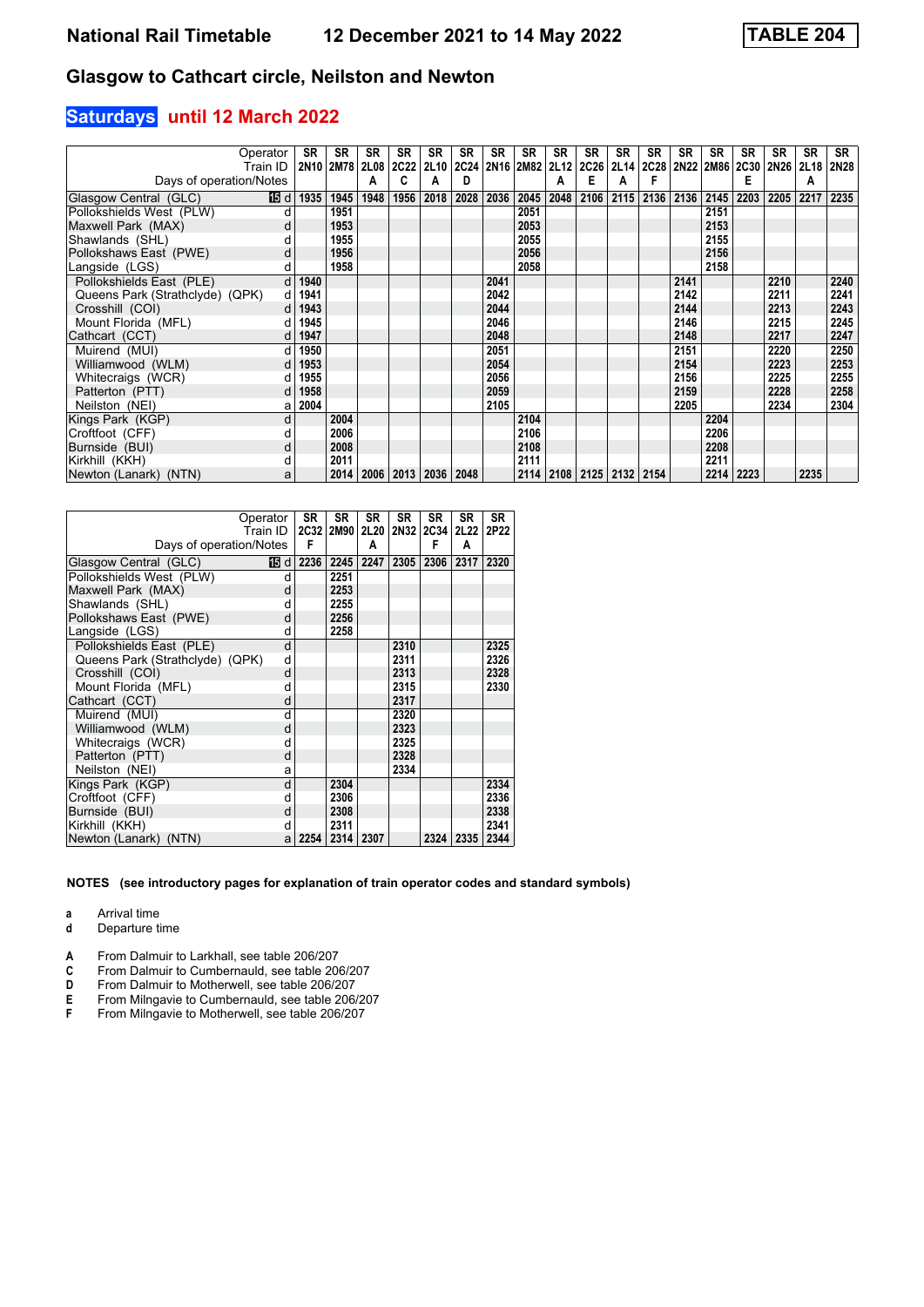#### **Sundays until 6 March 2022**

|                                 | Operator | <b>SR</b>        | <b>SR</b> | <b>SR</b> | <b>SR</b>                | <b>SR</b> | <b>SR</b> | <b>SR</b>   | <b>SR</b> | SR   | SR          | SR          | SR   | SR   | SR          | <b>SR</b> | <b>SR</b> | <b>SR</b>   | <b>SR</b>   |
|---------------------------------|----------|------------------|-----------|-----------|--------------------------|-----------|-----------|-------------|-----------|------|-------------|-------------|------|------|-------------|-----------|-----------|-------------|-------------|
|                                 | Train ID | 2N <sub>16</sub> |           |           | 2L30 2M82 2N18 2C44 2P14 |           |           | <b>2N22</b> | 2L32      | 2M86 | <b>2C46</b> | <b>2N24</b> | 2C48 | 2P18 | <b>2N28</b> |           | 2L34 2M90 | <b>2C50</b> | <b>2N30</b> |
| Days of operation/Notes         |          |                  | А         |           |                          | в         |           |             | C         |      | D           |             | D    |      |             | C         |           | D           |             |
| Glasgow Central (GLC)           | 16 d     | 0823             | 0825      | 0836      | 0855                     | 0906      | 0908      | 0923        | 0925      | 0936 | 0937        | 0953        | 1005 | 1008 | 1023        | 1025      | 1036      | 1037        | 1053        |
| Pollokshields West (PLW)        |          |                  |           | 0842      |                          |           |           |             |           | 0942 |             |             |      |      |             |           | 1042      |             |             |
| Maxwell Park (MAX)              |          |                  |           | 0844      |                          |           |           |             |           | 0944 |             |             |      |      |             |           | 1044      |             |             |
| Shawlands (SHL)                 |          |                  |           | 0846      |                          |           |           |             |           | 0946 |             |             |      |      |             |           | 1046      |             |             |
| Pollokshaws East (PWE)          | d        |                  |           | 0847      |                          |           |           |             |           | 0947 |             |             |      |      |             |           | 1047      |             |             |
| Langside (LGS)                  |          |                  |           | 0849      |                          |           |           |             |           | 0949 |             |             |      |      |             |           | 1049      |             |             |
| Pollokshields East (PLE)        | d        | 0828             |           |           | 0900                     |           | 0913      | 0928        |           |      |             | 0958        |      | 1013 | 1028        |           |           |             | 1058        |
| Queens Park (Strathclyde) (QPK) | d        | 0829             |           |           | 0901                     |           | 0914      | 0929        |           |      |             | 0959        |      | 1014 | 1029        |           |           |             | 1059        |
| Crosshill (COI)                 |          | 0831             |           |           | 0903                     |           | 0916      | 0931        |           |      |             | 1001        |      | 1016 | 1031        |           |           |             | 1101        |
| Mount Florida (MFL)             |          | 0833             |           |           | 0905                     |           | 0918      | 0933        |           |      |             | 1003        |      | 1018 | 1033        |           |           |             | 1103        |
| Cathcart (CCT)                  |          | 0835             |           |           | 0907                     |           |           | 0935        |           |      |             | 1005        |      |      | 1035        |           |           |             | 1105        |
| Muirend (MUI)                   |          | 0838             |           |           | 0910                     |           |           | 0938        |           |      |             | 1008        |      |      | 1038        |           |           |             | 1108        |
| Williamwood (WLM)               |          | 0841             |           |           | 0913                     |           |           | 0941        |           |      |             | 1011        |      |      | 1041        |           |           |             | 1111        |
| Whitecraigs (WCR)               |          | 0843             |           |           | 0915                     |           |           | 0943        |           |      |             | 1013        |      |      | 1043        |           |           |             | 1113        |
| Patterton (PTT)                 |          | 0846             |           |           | 0918                     |           |           | 0946        |           |      |             | 1016        |      |      | 1046        |           |           |             | 1116        |
| Neilston (NEI)                  | а        | 0852             |           |           | 0924                     |           |           | 0952        |           |      |             | 1022        |      |      | 1052        |           |           |             | 1122        |
| Kings Park (KGP)                | d        |                  |           | 0854      |                          |           | 0921      |             |           | 0954 |             |             |      | 1021 |             |           | 1054      |             |             |
| Croftfoot (CFF)                 |          |                  |           | 0856      |                          |           | 0923      |             |           | 0956 |             |             |      | 1023 |             |           | 1056      |             |             |
| Burnside (BUI)                  | d        |                  |           | 0858      |                          |           | 0926      |             |           | 0958 |             |             |      | 1026 |             |           | 1058      |             |             |
| Kirkhill (KKH)                  |          |                  |           | 0901      |                          |           | 0929      |             |           | 1001 |             |             |      | 1029 |             |           | 1101      |             |             |
| Newton (Lanark) (NTN)           | a        |                  | 0840      | 0904      |                          | 0922      | 0932      |             | 0940      | 1004 | 0954        |             | 1022 | 1032 |             | 1040      | 1104      | 1053        |             |

|                                 | Operator | SR        | <b>SR</b> | SR   | <b>SR</b>   | <b>SR</b> | <b>SR</b> | <b>SR</b>   | SR          | SR   | SR   | <b>SR</b> | <b>SR</b> | <b>SR</b> | <b>SR</b>      | <b>SR</b> | <b>SR</b> | SR   | SR   |
|---------------------------------|----------|-----------|-----------|------|-------------|-----------|-----------|-------------|-------------|------|------|-----------|-----------|-----------|----------------|-----------|-----------|------|------|
|                                 | Train ID | 2C52 2P22 |           | 2N34 | <b>2L36</b> | 2M94      | 2C54      | <b>2N36</b> | <b>2C56</b> | 2P02 | 2N04 | 2L38      |           |           | 2C58 2M72 2N06 | 2C60      | 2P06 2N10 |      | 2L30 |
| Days of operation/Notes         |          | D         |           |      | C           |           | D         |             | D           |      |      | C         | D         |           |                | D         |           |      | c    |
| Glasgow Central (GLC)           | 16B d    | 1106      | 1108      | 1123 | 1125        | 1136      | 1137      | 1153        | 1206        | 1208 | 1223 | 1226      | 1235      | 1236      | 1255           | 1306      | 1308      | 1323 | 1326 |
| Pollokshields West (PLW)        |          |           |           |      |             | 1142      |           |             |             |      |      |           |           | 1242      |                |           |           |      |      |
| Maxwell Park (MAX)              | d        |           |           |      |             | 1144      |           |             |             |      |      |           |           | 1244      |                |           |           |      |      |
| Shawlands (SHL)                 |          |           |           |      |             | 1146      |           |             |             |      |      |           |           | 1246      |                |           |           |      |      |
| Pollokshaws East (PWE)          | d        |           |           |      |             | 1147      |           |             |             |      |      |           |           | 1247      |                |           |           |      |      |
| Langside (LGS)                  |          |           |           |      |             | 1149      |           |             |             |      |      |           |           | 1249      |                |           |           |      |      |
| Pollokshields East (PLE)        | d        |           | 1113      | 1128 |             |           |           | 1158        |             | 1213 | 1228 |           |           |           | 1300           |           | 1313      | 1328 |      |
| Queens Park (Strathclyde) (QPK) | d        |           | 1114      | 1129 |             |           |           | 1159        |             | 1214 | 1229 |           |           |           | 1301           |           | 1314      | 1329 |      |
| Crosshill (COI)                 | d        |           | 1116      | 1131 |             |           |           | 1201        |             | 1216 | 1231 |           |           |           | 1303           |           | 1316      | 1331 |      |
| Mount Florida (MFL)             |          |           | 1118      | 1133 |             |           |           | 1203        |             | 1218 | 1233 |           |           |           | 1305           |           | 1318      | 1333 |      |
| Cathcart (CCT)                  |          |           |           | 1135 |             |           |           | 1205        |             |      | 1235 |           |           |           | 1307           |           |           | 1335 |      |
| Muirend (MUI)                   | d        |           |           | 1138 |             |           |           | 1208        |             |      | 1238 |           |           |           | 1310           |           |           | 1338 |      |
| Williamwood (WLM)               | d        |           |           | 1141 |             |           |           | 1211        |             |      | 1241 |           |           |           | 1313           |           |           | 1341 |      |
| Whitecraigs (WCR)               |          |           |           | 1143 |             |           |           | 1213        |             |      | 1243 |           |           |           | 1315           |           |           | 1343 |      |
| Patterton (PTT)                 | d        |           |           | 1146 |             |           |           | 1216        |             |      | 1246 |           |           |           | 1318           |           |           | 1346 |      |
| Neilston (NEI)                  | а        |           |           | 1152 |             |           |           | 1222        |             |      | 1252 |           |           |           | 1324           |           |           | 1352 |      |
| Kings Park (KGP)                | d        |           | 1121      |      |             | 1154      |           |             |             | 1221 |      |           |           | 1254      |                |           | 1321      |      |      |
| Croftfoot (CFF)                 |          |           | 1123      |      |             | 1156      |           |             |             | 1223 |      |           |           | 1256      |                |           | 1323      |      |      |
| Burnside (BUI)                  | d        |           | 1126      |      |             | 1158      |           |             |             | 1226 |      |           |           | 1258      |                |           | 1326      |      |      |
| Kirkhill (KKH)                  |          |           | 1129      |      |             | 1201      |           |             |             | 1229 |      |           |           | 1301      |                |           | 1329      |      |      |
| Newton (Lanark) (NTN)           | a        | 1123      | 1132      |      | 1140        | 1204      | 1153      |             | 1221        | 1232 |      | 1242      | 1253      | 1304      |                | 1321      | 1332      |      | 1341 |

**NOTES (see introductory pages for explanation of train operator codes and standard symbols)**

**a** Arrival time<br>**d** Departure t

**d** Departure time

**A** From Dalmuir to Larkhall, see table 206/207<br>**B** From Hyndland to Motherwell, see table 206

**B** From Hyndland to Motherwell, see table 206/207<br>**C** From Balloch to Larkhall, see table 206/207<br>**D** From Milnaavie to Motherwell, see table 206/207

From Balloch to Larkhall, see table 206/207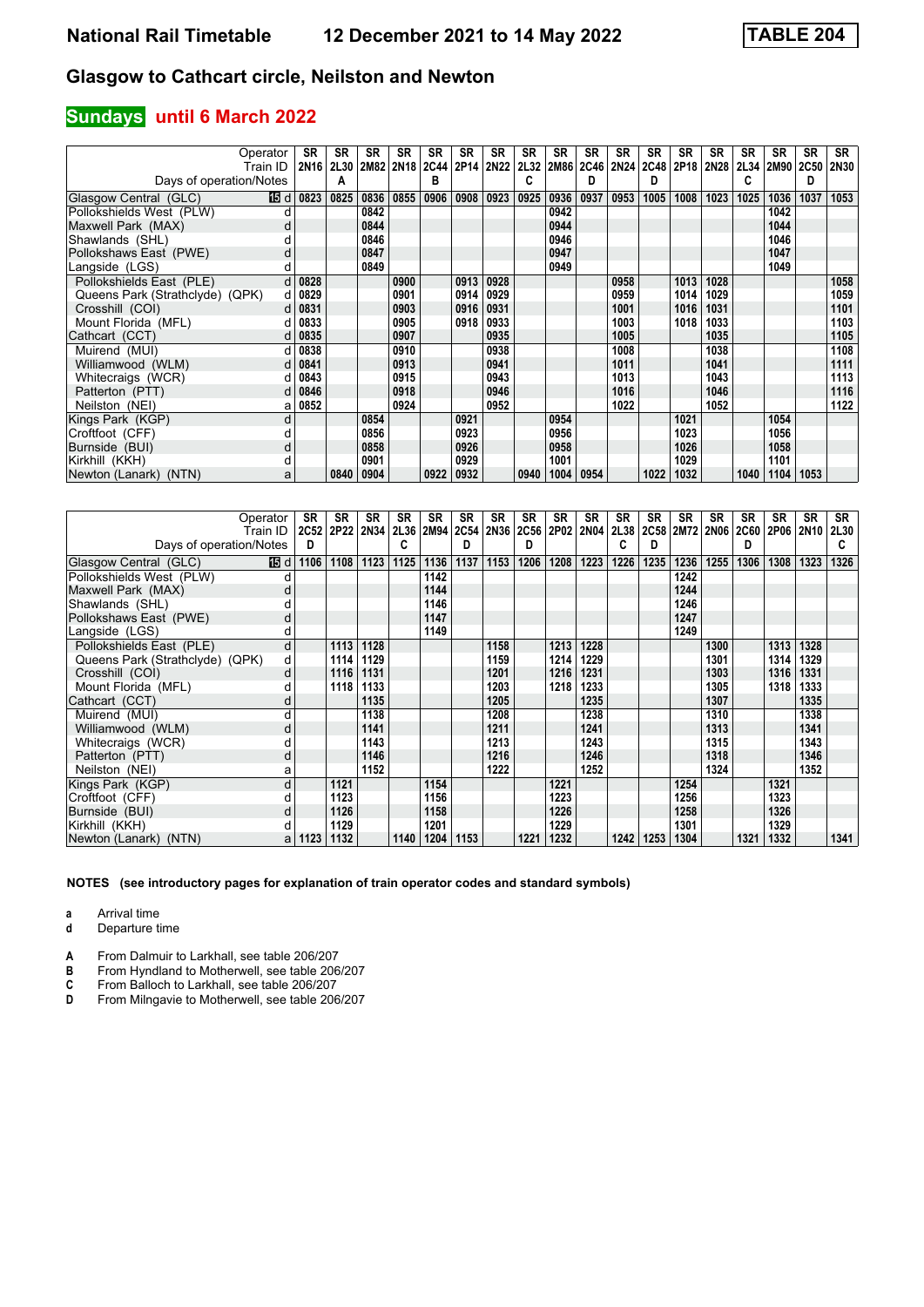## **Sundays until 6 March 2022**

|                                 | Operator<br>Train ID | <b>SR</b> | <b>SR</b><br>2M76 2C62 | <b>SR</b><br>2N12 2C64 2P10 2N16 | <b>SR</b> | <b>SR</b> | <b>SR</b> | <b>SR</b><br>2L32 | <b>SR</b><br>2M80 | <b>SR</b><br>2C66 | SR<br>2N18 2C68 | SR   | <b>SR</b> | <b>SR</b><br>2P14 2N22 | <b>SR</b> | <b>SR</b><br>2L34 2M84 2C70 2N24 | <b>SR</b> | <b>SR</b> | <b>SR</b><br><b>2C42</b> |
|---------------------------------|----------------------|-----------|------------------------|----------------------------------|-----------|-----------|-----------|-------------------|-------------------|-------------------|-----------------|------|-----------|------------------------|-----------|----------------------------------|-----------|-----------|--------------------------|
| Days of operation/Notes         |                      |           | D                      |                                  | D         |           |           |                   |                   | D                 |                 | D    |           |                        | C         |                                  | D         |           | D                        |
| Glasgow Central (GLC)           | 16 d                 | 1336      | 1337                   | 1353                             | 1406      | 1408      | 1423      | 1426              | 1436              | 1437              | 1453            | 1506 | 1508      | 1523                   | 1526      | 1536                             | 1537      | 1553      | 1606                     |
| Pollokshields West (PLW)        | d                    | 1342      |                        |                                  |           |           |           |                   | 1442              |                   |                 |      |           |                        |           | 1542                             |           |           |                          |
| Maxwell Park (MAX)              | d                    | 1344      |                        |                                  |           |           |           |                   | 1444              |                   |                 |      |           |                        |           | 1544                             |           |           |                          |
| Shawlands (SHL)                 |                      | 1346      |                        |                                  |           |           |           |                   | 1446              |                   |                 |      |           |                        |           | 1546                             |           |           |                          |
| Pollokshaws East (PWE)          | d                    | 1347      |                        |                                  |           |           |           |                   | 1447              |                   |                 |      |           |                        |           | 1547                             |           |           |                          |
| Langside (LGS)                  |                      | 1349      |                        |                                  |           |           |           |                   | 1449              |                   |                 |      |           |                        |           | 1549                             |           |           |                          |
| Pollokshields East (PLE)        | d                    |           |                        | 1358                             |           | 1413      | 1428      |                   |                   |                   | 1458            |      | 1513      | 1528                   |           |                                  |           | 1558      |                          |
| Queens Park (Strathclyde) (QPK) | d                    |           |                        | 1359                             |           | 1414      | 1429      |                   |                   |                   | 1459            |      | 1514      | 1529                   |           |                                  |           | 1559      |                          |
| Crosshill (COI)                 | d                    |           |                        | 1401                             |           | 1416      | 1431      |                   |                   |                   | 1501            |      | 1516      | 1531                   |           |                                  |           | 1601      |                          |
| Mount Florida (MFL)             |                      |           |                        | 1403                             |           | 1418      | 1433      |                   |                   |                   | 1503            |      | 1518      | 1533                   |           |                                  |           | 1603      |                          |
| Cathcart (CCT)                  | d                    |           |                        | 1405                             |           |           | 1435      |                   |                   |                   | 1505            |      |           | 1535                   |           |                                  |           | 1605      |                          |
| Muirend (MUI)                   |                      |           |                        | 1408                             |           |           | 1438      |                   |                   |                   | 1508            |      |           | 1538                   |           |                                  |           | 1608      |                          |
| Williamwood (WLM)               | d                    |           |                        | 1411                             |           |           | 1441      |                   |                   |                   | 1511            |      |           | 1541                   |           |                                  |           | 1611      |                          |
| Whitecraigs (WCR)               |                      |           |                        | 1413                             |           |           | 1443      |                   |                   |                   | 1513            |      |           | 1543                   |           |                                  |           | 1613      |                          |
| Patterton (PTT)                 | d                    |           |                        | 1416                             |           |           | 1446      |                   |                   |                   | 1516            |      |           | 1546                   |           |                                  |           | 1616      |                          |
| Neilston (NEI)                  | а                    |           |                        | 1422                             |           |           | 1452      |                   |                   |                   | 1522            |      |           | 1552                   |           |                                  |           | 1622      |                          |
| Kings Park (KGP)                | d                    | 1354      |                        |                                  |           | 1421      |           |                   | 1454              |                   |                 |      | 1521      |                        |           | 1554                             |           |           |                          |
| Croftfoot (CFF)                 |                      | 1356      |                        |                                  |           | 1423      |           |                   | 1456              |                   |                 |      | 1523      |                        |           | 1556                             |           |           |                          |
| Burnside (BUI)                  |                      | 1358      |                        |                                  |           | 1426      |           |                   | 1458              |                   |                 |      | 1526      |                        |           | 1558                             |           |           |                          |
| Kirkhill (KKH)                  |                      | 1401      |                        |                                  |           | 1429      |           |                   | 1501              |                   |                 |      | 1529      |                        |           | 1601                             |           |           |                          |
| Newton (Lanark) (NTN)           | a                    | 1404      | 1353                   |                                  | 1421      | 1432      |           | 1442              | 1504              | 1453              |                 | 1521 | 1532      |                        | 1541      | 1604                             | 1553      |           | 1621                     |

|                                 | Operator       | SR   | <b>SR</b> | <b>SR</b> | <b>SR</b> | <b>SR</b> | <b>SR</b> | <b>SR</b> | <b>SR</b> | SR        | <b>SR</b> | <b>SR</b> | <b>SR</b>      | <b>SR</b> | <b>SR</b>   | <b>SR</b> | <b>SR</b> | <b>SR</b>   | SR   |
|---------------------------------|----------------|------|-----------|-----------|-----------|-----------|-----------|-----------|-----------|-----------|-----------|-----------|----------------|-----------|-------------|-----------|-----------|-------------|------|
|                                 | Train ID       |      | 2P18 2N28 |           | 2L36 2M88 | 2C44 2N30 |           | 2C46      |           | 2P22 2N34 | 2L38      |           | 2C48 2M92 2N36 |           | <b>2C50</b> | 2P02      | 2N04      | <b>2L30</b> | 2M72 |
| Days of operation/Notes         |                |      |           | C         |           | D         |           | D         |           |           | c         | D         |                |           | D           |           |           | c           |      |
| Glasgow Central (GLC)           | 16 d           | 1608 | 1623      | 1626      | 1636      | 1637      | 1653      | 1706      | 1708      | 1723      | 1725      | 1735      | 1736           | 1753      | 1806        | 1808      | 1823      | 1825        | 1836 |
| Pollokshields West (PLW)        |                |      |           |           | 1642      |           |           |           |           |           |           |           | 1742           |           |             |           |           |             | 1842 |
| Maxwell Park (MAX)              | d              |      |           |           | 1644      |           |           |           |           |           |           |           | 1744           |           |             |           |           |             | 1844 |
| Shawlands (SHL)                 |                |      |           |           | 1646      |           |           |           |           |           |           |           | 1746           |           |             |           |           |             | 1846 |
| Pollokshaws East (PWE)          | d              |      |           |           | 1647      |           |           |           |           |           |           |           | 1747           |           |             |           |           |             | 1847 |
| Langside (LGS)                  |                |      |           |           | 1649      |           |           |           |           |           |           |           | 1749           |           |             |           |           |             | 1849 |
| Pollokshields East (PLE)        | d              | 1613 | 1628      |           |           |           | 1658      |           | 1713      | 1728      |           |           |                | 1758      |             | 1813      | 1828      |             |      |
| Queens Park (Strathclyde) (QPK) | d <sub>1</sub> | 1614 | 1629      |           |           |           | 1659      |           | 1714      | 1729      |           |           |                | 1759      |             | 1814      | 1829      |             |      |
| Crosshill (COI)                 | d.             | 1616 | 1631      |           |           |           | 1701      |           | 1716      | 1731      |           |           |                | 1801      |             | 1816      | 1831      |             |      |
| Mount Florida (MFL)             |                | 1618 | 1633      |           |           |           | 1703      |           | 1718      | 1733      |           |           |                | 1803      |             | 1818      | 1833      |             |      |
| Cathcart (CCT)                  |                |      | 1635      |           |           |           | 1705      |           |           | 1735      |           |           |                | 1805      |             |           | 1835      |             |      |
| Muirend (MUI)                   | d              |      | 1638      |           |           |           | 1708      |           |           | 1738      |           |           |                | 1808      |             |           | 1838      |             |      |
| Williamwood (WLM)               | d              |      | 1641      |           |           |           | 1711      |           |           | 1741      |           |           |                | 1811      |             |           | 1841      |             |      |
| Whitecraigs (WCR)               |                |      | 1643      |           |           |           | 1713      |           |           | 1743      |           |           |                | 1813      |             |           | 1843      |             |      |
| Patterton (PTT)                 | d              |      | 1646      |           |           |           | 1716      |           |           | 1746      |           |           |                | 1816      |             |           | 1846      |             |      |
| Neilston (NEI)                  | a              |      | 1652      |           |           |           | 1722      |           |           | 1752      |           |           |                | 1822      |             |           | 1852      |             |      |
| Kings Park (KGP)                | d              | 1621 |           |           | 1654      |           |           |           | 1721      |           |           |           | 1754           |           |             | 1821      |           |             | 1854 |
| Croftfoot (CFF)                 |                | 1623 |           |           | 1656      |           |           |           | 1723      |           |           |           | 1756           |           |             | 1823      |           |             | 1856 |
| Burnside (BUI)                  |                | 1626 |           |           | 1658      |           |           |           | 1726      |           |           |           | 1758           |           |             | 1826      |           |             | 1858 |
| Kirkhill (KKH)                  |                | 1629 |           |           | 1701      |           |           |           | 1729      |           |           |           | 1801           |           |             | 1831      |           |             | 1901 |
| Newton (Lanark) (NTN)           |                | 1633 |           | 1641      | 1704      | 1655      |           | 1721      | 1732      |           | 1740      | 1751      | 1804           |           | 1821        | 1834      |           | 1840        | 1904 |

**NOTES (see introductory pages for explanation of train operator codes and standard symbols)**

**a** Arrival time<br>**d** Departure t

**d** Departure time

**C** From Balloch to Larkhall, see table 206/207<br>**D** From Milngavie to Motherwell, see table 206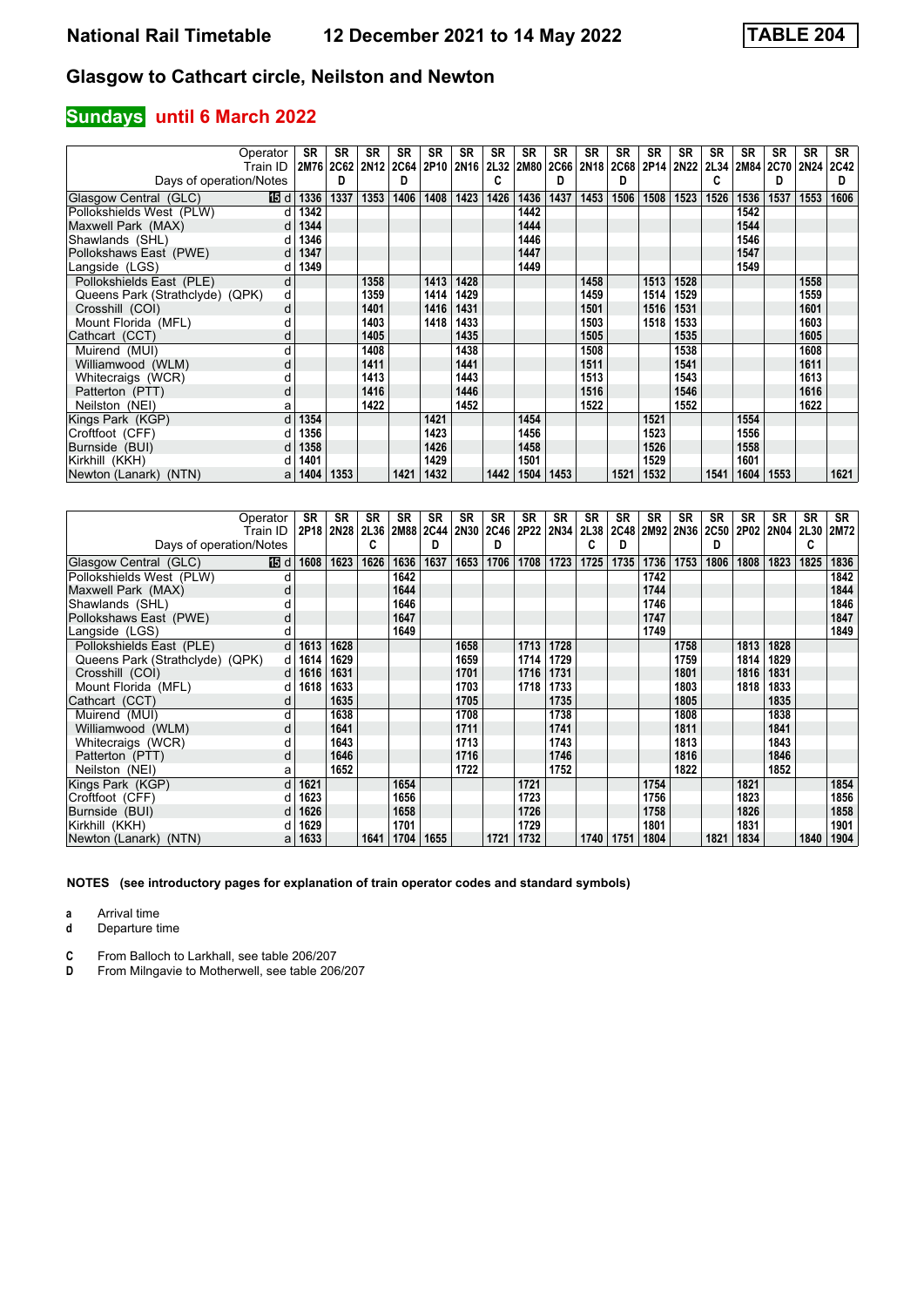## **Sundays until 6 March 2022**

| Operator                        |      | SR   | <b>SR</b> | <b>SR</b> | <b>SR</b>      | <b>SR</b> | <b>SR</b> | <b>SR</b> | <b>SR</b> | <b>SR</b> | SR                       | <b>SR</b> | SR          | <b>SR</b> | SR        | <b>SR</b> | <b>SR</b>   | <b>SR</b>   | <b>SR</b> |
|---------------------------------|------|------|-----------|-----------|----------------|-----------|-----------|-----------|-----------|-----------|--------------------------|-----------|-------------|-----------|-----------|-----------|-------------|-------------|-----------|
| Train ID                        |      |      | 2C52 2N06 |           | 2C54 2P06 2N10 |           | 2L32      |           |           |           | 2C56 2M76 2N12 2C58 2P10 |           | <b>2N16</b> |           | 2L34 2M80 |           | 2C60   2N18 | <b>2C62</b> | 2P14      |
| Days of operation/Notes         |      | D    |           | D         |                |           |           | D         |           |           | D                        |           |             | C         |           | D         |             | D           |           |
| Glasgow Central (GLC)           | 19 d | 1837 | 1853      | 1906      | 1908           | 1923      | 1928      | 1935      | 1936      | 1953      | 2006                     | 2008      | 2023        | 2025      | 2036      | 2037      | 2053        | 2105        | 2108      |
| Pollokshields West (PLW)        |      |      |           |           |                |           |           |           | 1942      |           |                          |           |             |           | 2042      |           |             |             |           |
| Maxwell Park (MAX)              |      |      |           |           |                |           |           |           | 1944      |           |                          |           |             |           | 2044      |           |             |             |           |
| Shawlands (SHL)                 |      |      |           |           |                |           |           |           | 1946      |           |                          |           |             |           | 2046      |           |             |             |           |
| Pollokshaws East (PWE)          | d    |      |           |           |                |           |           |           | 1947      |           |                          |           |             |           | 2047      |           |             |             |           |
| Langside (LGS)                  |      |      |           |           |                |           |           |           | 1949      |           |                          |           |             |           | 2049      |           |             |             |           |
| Pollokshields East (PLE)        | d    |      | 1858      |           | 1913           | 1928      |           |           |           | 1958      |                          | 2013      | 2028        |           |           |           | 2058        |             | 2113      |
| Queens Park (Strathclyde) (QPK) | d    |      | 1859      |           | 1914           | 1929      |           |           |           | 1959      |                          | 2014      | 2029        |           |           |           | 2059        |             | 2114      |
| Crosshill (COI)                 | d    |      | 1901      |           | 1916           | 1931      |           |           |           | 2001      |                          | 2016      | 2031        |           |           |           | 2101        |             | 2116      |
| Mount Florida (MFL)             |      |      | 1903      |           | 1918           | 1933      |           |           |           | 2003      |                          | 2018      | 2033        |           |           |           | 2103        |             | 2118      |
| Cathcart (CCT)                  | d    |      | 1905      |           |                | 1935      |           |           |           | 2005      |                          |           | 2035        |           |           |           | 2105        |             |           |
| Muirend (MUI)                   | d    |      | 1908      |           |                | 1938      |           |           |           | 2008      |                          |           | 2038        |           |           |           | 2108        |             |           |
| Williamwood (WLM)               | d    |      | 1911      |           |                | 1941      |           |           |           | 2011      |                          |           | 2041        |           |           |           | 2111        |             |           |
| Whitecraigs (WCR)               |      |      | 1913      |           |                | 1943      |           |           |           | 2013      |                          |           | 2043        |           |           |           | 2113        |             |           |
| Patterton (PTT)                 | d    |      | 1916      |           |                | 1946      |           |           |           | 2016      |                          |           | 2046        |           |           |           | 2116        |             |           |
| Neilston (NEI)                  | a    |      | 1922      |           |                | 1952      |           |           |           | 2022      |                          |           | 2052        |           |           |           | 2122        |             |           |
| Kings Park (KGP)                | d    |      |           |           | 1921           |           |           |           | 1954      |           |                          | 2021      |             |           | 2054      |           |             |             | 2121      |
| Croftfoot (CFF)                 |      |      |           |           | 1923           |           |           |           | 1956      |           |                          | 2023      |             |           | 2056      |           |             |             | 2123      |
| Burnside (BUI)                  | d    |      |           |           | 1926           |           |           |           | 1958      |           |                          | 2026      |             |           | 2058      |           |             |             | 2126      |
| Kirkhill (KKH)                  |      |      |           |           | 1929           |           |           |           | 2001      |           |                          | 2029      |             |           | 2101      |           |             |             | 2129      |
| Newton (Lanark) (NTN)           | a    | 1853 |           | 1922      | 1932           |           | 1941      | 1952      | 2004      |           | 2022                     | 2032      |             | 2038      |           | 2104 2052 |             | 2122        | 2132      |

|                                 | Operator     | SR   | <b>SR</b> | SR        | SR   | <b>SR</b> | <b>SR</b>                | <b>SR</b> | SR   | <b>SR</b> | SR        | <b>SR</b> | SR   | <b>SR</b> | <b>SR</b> |
|---------------------------------|--------------|------|-----------|-----------|------|-----------|--------------------------|-----------|------|-----------|-----------|-----------|------|-----------|-----------|
|                                 | Train ID     | 2N22 |           | 2L36 2M84 |      |           | 2C64 2N24 2C66 2P18 2N28 |           |      |           | 2L38 2M88 | 2C68      | 2N30 | 2C70      | 2P22      |
| Days of operation/Notes         |              |      | C         |           | D    |           | D                        |           |      | c         |           | D         |      | D         |           |
| Glasgow Central (GLC)           | 15 d         | 2123 | 2125      | 2136      | 2137 | 2153      | 2204                     | 2208      | 2223 | 2225      | 2236      | 2237      | 2253 | 2306      | 2308      |
| Pollokshields West (PLW)        | d            |      |           | 2142      |      |           |                          |           |      |           | 2242      |           |      |           |           |
| Maxwell Park (MAX)              | d            |      |           | 2144      |      |           |                          |           |      |           | 2244      |           |      |           |           |
| Shawlands (SHL)                 |              |      |           | 2146      |      |           |                          |           |      |           | 2246      |           |      |           |           |
| Pollokshaws East (PWE)          | d            |      |           | 2147      |      |           |                          |           |      |           | 2247      |           |      |           |           |
| Langside (LGS)                  | d            |      |           | 2149      |      |           |                          |           |      |           | 2249      |           |      |           |           |
| Pollokshields East (PLE)        | $\mathsf{d}$ | 2128 |           |           |      | 2158      |                          | 2213      | 2228 |           |           |           | 2258 |           | 2313      |
| Queens Park (Strathclyde) (QPK) | d l          | 2129 |           |           |      | 2159      |                          | 2214      | 2229 |           |           |           | 2259 |           | 2314      |
| Crosshill (COI)                 | d            | 2131 |           |           |      | 2201      |                          | 2216      | 2231 |           |           |           | 2301 |           | 2316      |
| Mount Florida (MFL)             |              | 2133 |           |           |      | 2203      |                          | 2218      | 2233 |           |           |           | 2303 |           | 2318      |
| Cathcart (CCT)                  | d            | 2135 |           |           |      | 2205      |                          |           | 2235 |           |           |           | 2305 |           |           |
| Muirend (MUI)                   | d.           | 2138 |           |           |      | 2208      |                          |           | 2238 |           |           |           | 2308 |           |           |
| Williamwood (WLM)               | d            | 2141 |           |           |      | 2211      |                          |           | 2241 |           |           |           | 2311 |           |           |
| Whitecraigs (WCR)               | d            | 2143 |           |           |      | 2213      |                          |           | 2243 |           |           |           | 2313 |           |           |
| Patterton (PTT)                 | d            | 2146 |           |           |      | 2216      |                          |           | 2246 |           |           |           | 2316 |           |           |
| Neilston (NEI)                  | a            | 2152 |           |           |      | 2222      |                          |           | 2252 |           |           |           | 2322 |           |           |
| Kings Park (KGP)                | d            |      |           | 2154      |      |           |                          | 2221      |      |           | 2254      |           |      |           | 2321      |
| Croftfoot (CFF)                 | d            |      |           | 2156      |      |           |                          | 2223      |      |           | 2256      |           |      |           | 2323      |
| Burnside (BUI)                  | d            |      |           | 2158      |      |           |                          | 2226      |      |           | 2258      |           |      |           | 2326      |
| Kirkhill (KKH)                  | d            |      |           | 2201      |      |           |                          | 2229      |      |           | 2301      |           |      |           | 2329      |
| Newton (Lanark) (NTN)           | a            |      | 2138      | 2204      | 2152 |           | 2218                     | 2233      |      | 2241      | 2304      | 2254      |      | 2321      | 2332      |

**NOTES (see introductory pages for explanation of train operator codes and standard symbols)**

**a** Arrival time<br>**d** Departure t

**d** Departure time

**C** From Balloch to Larkhall, see table 206/207<br>**D** From Milngavie to Motherwell, see table 206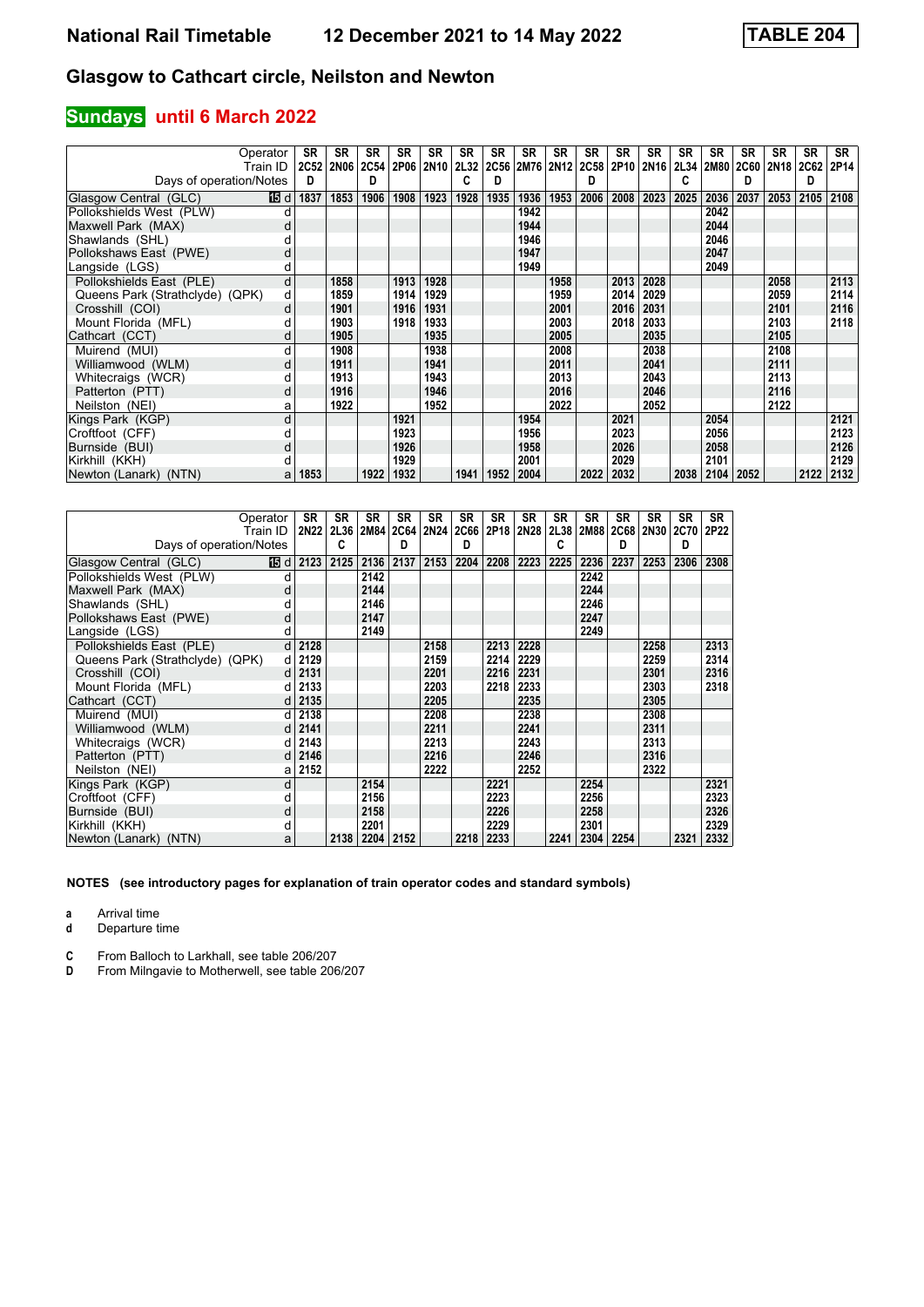# **Mondays to Fridays until 11 March 2022**

|                                 | Operator | <b>SR</b>        | <b>SR</b>   | <b>SR</b> | <b>SR</b>                          | <b>SR</b> | <b>SR</b> | <b>SR</b> | <b>SR</b> | SR          | <b>SR</b> | <b>SR</b>   | SR   | <b>SR</b>   | <b>SR</b> | <b>SR</b> | <b>SR</b>           | <b>SR</b> | SR          |
|---------------------------------|----------|------------------|-------------|-----------|------------------------------------|-----------|-----------|-----------|-----------|-------------|-----------|-------------|------|-------------|-----------|-----------|---------------------|-----------|-------------|
|                                 | Train ID | 2F01             | <b>2L01</b> | 2M71      | 2F03                               |           | 2N03 2P03 | 2L03      | 2F05      | <b>2N07</b> | 2M75      | <b>2L05</b> | 2F07 | 2N09        |           |           | 2018 2P07 2N11 2M77 |           | <b>2L07</b> |
| Days of operation/Notes         |          | А                | в           |           | А                                  |           |           | в         |           |             |           | в           | А    |             | D         |           |                     |           | в           |
| Newton (Lanark) (NTN)           |          | $d \mid 0606$    | 0621        | 0626      | 0636                               |           | 0649      | 0653      | 0706      |             | 0715      | 0723        | 0736 |             |           | 0741      |                     | 0750      | 0753        |
| Kirkhill (KKH)                  |          |                  |             | 0629      |                                    |           | 0652      |           |           |             | 0718      |             |      |             |           | 0744      |                     | 0753      |             |
| Burnside (BUI)                  |          |                  |             | 0632      |                                    |           | 0655      |           |           |             | 0721      |             |      |             |           | 0747      |                     | 0756      |             |
| Croftfoot (CFF)                 |          |                  |             | 0634      |                                    |           | 0657      |           |           |             | 0723      |             |      |             |           | 0749      |                     | 0758      |             |
| Kings Park (KGP)                |          |                  |             | 0636      |                                    |           | 0659      |           |           |             | 0725      |             |      |             |           | 0751      |                     | 0802      |             |
| Neilston (NEI)                  | d        |                  |             |           |                                    | 0627      |           |           |           | 0658        |           |             |      | 0726        |           |           | 0741                |           |             |
| Patterton (PTT)                 | d        |                  |             |           |                                    | 0633      |           |           |           | 0704        |           |             |      | 0732        |           |           | 0747                |           |             |
| Whitecraigs (WCR)               |          |                  |             |           |                                    | 0635      |           |           |           | 0706        |           |             |      | 0734        |           |           | 0749                |           |             |
| Williamwood (WLM)               | d        |                  |             |           |                                    | 0637      |           |           |           | 0708        |           |             |      | 0736        |           |           | 0751                |           |             |
| Muirend (MUI)                   | d        |                  |             |           |                                    | 0640      |           |           |           | 0712        |           |             |      | 0739        |           |           | 0754                |           |             |
| Cathcart (CCT)                  | d        |                  |             |           |                                    | 0643      |           |           |           | 0715        |           |             |      | 0742        | 0747      |           | 0758                |           |             |
| Mount Florida (MFL)             |          |                  |             |           |                                    | 0645      | 0703      |           |           | 0717        |           |             |      | 0744        |           | 0755      | 0800                |           |             |
| Crosshill (COI)                 | d        |                  |             |           |                                    | 0647      | 0705      |           |           | 0719        |           |             |      | 0746        |           | 0757      | 0802                |           |             |
| Queens Park (Strathclyde) (QPK) | d        |                  |             |           |                                    | 0650      | 0707      |           |           | 0721        |           |             |      | 0748        |           | 0800      | 0805                |           |             |
| Pollokshields East (PLE)        | d        |                  |             |           |                                    | 0653      | 0708      |           |           | 0723        |           |             |      | 0751        |           | 0801      | 0808                |           |             |
| Langside (LGS)                  | d        |                  |             | 0640      |                                    |           |           |           |           |             | 0729      |             |      |             | 0750      |           |                     | 0806      |             |
| Pollokshaws East (PWE)          | d        |                  |             | 0642      |                                    |           |           |           |           |             | 0731      |             |      |             | 0752      |           |                     | 0808      |             |
| Shawlands (SHL)                 |          |                  |             | 0644      |                                    |           |           |           |           |             | 0733      |             |      |             | 0754      |           |                     | 0810      |             |
| Maxwell Park (MAX)              | d        |                  |             | 0646      |                                    |           |           |           |           |             | 0735      |             |      |             | 0756      |           |                     | 0812      |             |
| Pollokshields West (PLW)        |          |                  |             | 0648      |                                    |           |           |           |           |             | 0737      |             |      |             | 0758      |           |                     | 0814      |             |
| Glasgow Central (GLC)           |          | <b>15</b> a 0622 | 0641        |           | 0654 0653 0659 0713 0711 0725 0728 |           |           |           |           |             | 0744      | 0741        |      | 0753   0756 | 0804      | 0806      | 0813                | 0821      | 0811        |

| Operator                        |          | SR          | <b>SR</b>        | SR          | <b>SR</b> | <b>SR</b> | <b>SR</b> | <b>SR</b> | SR   | SR   | SR        | <b>SR</b> | <b>SR</b> | <b>SR</b> | <b>SR</b> | <b>SR</b> | <b>SR</b>      | <b>SR</b> | SR   |
|---------------------------------|----------|-------------|------------------|-------------|-----------|-----------|-----------|-----------|------|------|-----------|-----------|-----------|-----------|-----------|-----------|----------------|-----------|------|
|                                 | Train ID | <b>2F09</b> | 2N <sub>13</sub> | <b>1N05</b> | 2120      | 2P09      | 2L09      | 2024      | 2F11 |      | 2N15 2M79 | 2L11      | 2F13      |           | 2N19 2M83 |           | 2L13 2F15 2N21 |           | 2P15 |
| Days of operation/Notes         |          | c           |                  |             | D         |           | в         | D         | A    |      |           | в         | C         |           |           | в         | A              |           |      |
| Newton (Lanark) (NTN)           |          | $d$ 0804    |                  |             |           | 0820      | 0823      |           | 0835 |      | 0847      | 0853      | 0906      |           | 0919      | 0925      | 0935           |           | 0949 |
| Kirkhill (KKH)                  |          |             |                  |             |           | 0823      |           |           |      |      | 0850      |           |           |           | 0922      |           |                |           | 0952 |
| Burnside (BUI)                  | d        |             |                  |             |           | 0826      |           |           |      |      | 0853      |           |           |           | 0925      |           |                |           | 0955 |
| Croftfoot (CFF)                 |          |             |                  |             |           | 0828      |           |           |      |      | 0855      |           |           |           | 0927      |           |                |           | 0957 |
| Kings Park (KGP)                |          |             |                  |             |           | 0830      |           |           |      |      | 0857      |           |           |           | 0929      |           |                |           | 0959 |
| Neilston (NEI)                  |          |             | 0755             | 0807        |           |           |           |           |      | 0824 |           |           |           | 0905      |           |           |                | 0928      |      |
| Patterton (PTT)                 | d        |             | 0801             | 0813        |           |           |           |           |      | 0830 |           |           |           | 0911      |           |           |                | 0934      |      |
| Whitecraigs (WCR)               |          |             | 0804             | 0815        |           |           |           |           |      | 0833 |           |           |           | 0913      |           |           |                | 0936      |      |
| Williamwood (WLM)               | d        |             | 0807             | 0817        |           |           |           |           |      | 0835 |           |           |           | 0915      |           |           |                | 0938      |      |
| Muirend (MUI)                   |          |             | 0810             | 0820        |           |           |           |           |      | 0838 |           |           |           | 0918      |           |           |                | 0941      |      |
| Cathcart (CCT)                  | d        |             | 0815             |             | 0827      |           |           | 0833      |      | 0842 |           |           |           | 0921      |           |           |                | 0944      |      |
| Mount Florida (MFL)             |          |             | 0817             |             | 0830      | 0836      |           |           |      | 0844 |           |           |           | 0923      |           |           |                | 0946      | 1003 |
| Crosshill (COI)                 | d        |             | 0819             |             | 0832      | 0838      |           |           |      | 0846 |           |           |           | 0925      |           |           |                | 0948      | 1005 |
| Queens Park (Strathclyde) (QPK) | d        |             | 0822             |             | 0834      | 0841      |           |           |      | 0849 |           |           |           | 0927      |           |           |                | 0950      | 1007 |
| Pollokshields East (PLE)        | d        |             | 0823             |             | 0835      | 0843      |           |           |      | 0851 |           |           |           | 0929      |           |           |                | 0952      | 1008 |
| Langside (LGS)                  |          |             |                  |             |           |           |           | 0836      |      |      | 0901      |           |           |           | 0934      |           |                |           |      |
| Pollokshaws East (PWE)          | d        |             |                  |             |           |           |           | 0838      |      |      | 0903      |           |           |           | 0936      |           |                |           |      |
| Shawlands (SHL)                 |          |             |                  |             |           |           |           | 0840      |      |      | 0905      |           |           |           | 0938      |           |                |           |      |
| Maxwell Park (MAX)              |          |             |                  |             |           |           |           | 0842      |      |      | 0907      |           |           |           | 0940      |           |                |           |      |
| Pollokshields West (PLW)        |          |             |                  |             |           |           |           | 0844      |      |      | 0909      |           |           |           | 0944      |           |                |           |      |
| Glasgow Central (GLC)           | 阳a       | 0822        | 0829             | 0835        | 0842      | 0850      | 0841      | 0852      | 0853 | 0858 | 0915      | 0911      | 0925      | 0934      | 0950      | 0942      | 0953           | 0957      | 1013 |

**NOTES (see introductory pages for explanation of train operator codes and standard symbols)**

**a** Arrival time<br>**d** Departure t

**d** Departure time

**A** From Motherwell to Dalmuir, see table 207/206<br>**B** From Larkhall to Dalmuir, see table 207/206

**B** From Larkhall to Dalmuir, see table 207/206<br>**C** From Cumbernauld to Dalmuir, see table 207<br>**D** From Glasgow Central

- From Cumbernauld to Dalmuir, see table 207/206
- **'** From Glasgow Central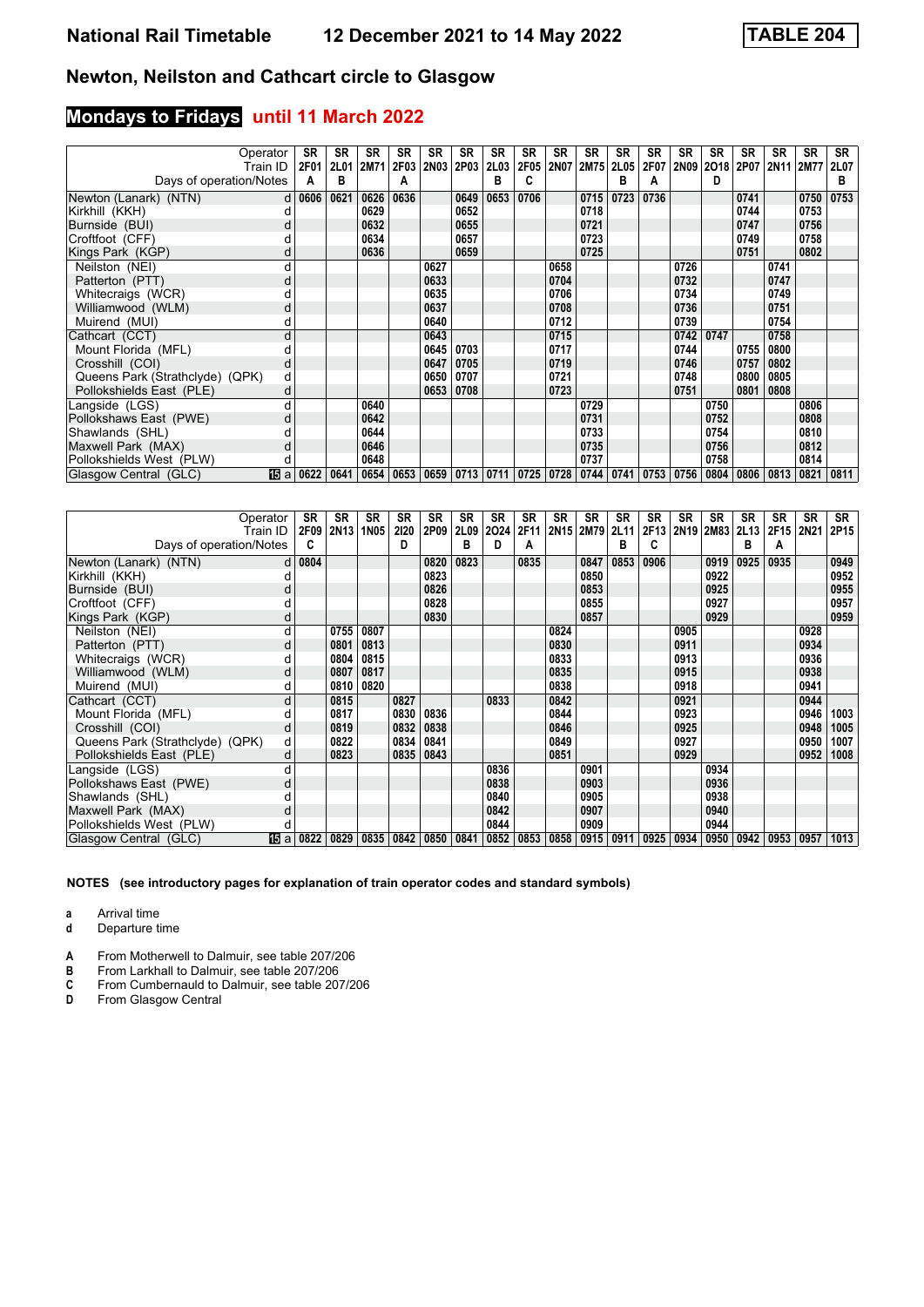# **Mondays to Fridays until 11 March 2022**

| Operator                        | Train ID   | <b>SR</b><br><b>2L15</b> | <b>SR</b><br>2F17 | <b>SR</b><br>2N25 2M87 | <b>SR</b> | <b>SR</b><br>2L17 | <b>SR</b><br>2F19 | <b>SR</b><br>2N27 | SR<br>2P <sub>19</sub> | SR<br>2L19 | <b>SR</b><br>2F21 | <b>SR</b><br>2N31 | SR<br>2M91 | <b>SR</b><br>2L21 | <b>SR</b><br>2F23 L | <b>SR</b> | <b>SR</b><br>2N33 2P23 | <b>SR</b><br>2L23 | <b>SR</b><br>2F25 |
|---------------------------------|------------|--------------------------|-------------------|------------------------|-----------|-------------------|-------------------|-------------------|------------------------|------------|-------------------|-------------------|------------|-------------------|---------------------|-----------|------------------------|-------------------|-------------------|
| Days of operation/Notes         |            | в                        | C                 |                        |           | в                 |                   |                   |                        | в          |                   |                   |            | в                 | А                   |           |                        | в                 | C                 |
| Newton (Lanark) (NTN)           |            | $d$ 0953                 | 1006              |                        | 1019      | 1022              | 1036              |                   | 1049                   | 1053       | 1105              |                   | 1119       | 1125              | 1134                |           | 1149                   | 1153              | 1207              |
| Kirkhill (KKH)                  |            |                          |                   |                        | 1022      |                   |                   |                   | 1052                   |            |                   |                   | 1122       |                   |                     |           | 1152                   |                   |                   |
| Burnside (BUI)                  | d          |                          |                   |                        | 1025      |                   |                   |                   | 1055                   |            |                   |                   | 1125       |                   |                     |           | 1155                   |                   |                   |
| Croftfoot (CFF)                 |            |                          |                   |                        | 1027      |                   |                   |                   | 1057                   |            |                   |                   | 1127       |                   |                     |           | 1157                   |                   |                   |
| Kings Park (KGP)                |            |                          |                   |                        | 1029      |                   |                   |                   | 1059                   |            |                   |                   | 1129       |                   |                     |           | 1159                   |                   |                   |
| Neilston (NEI)                  |            |                          |                   | 0958                   |           |                   |                   | 1028              |                        |            |                   | 1058              |            |                   |                     | 1128      |                        |                   |                   |
| Patterton (PTT)                 | d          |                          |                   | 1004                   |           |                   |                   | 1034              |                        |            |                   | 1104              |            |                   |                     | 1134      |                        |                   |                   |
| Whitecraigs (WCR)               |            |                          |                   | 1006                   |           |                   |                   | 1036              |                        |            |                   | 1106              |            |                   |                     | 1136      |                        |                   |                   |
| Williamwood (WLM)               | d          |                          |                   | 1008                   |           |                   |                   | 1038              |                        |            |                   | 1108              |            |                   |                     | 1138      |                        |                   |                   |
| Muirend (MUI)                   | d          |                          |                   | 1011                   |           |                   |                   | 1041              |                        |            |                   | 1111              |            |                   |                     | 1141      |                        |                   |                   |
| Cathcart (CCT)                  | d          |                          |                   | 1014                   |           |                   |                   | 1044              |                        |            |                   | 1114              |            |                   |                     | 1144      |                        |                   |                   |
| Mount Florida (MFL)             |            |                          |                   | 1016                   |           |                   |                   | 1046              | 1103                   |            |                   | 1116              |            |                   |                     | 1146      | 1203                   |                   |                   |
| Crosshill (COI)                 | d          |                          |                   | 1018                   |           |                   |                   | 1048              | 1105                   |            |                   | 1118              |            |                   |                     | 1148      | 1205                   |                   |                   |
| Queens Park (Strathclyde) (QPK) | d          |                          |                   | 1020                   |           |                   |                   | 1050              | 1107                   |            |                   | 1120              |            |                   |                     | 1150      | 1207                   |                   |                   |
| Pollokshields East (PLE)        | d          |                          |                   | 1022                   |           |                   |                   | 1052              | 1108                   |            |                   | 1122              |            |                   |                     | 1152      | 1208                   |                   |                   |
| Langside (LGS)                  |            |                          |                   |                        | 1034      |                   |                   |                   |                        |            |                   |                   | 1134       |                   |                     |           |                        |                   |                   |
| Pollokshaws East (PWE)          | d          |                          |                   |                        | 1036      |                   |                   |                   |                        |            |                   |                   | 1136       |                   |                     |           |                        |                   |                   |
| Shawlands (SHL)                 |            |                          |                   |                        | 1038      |                   |                   |                   |                        |            |                   |                   | 1138       |                   |                     |           |                        |                   |                   |
| Maxwell Park (MAX)              | d          |                          |                   |                        | 1040      |                   |                   |                   |                        |            |                   |                   | 1140       |                   |                     |           |                        |                   |                   |
| Pollokshields West (PLW)        |            |                          |                   |                        | 1044      |                   |                   |                   |                        |            |                   |                   | 1145       |                   |                     |           |                        |                   |                   |
| Glasgow Central (GLC)           | <b>旧</b> a | 1011                     | 1023              | 1027                   | 1051      | 1041              | 1054              | 1057              | 1113                   | 1111       | 1123              | 1127              | 1151       | 1145              | 1151                | 1157      | 1213                   | 1211              | 1224              |

| Operator                        |      | SR        | <b>SR</b> | SR          | <b>SR</b> | <b>SR</b>   | <b>SR</b> | <b>SR</b> | <b>SR</b> | <b>SR</b>   | <b>SR</b>   | <b>SR</b> | <b>SR</b> | <b>SR</b> | <b>SR</b>      | <b>SR</b> | <b>SR</b> | <b>SR</b> | SR             |
|---------------------------------|------|-----------|-----------|-------------|-----------|-------------|-----------|-----------|-----------|-------------|-------------|-----------|-----------|-----------|----------------|-----------|-----------|-----------|----------------|
| Train ID                        |      | 2N01 2M71 |           | <b>2L01</b> | 2F27      | <b>2N03</b> | 2P03      | 2L03      | 2F29      | <b>2N07</b> | <b>2M75</b> | 2L05      |           |           | 2F31 2N09 2P07 | 2L07      |           |           | 2F33 2N13 2M79 |
| Days of operation/Notes         |      |           |           | в           | А         |             |           | в         | c         |             |             | в         | A         |           |                | в         | c         |           |                |
| Newton (Lanark) (NTN)           | d    |           | 1219      | 1223        | 1236      |             | 1249      | 1253      | 1306      |             | 1319        | 1323      | 1336      |           | 1349           | 1353      | 1406      |           | 1419           |
| Kirkhill (KKH)                  |      |           | 1222      |             |           |             | 1252      |           |           |             | 1322        |           |           |           | 1352           |           |           |           | 1422           |
| Burnside (BUI)                  | d    |           | 1225      |             |           |             | 1255      |           |           |             | 1325        |           |           |           | 1355           |           |           |           | 1425           |
| Croftfoot (CFF)                 |      |           | 1227      |             |           |             | 1257      |           |           |             | 1327        |           |           |           | 1357           |           |           |           | 1427           |
| Kings Park (KGP)                | d    |           | 1229      |             |           |             | 1259      |           |           |             | 1329        |           |           |           | 1359           |           |           |           | 1430           |
| Neilston (NEI)                  |      | 1158      |           |             |           | 1228        |           |           |           | 1258        |             |           |           | 1328      |                |           |           | 1358      |                |
| Patterton (PTT)                 | d    | 1204      |           |             |           | 1234        |           |           |           | 1304        |             |           |           | 1334      |                |           |           | 1404      |                |
| Whitecraigs (WCR)               |      | 1206      |           |             |           | 1236        |           |           |           | 1306        |             |           |           | 1336      |                |           |           | 1406      |                |
| Williamwood (WLM)               | d    | 1208      |           |             |           | 1238        |           |           |           | 1308        |             |           |           | 1338      |                |           |           | 1408      |                |
| Muirend (MUI)                   | d    | 1211      |           |             |           | 1241        |           |           |           | 1311        |             |           |           | 1341      |                |           |           | 1411      |                |
| Cathcart (CCT)                  | d    | 1214      |           |             |           | 1244        |           |           |           | 1314        |             |           |           | 1344      |                |           |           | 1414      |                |
| Mount Florida (MFL)             |      | 1216      |           |             |           | 1246        | 1303      |           |           | 1316        |             |           |           | 1346      | 1403           |           |           | 1416      |                |
| Crosshill (COI)                 | d    | 1218      |           |             |           | 1248        | 1305      |           |           | 1318        |             |           |           | 1348      | 1405           |           |           | 1418      |                |
| Queens Park (Strathclyde) (QPK) | dl   | 1220      |           |             |           | 1250        | 1307      |           |           | 1320        |             |           |           | 1350      | 1407           |           |           | 1420      |                |
| Pollokshields East (PLE)        | d    | 1222      |           |             |           | 1252        | 1308      |           |           | 1322        |             |           |           | 1352      | 1408           |           |           | 1422      |                |
| Langside (LGS)                  | d    |           | 1234      |             |           |             |           |           |           |             | 1334        |           |           |           |                |           |           |           | 1435           |
| Pollokshaws East (PWE)          | d    |           | 1236      |             |           |             |           |           |           |             | 1336        |           |           |           |                |           |           |           | 1437           |
| Shawlands (SHL)                 |      |           | 1238      |             |           |             |           |           |           |             | 1338        |           |           |           |                |           |           |           | 1439           |
| Maxwell Park (MAX)              | d    |           | 1240      |             |           |             |           |           |           |             | 1340        |           |           |           |                |           |           |           | 1441           |
| Pollokshields West (PLW)        |      |           | 1243      |             |           |             |           |           |           |             | 1344        |           |           |           |                |           |           |           | 1445           |
| Glasgow Central (GLC)           | 16 a | 1227      | 1249      | 1243        | 1253      | 1257        | 1313      | 1311      | 1324      | 1327        | 1350        | 1341      | 1355      | 1357      | 1413           | 1411      | 1425      | 1427      | 1451           |

**NOTES (see introductory pages for explanation of train operator codes and standard symbols)**

**a** Arrival time<br>**d** Departure t

**d** Departure time

**A** From Motherwell to Dalmuir, see table 207/206<br>**B** From Larkhall to Dalmuir, see table 207/206

**B** From Larkhall to Dalmuir, see table 207/206<br>**C** From Cumbernauld to Dalmuir, see table 207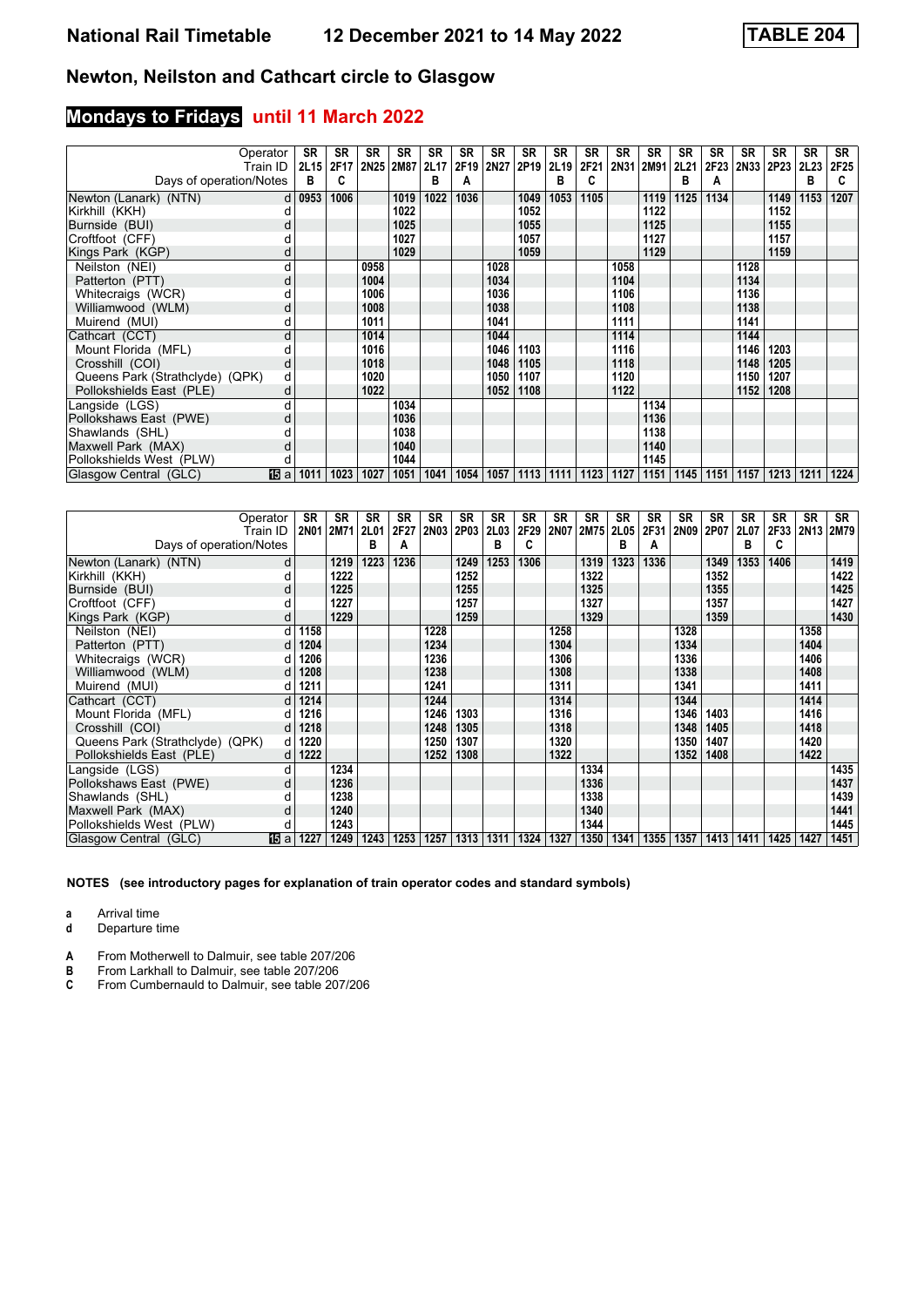#### **Mondays to Fridays until 11 March 2022**

| Days of operation/Notes         | Operator<br>Train ID | SR<br><b>2L09</b><br>в | <b>SR</b><br>2F35<br>А | <b>SR</b><br>2N15 2P11 | SR   | <b>SR</b><br>2L11<br>в | <b>SR</b><br>2F37 | <b>SR</b> | <b>SR</b><br>2N19 2M83 | SR<br>2L13<br>в | <b>SR</b><br>2F39<br>A | <b>SR</b><br>2N21 | <b>SR</b><br>2P15 | <b>SR</b><br>2L15<br>в | <b>SR</b><br>2F01<br>C | <b>SR</b><br><b>2N25</b> | <b>SR</b><br>2127<br>D | <b>SR</b><br>2M87 | <b>SR</b><br>2L17<br>в |
|---------------------------------|----------------------|------------------------|------------------------|------------------------|------|------------------------|-------------------|-----------|------------------------|-----------------|------------------------|-------------------|-------------------|------------------------|------------------------|--------------------------|------------------------|-------------------|------------------------|
|                                 |                      |                        |                        |                        |      |                        |                   |           |                        |                 |                        |                   |                   |                        |                        |                          |                        |                   |                        |
| Newton (Lanark) (NTN)           | d                    | 1423                   | 1436                   |                        | 1449 | 1453                   | 1507              |           | 1519                   | 1523            | 1536                   |                   | 1549              | 1552                   | 1607                   |                          |                        | 1619              | 1622                   |
| Kirkhill (KKH)                  |                      |                        |                        |                        | 1452 |                        |                   |           | 1522                   |                 |                        |                   | 1552              |                        |                        |                          |                        | 1622              |                        |
| Burnside (BUI)                  |                      |                        |                        |                        | 1455 |                        |                   |           | 1525                   |                 |                        |                   | 1555              |                        |                        |                          |                        | 1625              |                        |
| Croftfoot (CFF)                 |                      |                        |                        |                        | 1457 |                        |                   |           | 1527                   |                 |                        |                   | 1557              |                        |                        |                          |                        | 1627              |                        |
| Kings Park (KGP)                |                      |                        |                        |                        | 1459 |                        |                   |           | 1529                   |                 |                        |                   | 1559              |                        |                        |                          |                        | 1629              |                        |
| Neilston (NEI)                  | d                    |                        |                        | 1428                   |      |                        |                   | 1458      |                        |                 |                        | 1528              |                   |                        |                        | 1558                     |                        |                   |                        |
| Patterton (PTT)                 | d                    |                        |                        | 1434                   |      |                        |                   | 1504      |                        |                 |                        | 1534              |                   |                        |                        | 1604                     |                        |                   |                        |
| Whitecraigs (WCR)               |                      |                        |                        | 1436                   |      |                        |                   | 1506      |                        |                 |                        | 1536              |                   |                        |                        | 1606                     |                        |                   |                        |
| Williamwood (WLM)               | d                    |                        |                        | 1438                   |      |                        |                   | 1508      |                        |                 |                        | 1538              |                   |                        |                        | 1608                     |                        |                   |                        |
| Muirend (MUI)                   | d                    |                        |                        | 1441                   |      |                        |                   | 1511      |                        |                 |                        | 1541              |                   |                        |                        | 1611                     |                        |                   |                        |
| Cathcart (CCT)                  | d                    |                        |                        | 1444                   |      |                        |                   | 1514      |                        |                 |                        | 1544              |                   |                        |                        | 1614                     | 1631                   |                   |                        |
| Mount Florida (MFL)             |                      |                        |                        | 1446                   | 1503 |                        |                   | 1516      |                        |                 |                        | 1546              | 1603              |                        |                        | 1616                     | 1633                   |                   |                        |
| Crosshill (COI)                 | d                    |                        |                        | 1448                   | 1505 |                        |                   | 1518      |                        |                 |                        | 1548              | 1605              |                        |                        | 1618                     | 1635                   |                   |                        |
| Queens Park (Strathclyde) (QPK) | d                    |                        |                        | 1450                   | 1507 |                        |                   | 1520      |                        |                 |                        | 1550              | 1607              |                        |                        | 1620                     | 1637                   |                   |                        |
| Pollokshields East (PLE)        | d                    |                        |                        | 1452                   | 1508 |                        |                   | 1522      |                        |                 |                        | 1552              | 1608              |                        |                        | 1623                     | 1639                   |                   |                        |
| Langside (LGS)                  |                      |                        |                        |                        |      |                        |                   |           | 1534                   |                 |                        |                   |                   |                        |                        |                          |                        | 1634              |                        |
| Pollokshaws East (PWE)          |                      |                        |                        |                        |      |                        |                   |           | 1536                   |                 |                        |                   |                   |                        |                        |                          |                        | 1636              |                        |
| Shawlands (SHL)                 |                      |                        |                        |                        |      |                        |                   |           | 1538                   |                 |                        |                   |                   |                        |                        |                          |                        | 1639              |                        |
| Maxwell Park (MAX)              |                      |                        |                        |                        |      |                        |                   |           | 1540                   |                 |                        |                   |                   |                        |                        |                          |                        | 1642              |                        |
| Pollokshields West (PLW)        |                      |                        |                        |                        |      |                        |                   |           | 1545                   |                 |                        |                   |                   |                        |                        |                          |                        | 1650c             |                        |
| Glasgow Central (GLC)           | <b>15</b> a 1441     |                        | 1455                   | 1457                   | 1513 | 1511                   | 1525              | 1527      | 1553                   | 1541            | 1553                   | 1557              |                   | $1613$   1611          | 1624                   | 1629                     | 1646                   | 1656              | 1641                   |

| Operator                        | Train ID   | SR<br>2F03 | <b>SR</b> | <b>SR</b><br>2N27 2P19 | <b>SR</b><br>2L19 | <b>SR</b><br>2N29 | SR<br>2F05 | <b>SR</b><br>2129 | SR<br>2N31 | SR<br>2M91 | SR<br>2L21 | <b>SR</b><br>2F07 | SR<br>2131 | SR<br>2N33 | <b>SR</b><br>2P23 | <b>SR</b><br><b>2L23</b> | <b>SR</b><br>2F09 | <b>SR</b><br><b>2N01</b> | <b>SR</b><br>2M71 |
|---------------------------------|------------|------------|-----------|------------------------|-------------------|-------------------|------------|-------------------|------------|------------|------------|-------------------|------------|------------|-------------------|--------------------------|-------------------|--------------------------|-------------------|
| Days of operation/Notes         |            | A          |           |                        | в                 |                   |            | n                 |            |            | в          | А                 | D          |            |                   | в                        | c                 |                          |                   |
| Newton (Lanark) (NTN)           | d          | 1635       |           | 1649                   | 1657              |                   | 1706       |                   |            | 1719       | 1723       | 1736              |            |            | 1749              | 1753                     | 1807              |                          | 1819              |
| Kirkhill (KKH)                  |            |            |           | 1652                   |                   |                   |            |                   |            | 1722       |            |                   |            |            | 1752              |                          |                   |                          | 1822              |
| Burnside (BUI)                  | d          |            |           | 1655                   |                   |                   |            |                   |            | 1725       |            |                   |            |            | 1755              |                          |                   |                          | 1825              |
| Croftfoot (CFF)                 |            |            |           | 1657                   |                   |                   |            |                   |            | 1728       |            |                   |            |            | 1757              |                          |                   |                          | 1827              |
| Kings Park (KGP)                | d          |            |           | 1659                   |                   |                   |            |                   |            | 1731       |            |                   |            |            | 1759              |                          |                   |                          | 1829              |
| Neilston (NEI)                  | d          |            | 1628      |                        |                   | 1655              |            |                   | 1714       |            |            |                   |            | 1741       |                   |                          |                   | 1806                     |                   |
| Patterton (PTT)                 | d          |            | 1634      |                        |                   | 1701              |            |                   | 1720       |            |            |                   |            | 1747       |                   |                          |                   | 1812                     |                   |
| Whitecraigs (WCR)               |            |            | 1636      |                        |                   | 1703              |            |                   | 1722       |            |            |                   |            | 1750       |                   |                          |                   | 1814                     |                   |
| Williamwood (WLM)               | d          |            | 1638      |                        |                   | 1705              |            |                   | 1724       |            |            |                   |            | 1752       |                   |                          |                   | 1816                     |                   |
| Muirend (MUI)                   | d          |            | 1641      |                        |                   | 1708              |            |                   | 1727       |            |            |                   |            | 1755       |                   |                          |                   | 1819                     |                   |
| Cathcart (CCT)                  | d          |            | 1644      |                        |                   | 1712              |            | 1722              | 1730       |            |            |                   | 1741       | 1758       |                   |                          |                   | 1822                     |                   |
| Mount Florida (MFL)             | d          |            | 1646      | 1703                   |                   | 1714              |            | 1724              | 1732       |            |            |                   | 1743       | 1800       | 1803              |                          |                   | 1824                     |                   |
| Crosshill (COI)                 | d          |            | 1648      | 1705                   |                   | 1716              |            | 1726              | 1734       |            |            |                   | 1745       | 1802       | 1805              |                          |                   | 1826                     |                   |
| Queens Park (Strathclyde) (QPK) | d          |            | 1650      | 1707                   |                   | 1718              |            | 1728              | 1736       |            |            |                   | 1747       | 1804       | 1807              |                          |                   | 1828                     |                   |
| Pollokshields East (PLE)        | d          |            | 1652      | 1711                   |                   | 1719              |            | 1732              | 1738       |            |            |                   | 1750       | 1805       | 1809              |                          |                   | 1830                     |                   |
| Langside (LGS)                  | d          |            |           |                        |                   |                   |            |                   |            | 1735       |            |                   |            |            |                   |                          |                   |                          | 1834              |
| Pollokshaws East (PWE)          | d          |            |           |                        |                   |                   |            |                   |            | 1737       |            |                   |            |            |                   |                          |                   |                          | 1836              |
| Shawlands (SHL)                 |            |            |           |                        |                   |                   |            |                   |            | 1739       |            |                   |            |            |                   |                          |                   |                          | 1839              |
| Maxwell Park (MAX)              | d          |            |           |                        |                   |                   |            |                   |            | 1741       |            |                   |            |            |                   |                          |                   |                          | 1842              |
| Pollokshields West (PLW)        |            |            |           |                        |                   |                   |            |                   |            | 1743       |            |                   |            |            |                   |                          |                   |                          | 1846              |
| Glasgow Central (GLC)           | <b>個</b> a | 1653       | 1658      | 1716                   | 1715              | 1724              | 1725       | 1739              | 1743       | 1750       | 1741       | 1753              | 1757       | 1810       | 1814              | 1811                     | 1824              | 1835                     | 1854              |

**NOTES (see introductory pages for explanation of train operator codes and standard symbols)**

**a** Arrival time<br>**d** Departure t

**d** Departure time

**c** Arrives 6 minutes earlier

**A** From Motherwell to Dalmuir, see table 207/206<br>**B** From Larkhall to Dalmuir, see table 207/206

**B** From Larkhall to Dalmuir, see table 207/206<br>**C** From Cumbernauld to Dalmuir, see table 20

**C** From Cumbernauld to Dalmuir, see table 207/206<br>**D** From Glasgow Central

**'** From Glasgow Central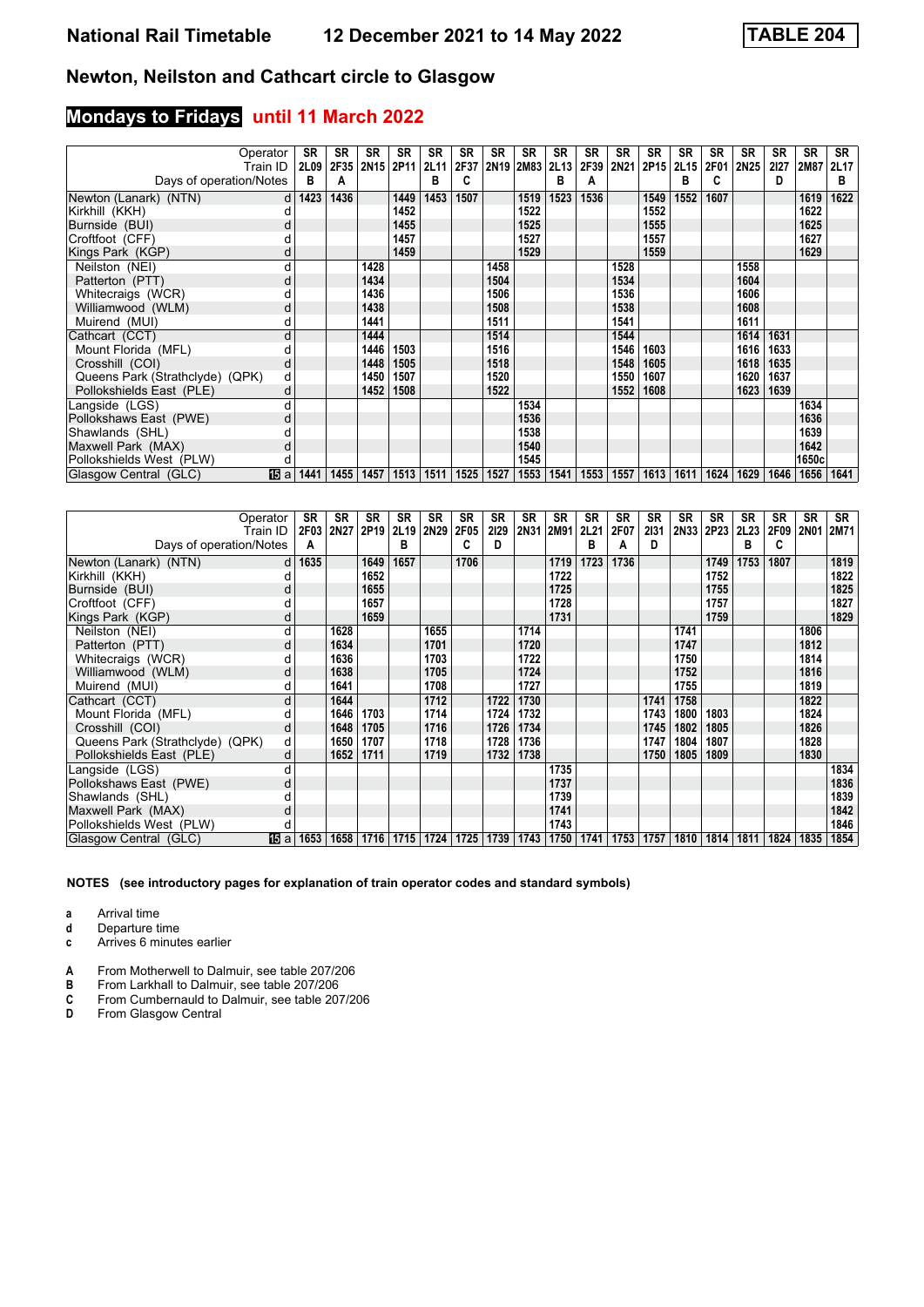#### **Mondays to Fridays until 11 March 2022**

|                                 | Operator | SR               | <b>SR</b> | <b>SR</b> | <b>SR</b>   | <b>SR</b> | SR   | <b>SR</b> | SR        | SR   | SR   | SR   | SR   | <b>SR</b>     | <b>SR</b> | <b>SR</b> | <b>SR</b>      | <b>SR</b> | <b>SR</b> |
|---------------------------------|----------|------------------|-----------|-----------|-------------|-----------|------|-----------|-----------|------|------|------|------|---------------|-----------|-----------|----------------|-----------|-----------|
|                                 | Train ID | 2L01             | 2F11      | 2N03 2P03 |             | 2L03      | 2F13 |           | 2N07 2M75 | 2L05 | 2F15 | 2N09 | 2P07 | 2L07          | 2F17      |           | 2N13 2M79 2L09 |           | 2F19      |
| Days of operation/Notes         |          | в                | A         |           |             | в         |      |           |           | R    | A    |      |      | Е             | C         |           |                |           | А         |
| Newton (Lanark) (NTN)           | d        | 1822             | 1836      |           | 1848        | 1853      | 1907 |           | 1919      | 1923 | 1936 |      | 1949 | 1953          | 2007      |           | 2019           | 2021      | 2037      |
| Kirkhill (KKH)                  |          |                  |           |           | 1851        |           |      |           | 1922      |      |      |      | 1952 |               |           |           | 2022           |           |           |
| Burnside (BUI)                  | d        |                  |           |           | 1854        |           |      |           | 1925      |      |      |      | 1955 |               |           |           | 2025           |           |           |
| Croftfoot (CFF)                 |          |                  |           |           | 1857        |           |      |           | 1927      |      |      |      | 1957 |               |           |           | 2027           |           |           |
| Kings Park (KGP)                |          |                  |           |           | 1900        |           |      |           | 1929      |      |      |      | 1959 |               |           |           | 2029           |           |           |
| Neilston (NEI)                  | d        |                  |           | 1828      |             |           |      | 1858      |           |      |      | 1928 |      |               |           | 1958      |                |           |           |
| Patterton (PTT)                 | d        |                  |           | 1834      |             |           |      | 1904      |           |      |      | 1934 |      |               |           | 2004      |                |           |           |
| Whitecraigs (WCR)               |          |                  |           | 1836      |             |           |      | 1906      |           |      |      | 1936 |      |               |           | 2006      |                |           |           |
| Williamwood (WLM)               | d        |                  |           | 1838      |             |           |      | 1908      |           |      |      | 1938 |      |               |           | 2008      |                |           |           |
| Muirend (MUI)                   | d        |                  |           | 1841      |             |           |      | 1911      |           |      |      | 1941 |      |               |           | 2011      |                |           |           |
| Cathcart (CCT)                  | d        |                  |           | 1844      |             |           |      | 1914      |           |      |      | 1944 |      |               |           | 2014      |                |           |           |
| Mount Florida (MFL)             | d        |                  |           | 1846      | 1903        |           |      | 1916      |           |      |      | 1946 | 2003 |               |           | 2016      |                |           |           |
| Crosshill (COI)                 | d        |                  |           | 1848      | 1905        |           |      | 1918      |           |      |      | 1948 | 2005 |               |           | 2018      |                |           |           |
| Queens Park (Strathclyde) (QPK) | d        |                  |           | 1850      | 1907        |           |      | 1920      |           |      |      | 1950 | 2007 |               |           | 2020      |                |           |           |
| Pollokshields East (PLE)        | d        |                  |           | 1852      | 1909        |           |      | 1922      |           |      |      | 1952 | 2010 |               |           | 2022      |                |           |           |
| Langside (LGS)                  | d        |                  |           |           |             |           |      |           | 1934      |      |      |      |      |               |           |           | 2034           |           |           |
| Pollokshaws East (PWE)          | d        |                  |           |           |             |           |      |           | 1936      |      |      |      |      |               |           |           | 2036           |           |           |
| Shawlands (SHL)                 |          |                  |           |           |             |           |      |           | 1938      |      |      |      |      |               |           |           | 2038           |           |           |
| Maxwell Park (MAX)              | d        |                  |           |           |             |           |      |           | 1940      |      |      |      |      |               |           |           | 2040           |           |           |
| Pollokshields West (PLW)        |          |                  |           |           |             |           |      |           | 1945      |      |      |      |      |               |           |           | 2043           |           |           |
| Glasgow Central (GLC)           |          | <b>15</b> a 1841 | 1854      | 1857      | 1914   1911 |           | 1924 | 1929      | 1953      | 1941 | 1953 | 1957 |      | $2018$   2011 | 2025 2027 |           | 2052           | 2039      | 2054      |

| Operator                        |                          | SR        | <b>SR</b> | <b>SR</b> | <b>SR</b>   | <b>SR</b> | <b>SR</b> | SR   | SR   | SR   | SR   | SR   | <b>SR</b> | <b>SR</b> | <b>SR</b> | <b>SR</b> | <b>SR</b> | SR   | SR          |
|---------------------------------|--------------------------|-----------|-----------|-----------|-------------|-----------|-----------|------|------|------|------|------|-----------|-----------|-----------|-----------|-----------|------|-------------|
|                                 | Train ID                 | 2N15 2L11 |           | 2F21      | 2M83   2L13 |           | 2F23      | 2N21 | 2L15 | 2F25 | 2M87 | 2L17 | 2F27      | 2N27      | 2F29      | 2N31      | 2M91      | 2L21 | <b>2N33</b> |
| Days of operation/Notes         |                          |           | F         | C         |             | F         | А         |      |      | c    |      | F    | A         |           | G         |           |           | Е    |             |
| Newton (Lanark) (NTN)           | d                        |           | 2054      | 2105      | 2119        | 2122      | 2137      |      | 2152 | 2205 | 2219 | 2222 | 2234      |           | 2306      |           | 2319      | 2323 |             |
| Kirkhill (KKH)                  |                          |           |           |           | 2123        |           |           |      |      |      | 2222 |      |           |           |           |           | 2322      |      |             |
| Burnside (BUI)                  |                          |           |           |           | 2126        |           |           |      |      |      | 2225 |      |           |           |           |           | 2325      |      |             |
| Croftfoot (CFF)                 |                          |           |           |           | 2128        |           |           |      |      |      | 2227 |      |           |           |           |           | 2327      |      |             |
| Kings Park (KGP)                |                          |           |           |           | 2130        |           |           |      |      |      | 2229 |      |           |           |           |           | 2329      |      |             |
| Neilston (NEI)                  |                          | 2028      |           |           |             |           |           | 2128 |      |      |      |      |           | 2228      |           | 2258      |           |      | 2328        |
| Patterton (PTT)                 |                          | 2034      |           |           |             |           |           | 2134 |      |      |      |      |           | 2234      |           | 2304      |           |      | 2334        |
| Whitecraigs (WCR)               |                          | 2036      |           |           |             |           |           | 2136 |      |      |      |      |           | 2236      |           | 2306      |           |      | 2336        |
| Williamwood (WLM)               | d                        | 2038      |           |           |             |           |           | 2138 |      |      |      |      |           | 2238      |           | 2308      |           |      | 2338        |
| Muirend (MUI)                   |                          | 2041      |           |           |             |           |           | 2141 |      |      |      |      |           | 2241      |           | 2311      |           |      | 2341        |
| Cathcart (CCT)                  | d                        | 2044      |           |           |             |           |           | 2144 |      |      |      |      |           | 2244      |           | 2314      |           |      | 2344        |
| Mount Florida (MFL)             |                          | 2046      |           |           |             |           |           | 2146 |      |      |      |      |           | 2246      |           | 2316      |           |      | 2346        |
| Crosshill (COI)                 |                          | 2048      |           |           |             |           |           | 2148 |      |      |      |      |           | 2248      |           | 2318      |           |      | 2348        |
| Queens Park (Strathclyde) (QPK) |                          | 2050      |           |           |             |           |           | 2150 |      |      |      |      |           | 2250      |           | 2320      |           |      | 2350        |
| Pollokshields East (PLE)        |                          | 2052      |           |           |             |           |           | 2152 |      |      |      |      |           | 2252      |           | 2322      |           |      | 2352        |
| Langside (LGS)                  |                          |           |           |           | 2135        |           |           |      |      |      | 2234 |      |           |           |           |           | 2334      |      |             |
| Pollokshaws East (PWE)          | d                        |           |           |           | 2137        |           |           |      |      |      | 2236 |      |           |           |           |           | 2336      |      |             |
| Shawlands (SHL)                 |                          |           |           |           | 2139        |           |           |      |      |      | 2238 |      |           |           |           |           | 2338      |      |             |
| Maxwell Park (MAX)              | d                        |           |           |           | 2141        |           |           |      |      |      | 2240 |      |           |           |           |           | 2340      |      |             |
| Pollokshields West (PLW)        |                          |           |           |           | 2143        |           |           |      |      |      | 2245 |      |           |           |           |           | 2343      |      |             |
| Glasgow Central (GLC)           | $\overline{15}$ a $2057$ |           | 2113      | 2122      |             | 2152 2140 | 2155      | 2157 | 2209 | 2222 | 2252 | 2240 | 2252      | 2257      | 2324      | 2327      | 2351      | 2339 | 2357        |

**NOTES (see introductory pages for explanation of train operator codes and standard symbols)**

**a** Arrival time<br>**d** Departure t

**d** Departure time

**A** From Motherwell to Dalmuir, see table 207/206<br>**B** From Larkhall to Dalmuir, see table 207/206

**B** From Larkhall to Dalmuir, see table 207/206<br>**C** From Cumbernauld to Dalmuir, see table 20

**C** From Cumbernauld to Dalmuir, see table 207/206<br>**E** From Larkhall to Garscadden, see table 207/206

**(** From Larkhall to Garscadden, see table 207/20

**F** From Larkhall to Milngavie, see table 207/206<br>**G** From Cumbernauld to Milngavie, see table 20

**\*** From Cumbernauld to Milngavie, see table 207/20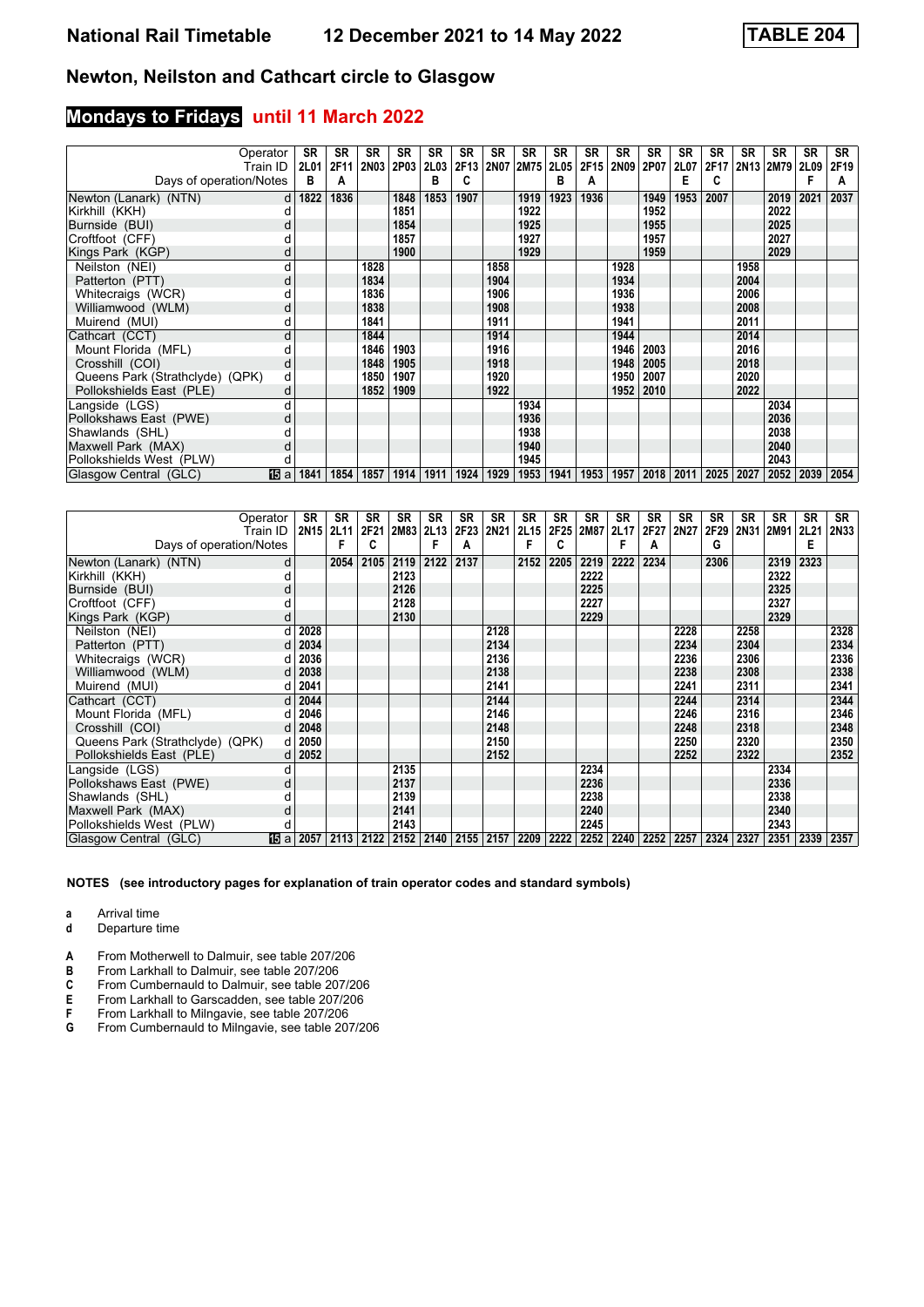## **Saturdays until 12 March 2022**

| Operator                        | Train ID | <b>SR</b><br><b>2F01</b> | <b>SR</b> | <b>SR</b><br>2L01 2M71                         | <b>SR</b><br><b>2F03</b> | <b>SR</b> | <b>SR</b><br>2N03 2P03 | <b>SR</b><br><b>2L03</b> | <b>SR</b><br>2F05 | <b>SR</b><br>2N07 | SR<br><b>2M75</b> | SR<br><b>2L05</b> | <b>SR</b><br>2F07 | <b>SR</b><br>2N09                               | <b>SR</b><br>2P07 | <b>SR</b><br>2L07 | <b>SR</b><br>2F09 | <b>SR</b><br>2N <sub>13</sub> | <b>SR</b><br>2M79 |
|---------------------------------|----------|--------------------------|-----------|------------------------------------------------|--------------------------|-----------|------------------------|--------------------------|-------------------|-------------------|-------------------|-------------------|-------------------|-------------------------------------------------|-------------------|-------------------|-------------------|-------------------------------|-------------------|
| Days of operation/Notes         |          | A                        | в         |                                                | А                        |           |                        | В                        |                   |                   |                   | в                 | А                 |                                                 |                   | в                 | c                 |                               |                   |
| Newton (Lanark) (NTN)           |          | $d \mid 0606$            | 0621      | 0626                                           | 0636                     |           | 0649                   | 0653                     | 0708              |                   | 0720              | 0723              | 0735              |                                                 | 0749              | 0753              | 0804              |                               | 0820              |
| Kirkhill (KKH)                  |          |                          |           | 0629                                           |                          |           | 0652                   |                          |                   |                   | 0723              |                   |                   |                                                 | 0752              |                   |                   |                               | 0823              |
| Burnside (BUI)                  |          |                          |           | 0632                                           |                          |           | 0655                   |                          |                   |                   | 0726              |                   |                   |                                                 | 0755              |                   |                   |                               | 0826              |
| Croftfoot (CFF)                 |          |                          |           | 0634                                           |                          |           | 0657                   |                          |                   |                   | 0728              |                   |                   |                                                 | 0757              |                   |                   |                               | 0828              |
| Kings Park (KGP)                |          |                          |           | 0636                                           |                          |           | 0659                   |                          |                   |                   | 0730              |                   |                   |                                                 | 0759              |                   |                   |                               | 0830              |
| Neilston (NEI)                  |          |                          |           |                                                |                          | 0629      |                        |                          |                   | 0701              |                   |                   |                   | 0728                                            |                   |                   |                   | 0758                          |                   |
| Patterton (PTT)                 | d        |                          |           |                                                |                          | 0635      |                        |                          |                   | 0707              |                   |                   |                   | 0734                                            |                   |                   |                   | 0804                          |                   |
| Whitecraigs (WCR)               |          |                          |           |                                                |                          | 0637      |                        |                          |                   | 0709              |                   |                   |                   | 0736                                            |                   |                   |                   | 0806                          |                   |
| Williamwood (WLM)               | d        |                          |           |                                                |                          | 0639      |                        |                          |                   | 0711              |                   |                   |                   | 0738                                            |                   |                   |                   | 0808                          |                   |
| Muirend (MUI)                   |          |                          |           |                                                |                          | 0642      |                        |                          |                   | 0714              |                   |                   |                   | 0741                                            |                   |                   |                   | 0811                          |                   |
| Cathcart (CCT)                  | d        |                          |           |                                                |                          | 0645      |                        |                          |                   | 0717              |                   |                   |                   | 0744                                            |                   |                   |                   | 0814                          |                   |
| Mount Florida (MFL)             |          |                          |           |                                                |                          | 0647      | 0703                   |                          |                   | 0719              |                   |                   |                   | 0746                                            | 0803              |                   |                   | 0816                          |                   |
| Crosshill (COI)                 | d        |                          |           |                                                |                          | 0649      | 0705                   |                          |                   | 0721              |                   |                   |                   | 0748                                            | 0805              |                   |                   | 0818                          |                   |
| Queens Park (Strathclyde) (QPK) | d        |                          |           |                                                |                          | 0651      | 0707                   |                          |                   | 0723              |                   |                   |                   | 0750                                            | 0807              |                   |                   | 0820                          |                   |
| Pollokshields East (PLE)        | d        |                          |           |                                                |                          | 0653      | 0708                   |                          |                   | 0725              |                   |                   |                   | 0752                                            | 0808              |                   |                   | 0822                          |                   |
| Langside (LGS)                  | d        |                          |           | 0640                                           |                          |           |                        |                          |                   |                   | 0735              |                   |                   |                                                 |                   |                   |                   |                               | 0834              |
| Pollokshaws East (PWE)          | d        |                          |           | 0642                                           |                          |           |                        |                          |                   |                   | 0737              |                   |                   |                                                 |                   |                   |                   |                               | 0836              |
| Shawlands (SHL)                 |          |                          |           | 0644                                           |                          |           |                        |                          |                   |                   | 0739              |                   |                   |                                                 |                   |                   |                   |                               | 0838              |
| Maxwell Park (MAX)              |          |                          |           | 0646                                           |                          |           |                        |                          |                   |                   | 0741              |                   |                   |                                                 |                   |                   |                   |                               | 0840              |
| Pollokshields West (PLW)        |          |                          |           | 0648                                           |                          |           |                        |                          |                   |                   | 0743              |                   |                   |                                                 |                   |                   |                   |                               | 0843              |
| Glasgow Central (GLC)           |          | <b>15</b> a 0622         | 0641      | 0654   0653   0658   0713   0711   0724   0730 |                          |           |                        |                          |                   |                   | 0749              | 0741              |                   | $\mid$ 0753 $\mid$ 0757 $\mid$ 0813 $\mid$ 0811 |                   |                   | 0821              | 0827                          | 0851              |

| Operator                        |                  | SR            | <b>SR</b> | SR        | SR   | <b>SR</b>   | <b>SR</b> | <b>SR</b> | SR        | SR   | SR   | <b>SR</b> | <b>SR</b> | <b>SR</b> | <b>SR</b> | <b>SR</b> | <b>SR</b>                               | <b>SR</b> | SR   |
|---------------------------------|------------------|---------------|-----------|-----------|------|-------------|-----------|-----------|-----------|------|------|-----------|-----------|-----------|-----------|-----------|-----------------------------------------|-----------|------|
|                                 | Train ID         | 2L09          | 2F11      | 2N15 2P11 |      | <b>2L11</b> | 2F13      |           | 2N19 2M83 | 2L13 |      |           |           |           |           |           | 2F15 2N21 2P15 2L15 2F17 2N25 2M87 2L17 |           | 2F19 |
| Days of operation/Notes         |                  | в             | A         |           |      | в           |           |           |           | в    | A    |           |           | в         | C         |           |                                         | в         | A    |
| Newton (Lanark) (NTN)           |                  | $d \mid 0823$ | 0835      |           | 0849 | 0853        | 0906      |           | 0919      | 0925 | 0935 |           | 0948      | 0953      | 1006      |           | 1018                                    | 1022      | 1036 |
| Kirkhill (KKH)                  |                  |               |           |           | 0852 |             |           |           | 0922      |      |      |           | 0951      |           |           |           | 1021                                    |           |      |
| Burnside (BUI)                  | d                |               |           |           | 0856 |             |           |           | 0925      |      |      |           | 0954      |           |           |           | 1024                                    |           |      |
| Croftfoot (CFF)                 |                  |               |           |           | 0859 |             |           |           | 0927      |      |      |           | 0957      |           |           |           | 1027                                    |           |      |
| Kings Park (KGP)                |                  |               |           |           | 0901 |             |           |           | 0929      |      |      |           | 0959      |           |           |           | 1029                                    |           |      |
| Neilston (NEI)                  |                  |               |           | 0828      |      |             |           | 0858      |           |      |      | 0928      |           |           |           | 0958      |                                         |           |      |
| Patterton (PTT)                 | d                |               |           | 0834      |      |             |           | 0904      |           |      |      | 0934      |           |           |           | 1004      |                                         |           |      |
| Whitecraigs (WCR)               |                  |               |           | 0836      |      |             |           | 0906      |           |      |      | 0936      |           |           |           | 1006      |                                         |           |      |
| Williamwood (WLM)               | d                |               |           | 0838      |      |             |           | 0908      |           |      |      | 0938      |           |           |           | 1008      |                                         |           |      |
| Muirend (MUI)                   |                  |               |           | 0841      |      |             |           | 0911      |           |      |      | 0941      |           |           |           | 1011      |                                         |           |      |
| Cathcart (CCT)                  | d                |               |           | 0844      |      |             |           | 0914      |           |      |      | 0944      |           |           |           | 1014      |                                         |           |      |
| Mount Florida (MFL)             |                  |               |           | 0846      | 0905 |             |           | 0916      |           |      |      | 0946      | 1002      |           |           | 1016      |                                         |           |      |
| Crosshill (COI)                 | d                |               |           | 0848      | 0907 |             |           | 0918      |           |      |      | 0948      | 1004      |           |           | 1018      |                                         |           |      |
| Queens Park (Strathclyde) (QPK) | d                |               |           | 0850      | 0909 |             |           | 0920      |           |      |      | 0950      | 1006      |           |           | 1020      |                                         |           |      |
| Pollokshields East (PLE)        | d                |               |           | 0852      | 0910 |             |           | 0922      |           |      |      | 0952      | 1008      |           |           | 1022      |                                         |           |      |
| Langside (LGS)                  |                  |               |           |           |      |             |           |           | 0934      |      |      |           |           |           |           |           | 1034                                    |           |      |
| Pollokshaws East (PWE)          | d                |               |           |           |      |             |           |           | 0936      |      |      |           |           |           |           |           | 1036                                    |           |      |
| Shawlands (SHL)                 |                  |               |           |           |      |             |           |           | 0938      |      |      |           |           |           |           |           | 1038                                    |           |      |
| Maxwell Park (MAX)              | d                |               |           |           |      |             |           |           | 0940      |      |      |           |           |           |           |           | 1040                                    |           |      |
| Pollokshields West (PLW)        |                  |               |           |           |      |             |           |           | 0944      |      |      |           |           |           |           |           | 1044                                    |           |      |
| Glasgow Central (GLC)           | <b>15</b> a 0841 |               | 0853      | 0857      | 0915 | 0911        | 0926      | 0927      | 0951      | 0942 | 0953 | 0957      | 1013      | 1011      | 1023      | 1027      | 1051                                    | 1041      | 1054 |

**NOTES (see introductory pages for explanation of train operator codes and standard symbols)**

**a** Arrival time<br>**d** Departure t

**d** Departure time

**A** From Motherwell to Dalmuir, see table 207/206<br>**B** From Larkhall to Dalmuir, see table 207/206

**B** From Larkhall to Dalmuir, see table 207/206<br>**C** From Cumbernauld to Dalmuir, see table 207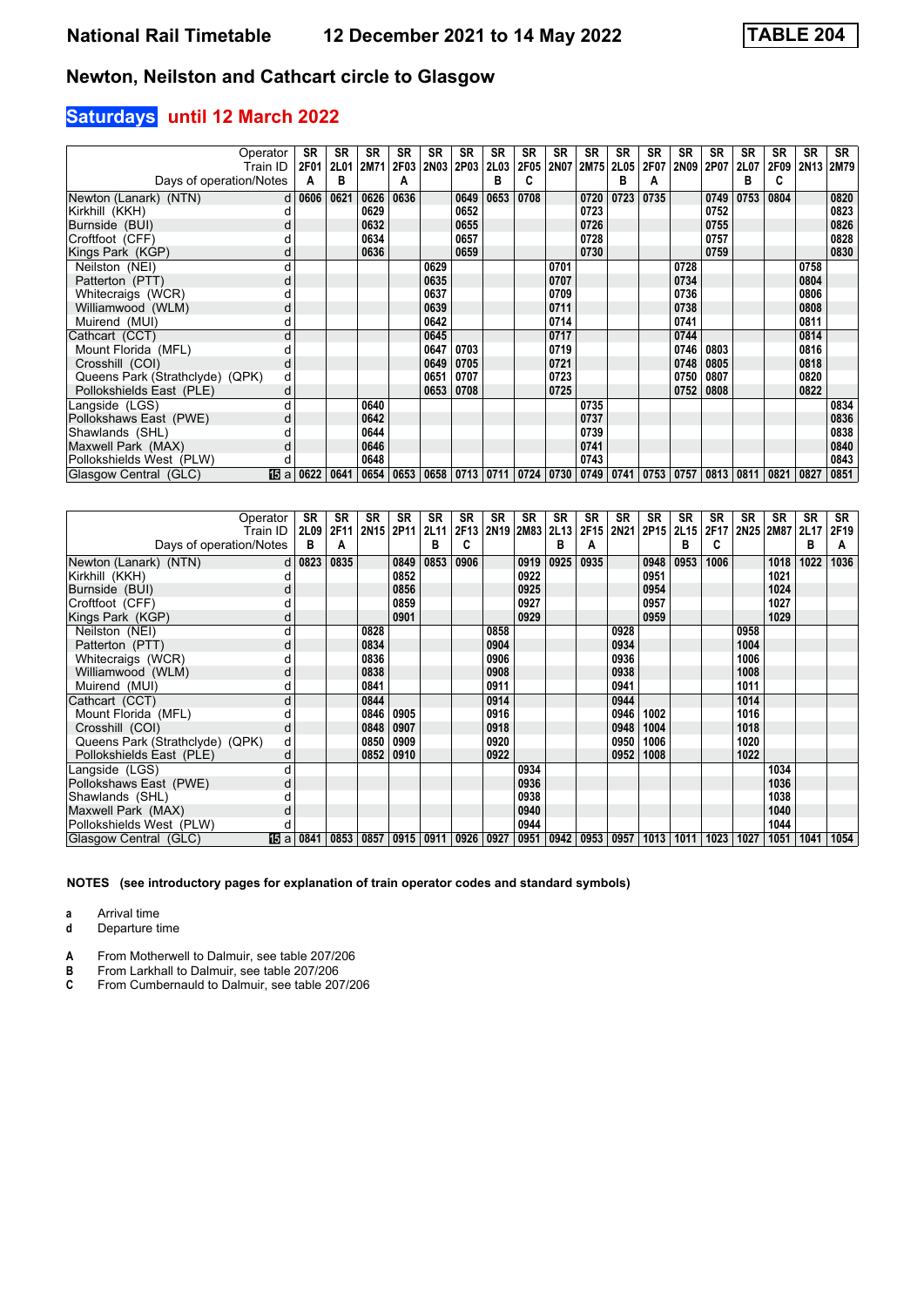## **Saturdays until 12 March 2022**

| Operator<br>Train ID            |     | SR<br>2N27       | SR<br>2P <sub>19</sub> | <b>SR</b><br>2L19 | <b>SR</b><br>2F21 | <b>SR</b><br>2N31 | <b>SR</b><br>2M91 | <b>SR</b><br><b>2L21</b> | <b>SR</b> | SR<br>2F23 2N33 2P23 | SR   | SR<br><b>2L23</b> | <b>SR</b><br>2F25 | <b>SR</b> | <b>SR</b><br>2N01 2M71 | <b>SR</b><br>2L01 | <b>SR</b><br>2F27 | <b>SR</b><br><b>2N03</b> | <b>SR</b><br>2P03 |
|---------------------------------|-----|------------------|------------------------|-------------------|-------------------|-------------------|-------------------|--------------------------|-----------|----------------------|------|-------------------|-------------------|-----------|------------------------|-------------------|-------------------|--------------------------|-------------------|
| Days of operation/Notes         |     |                  |                        | в                 | C                 |                   |                   | в                        | A         |                      |      | в                 | C                 |           |                        | в                 | A                 |                          |                   |
| Newton (Lanark) (NTN)           | d   |                  | 1049                   | 1053              | 1105              |                   | 1119              | 1125                     | 1134      |                      | 1149 | 1153              | 1207              |           | 1219                   | 1223              | 1236              |                          | 1249              |
| Kirkhill (KKH)                  |     |                  | 1052                   |                   |                   |                   | 1122              |                          |           |                      | 1152 |                   |                   |           | 1222                   |                   |                   |                          | 1252              |
| Burnside (BUI)                  | d   |                  | 1055                   |                   |                   |                   | 1125              |                          |           |                      | 1155 |                   |                   |           | 1225                   |                   |                   |                          | 1255              |
| Croftfoot (CFF)                 |     |                  | 1057                   |                   |                   |                   | 1127              |                          |           |                      | 1157 |                   |                   |           | 1227                   |                   |                   |                          | 1257              |
| Kings Park (KGP)                | d   |                  | 1059                   |                   |                   |                   | 1129              |                          |           |                      | 1159 |                   |                   |           | 1229                   |                   |                   |                          | 1259              |
| Neilston (NEI)                  |     | 1028             |                        |                   |                   | 1058              |                   |                          |           | 1128                 |      |                   |                   | 1158      |                        |                   |                   | 1228                     |                   |
| Patterton (PTT)                 | d   | 1034             |                        |                   |                   | 1104              |                   |                          |           | 1134                 |      |                   |                   | 1204      |                        |                   |                   | 1234                     |                   |
| Whitecraigs (WCR)               |     | 1036             |                        |                   |                   | 1106              |                   |                          |           | 1136                 |      |                   |                   | 1206      |                        |                   |                   | 1236                     |                   |
| Williamwood (WLM)               | d   | 1038             |                        |                   |                   | 1108              |                   |                          |           | 1138                 |      |                   |                   | 1208      |                        |                   |                   | 1238                     |                   |
| Muirend (MUI)                   |     | 1041             |                        |                   |                   | 1111              |                   |                          |           | 1141                 |      |                   |                   | 1211      |                        |                   |                   | 1241                     |                   |
| Cathcart (CCT)                  | d   | 1044             |                        |                   |                   | 1114              |                   |                          |           | 1144                 |      |                   |                   | 1214      |                        |                   |                   | 1244                     |                   |
| Mount Florida (MFL)             |     | 1046             | 1103                   |                   |                   | 1116              |                   |                          |           | 1146                 | 1203 |                   |                   | 1216      |                        |                   |                   | 1246                     | 1303              |
| Crosshill (COI)                 | dl  | 1048             | 1105                   |                   |                   | 1118              |                   |                          |           | 1148                 | 1205 |                   |                   | 1218      |                        |                   |                   | 1248                     | 1305              |
| Queens Park (Strathclyde) (QPK) | d l | 1050             | 1107                   |                   |                   | 1120              |                   |                          |           | 1150                 | 1207 |                   |                   | 1220      |                        |                   |                   | 1250                     | 1307              |
| Pollokshields East (PLE)        | d   | 1052             | 1108                   |                   |                   | 1122              |                   |                          |           | 1152                 | 1208 |                   |                   | 1222      |                        |                   |                   | 1252                     | 1308              |
| Langside (LGS)                  |     |                  |                        |                   |                   |                   | 1134              |                          |           |                      |      |                   |                   |           | 1234                   |                   |                   |                          |                   |
| Pollokshaws East (PWE)          | d   |                  |                        |                   |                   |                   | 1136              |                          |           |                      |      |                   |                   |           | 1236                   |                   |                   |                          |                   |
| Shawlands (SHL)                 |     |                  |                        |                   |                   |                   | 1138              |                          |           |                      |      |                   |                   |           | 1238                   |                   |                   |                          |                   |
| Maxwell Park (MAX)              | d   |                  |                        |                   |                   |                   | 1140              |                          |           |                      |      |                   |                   |           | 1240                   |                   |                   |                          |                   |
| Pollokshields West (PLW)        |     |                  |                        |                   |                   |                   | 1145              |                          |           |                      |      |                   |                   |           | 1242                   |                   |                   |                          |                   |
| Glasgow Central (GLC)           |     | <b>15</b> a 1057 | 1113                   | 1113              | 1123              | 1127              | 1151              | 1145                     | 1151      | 1157                 | 1214 | 1211              | 1224              | 1227      | 1251                   | 1241              | 1253              | 1257                     | 1313              |

| Operator                        |     | SR       | <b>SR</b> | <b>SR</b>      | <b>SR</b> | <b>SR</b> | <b>SR</b> | <b>SR</b> | <b>SR</b> | SR   | SR   | <b>SR</b> | <b>SR</b>           | <b>SR</b> | <b>SR</b> | <b>SR</b>      | SR.  | <b>SR</b> | SR   |
|---------------------------------|-----|----------|-----------|----------------|-----------|-----------|-----------|-----------|-----------|------|------|-----------|---------------------|-----------|-----------|----------------|------|-----------|------|
| Train ID                        |     | 2L03     | 2F29      | 2N07 2M75 2L05 |           |           | 2F31      | 2N09 2P07 |           | 2L07 |      |           | 2F33 2N13 2M79 2L09 |           |           | 2F35 2N15 2P11 |      | 2L11      | 2F37 |
| Days of operation/Notes         |     | в        | C         |                |           | в         | А         |           |           | в    | C    |           |                     | в         | A         |                |      | в         | c    |
| Newton (Lanark) (NTN)           |     | $d$ 1253 | 1307      |                | 1319      | 1323      | 1336      |           | 1349      | 1353 | 1406 |           | 1419                | 1423      | 1436      |                | 1449 | 1453      | 1506 |
| Kirkhill (KKH)                  |     |          |           |                | 1322      |           |           |           | 1352      |      |      |           | 1422                |           |           |                | 1452 |           |      |
| Burnside (BUI)                  |     |          |           |                | 1325      |           |           |           | 1355      |      |      |           | 1425                |           |           |                | 1455 |           |      |
| Croftfoot (CFF)                 |     |          |           |                | 1327      |           |           |           | 1357      |      |      |           | 1427                |           |           |                | 1457 |           |      |
| Kings Park (KGP)                |     |          |           |                | 1329      |           |           |           | 1359      |      |      |           | 1430                |           |           |                | 1459 |           |      |
| Neilston (NEI)                  |     |          |           | 1258           |           |           |           | 1328      |           |      |      | 1358      |                     |           |           | 1428           |      |           |      |
| Patterton (PTT)                 | d   |          |           | 1304           |           |           |           | 1334      |           |      |      | 1404      |                     |           |           | 1434           |      |           |      |
| Whitecraigs (WCR)               |     |          |           | 1306           |           |           |           | 1336      |           |      |      | 1406      |                     |           |           | 1436           |      |           |      |
| Williamwood (WLM)               | d   |          |           | 1308           |           |           |           | 1338      |           |      |      | 1408      |                     |           |           | 1438           |      |           |      |
| Muirend (MUI)                   |     |          |           | 1311           |           |           |           | 1341      |           |      |      | 1411      |                     |           |           | 1441           |      |           |      |
| Cathcart (CCT)                  | d   |          |           | 1314           |           |           |           | 1344      |           |      |      | 1414      |                     |           |           | 1444           |      |           |      |
| Mount Florida (MFL)             |     |          |           | 1316           |           |           |           | 1346      | 1403      |      |      | 1416      |                     |           |           | 1446           | 1503 |           |      |
| Crosshill (COI)                 | d   |          |           | 1318           |           |           |           | 1348      | 1405      |      |      | 1418      |                     |           |           | 1448           | 1505 |           |      |
| Queens Park (Strathclyde) (QPK) | d   |          |           | 1320           |           |           |           | 1350      | 1407      |      |      | 1420      |                     |           |           | 1450           | 1507 |           |      |
| Pollokshields East (PLE)        | d   |          |           | 1322           |           |           |           | 1352      | 1408      |      |      | 1422      |                     |           |           | 1452           | 1508 |           |      |
| Langside (LGS)                  |     |          |           |                | 1334      |           |           |           |           |      |      |           | 1435                |           |           |                |      |           |      |
| Pollokshaws East (PWE)          | d   |          |           |                | 1336      |           |           |           |           |      |      |           | 1437                |           |           |                |      |           |      |
| Shawlands (SHL)                 |     |          |           |                | 1338      |           |           |           |           |      |      |           | 1439                |           |           |                |      |           |      |
| Maxwell Park (MAX)              | d   |          |           |                | 1340      |           |           |           |           |      |      |           | 1441                |           |           |                |      |           |      |
| Pollokshields West (PLW)        |     |          |           |                | 1344      |           |           |           |           |      |      |           | 1444                |           |           |                |      |           |      |
| Glasgow Central (GLC)           | 间 a | 1311     | 1324      | 1327           | 1350      | 1341      | 1355      | 1357      | 1413      | 1411 | 1425 | 1427      | 1450                | 1441      | 1453      | 1457           | 1514 | 1511      | 1525 |

**NOTES (see introductory pages for explanation of train operator codes and standard symbols)**

**a** Arrival time<br>**d** Departure t

**d** Departure time

**A** From Motherwell to Dalmuir, see table 207/206<br>**B** From Larkhall to Dalmuir, see table 207/206

**B** From Larkhall to Dalmuir, see table 207/206<br>**C** From Cumbernauld to Dalmuir, see table 207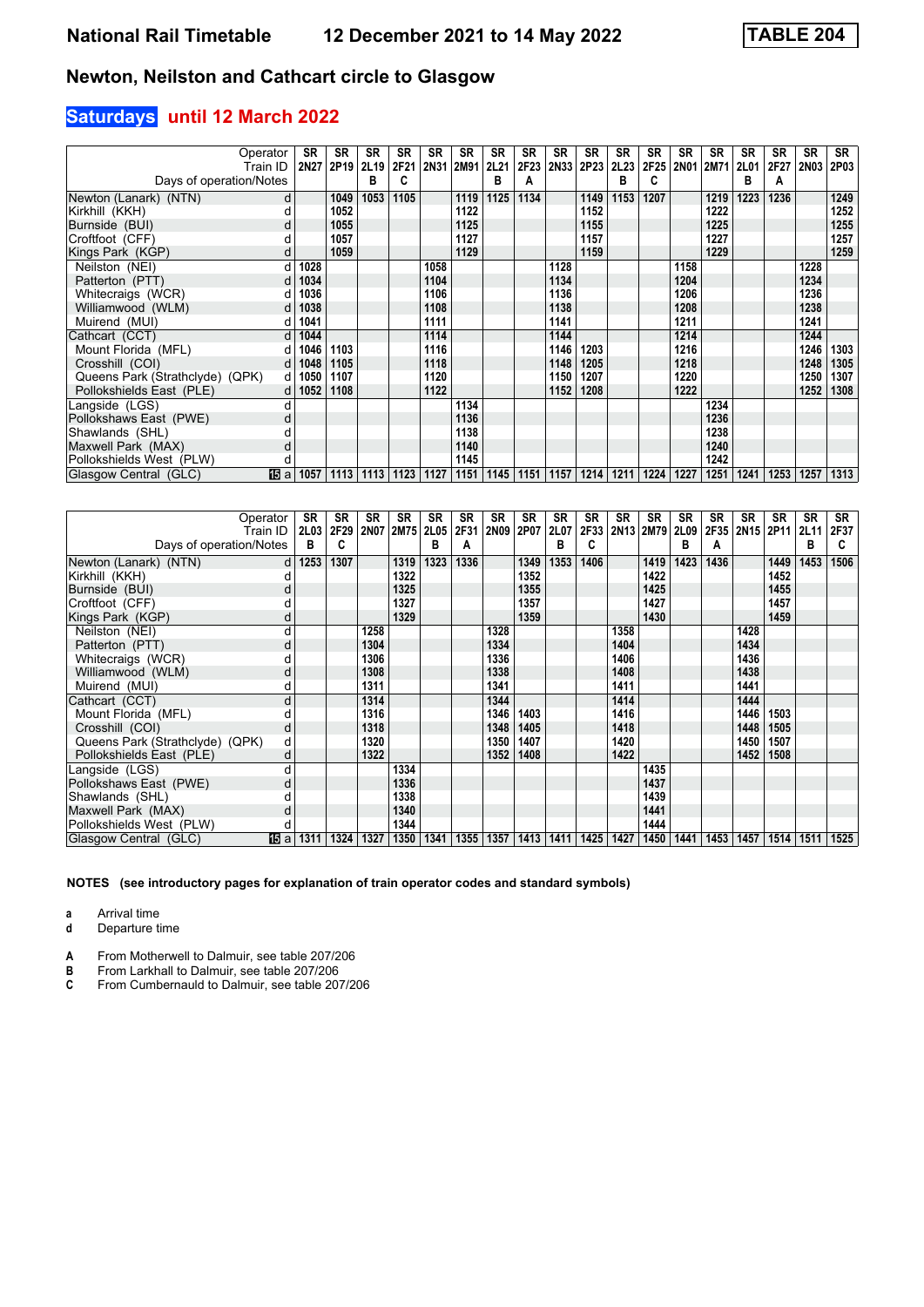## **Saturdays until 12 March 2022**

| Operator<br>Train ID            |     | SR   | SR<br>2N19 2M83 | <b>SR</b><br><b>2L13</b> | <b>SR</b><br>2F39 | <b>SR</b><br>2N21 | <b>SR</b><br>2P15 2L15 | <b>SR</b>   | <b>SR</b><br>2F01 | <b>SR</b> | SR<br>2N25 2M87 | <b>SR</b><br>2L17 | SR<br>2F03 | SR<br>2N27 | <b>SR</b><br>2P <sub>19</sub> | <b>SR</b><br>2L19 | <b>SR</b><br>2F05 2N31 | <b>SR</b> | SR<br><b>2M91</b> |
|---------------------------------|-----|------|-----------------|--------------------------|-------------------|-------------------|------------------------|-------------|-------------------|-----------|-----------------|-------------------|------------|------------|-------------------------------|-------------------|------------------------|-----------|-------------------|
| Days of operation/Notes         |     |      |                 | в                        | А                 |                   |                        | в           | C                 |           |                 | в                 | A          |            |                               | в                 | C                      |           |                   |
| Newton (Lanark) (NTN)           | d   |      | 1519            | 1523                     | 1536              |                   | 1549                   | 1552        | 1607              |           | 1619            | 1623              | 1635       |            | 1649                          | 1656              | 1707                   |           | 1719              |
| Kirkhill (KKH)                  |     |      | 1522            |                          |                   |                   | 1552                   |             |                   |           | 1622            |                   |            |            | 1652                          |                   |                        |           | 1722              |
| Burnside (BUI)                  | d   |      | 1525            |                          |                   |                   | 1555                   |             |                   |           | 1625            |                   |            |            | 1655                          |                   |                        |           | 1725              |
| Croftfoot (CFF)                 |     |      | 1527            |                          |                   |                   | 1557                   |             |                   |           | 1627            |                   |            |            | 1658                          |                   |                        |           | 1727              |
| Kings Park (KGP)                | d   |      | 1529            |                          |                   |                   | 1559                   |             |                   |           | 1629            |                   |            |            | 1700                          |                   |                        |           | 1731              |
| Neilston (NEI)                  | d   | 1458 |                 |                          |                   | 1528              |                        |             |                   | 1558      |                 |                   |            | 1628       |                               |                   |                        | 1658      |                   |
| Patterton (PTT)                 | d   | 1504 |                 |                          |                   | 1534              |                        |             |                   | 1604      |                 |                   |            | 1634       |                               |                   |                        | 1704      |                   |
| Whitecraigs (WCR)               |     | 1506 |                 |                          |                   | 1536              |                        |             |                   | 1606      |                 |                   |            | 1636       |                               |                   |                        | 1706      |                   |
| Williamwood (WLM)               | d   | 1508 |                 |                          |                   | 1538              |                        |             |                   | 1608      |                 |                   |            | 1638       |                               |                   |                        | 1708      |                   |
| Muirend (MUI)                   | d   | 1511 |                 |                          |                   | 1541              |                        |             |                   | 1611      |                 |                   |            | 1641       |                               |                   |                        | 1711      |                   |
| Cathcart (CCT)                  | d   | 1514 |                 |                          |                   | 1544              |                        |             |                   | 1614      |                 |                   |            | 1644       |                               |                   |                        | 1714      |                   |
| Mount Florida (MFL)             |     | 1516 |                 |                          |                   | 1546              | 1603                   |             |                   | 1616      |                 |                   |            | 1646       | 1703                          |                   |                        | 1716      |                   |
| Crosshill (COI)                 |     | 1518 |                 |                          |                   | 1548              | 1605                   |             |                   | 1618      |                 |                   |            | 1648       | 1705                          |                   |                        | 1718      |                   |
| Queens Park (Strathclyde) (QPK) | d   | 1520 |                 |                          |                   | 1550              | 1607                   |             |                   | 1620      |                 |                   |            | 1650       | 1707                          |                   |                        | 1720      |                   |
| Pollokshields East (PLE)        | d   | 1522 |                 |                          |                   | 1552              | 1609                   |             |                   | 1622      |                 |                   |            | 1652       | 1709                          |                   |                        | 1722      |                   |
| Langside (LGS)                  | d   |      | 1534            |                          |                   |                   |                        |             |                   |           | 1634            |                   |            |            |                               |                   |                        |           | 1735              |
| Pollokshaws East (PWE)          | d   |      | 1536            |                          |                   |                   |                        |             |                   |           | 1636            |                   |            |            |                               |                   |                        |           | 1737              |
| Shawlands (SHL)                 |     |      | 1538            |                          |                   |                   |                        |             |                   |           | 1638            |                   |            |            |                               |                   |                        |           | 1739              |
| Maxwell Park (MAX)              | d   |      | 1540            |                          |                   |                   |                        |             |                   |           | 1640            |                   |            |            |                               |                   |                        |           | 1741              |
| Pollokshields West (PLW)        |     |      | 1544            |                          |                   |                   |                        |             |                   |           | 1647c           |                   |            |            |                               |                   |                        |           | 1744              |
| Glasgow Central (GLC)           | 围al | 1527 | 1550            | 1541                     | 1553              | 1557              |                        | 1614   1611 | 1624              | 1627      | 1653            | 1643              | 1653       | 1657       |                               | 1714 1714         | 1725                   | 1727      | 1750              |

| Operator                        |          | SR   | SR   | SR        | SR   | <b>SR</b>        | <b>SR</b> | <b>SR</b>   | SR          | <b>SR</b>   | <b>SR</b> | <b>SR</b> | <b>SR</b> | <b>SR</b> | <b>SR</b> | <b>SR</b> | <b>SR</b>           | <b>SR</b> | SR   |
|---------------------------------|----------|------|------|-----------|------|------------------|-----------|-------------|-------------|-------------|-----------|-----------|-----------|-----------|-----------|-----------|---------------------|-----------|------|
|                                 | Train ID | 2L21 | 2F07 | 2N33 2P23 |      | 2L <sub>23</sub> | 2F09      | <b>2N01</b> | <b>2M71</b> | <b>2L01</b> | 2F11      | 2N03      | 2P03      | 2L03      |           |           | 2F13 2N07 2M75 2L05 |           | 2F15 |
| Days of operation/Notes         |          | в    | А    |           |      | в                |           |             |             | в           | A         |           |           | в         | c         |           |                     | в         | A    |
| Newton (Lanark) (NTN)           | $d \mid$ | 1723 | 1736 |           | 1749 | 1753             | 1806      |             | 1819        | 1823        | 1836      |           | 1849      | 1855      | 1908      |           | 1919                | 1923      | 1936 |
| Kirkhill (KKH)                  |          |      |      |           | 1752 |                  |           |             | 1822        |             |           |           | 1852      |           |           |           | 1922                |           |      |
| Burnside (BUI)                  | d        |      |      |           | 1755 |                  |           |             | 1825        |             |           |           | 1855      |           |           |           | 1925                |           |      |
| Croftfoot (CFF)                 |          |      |      |           | 1757 |                  |           |             | 1827        |             |           |           | 1858      |           |           |           | 1927                |           |      |
| Kings Park (KGP)                |          |      |      |           | 1759 |                  |           |             | 1829        |             |           |           | 1900      |           |           |           | 1929                |           |      |
| Neilston (NEI)                  | d        |      |      | 1728      |      |                  |           | 1758        |             |             |           | 1828      |           |           |           | 1858      |                     |           |      |
| Patterton (PTT)                 | d        |      |      | 1734      |      |                  |           | 1804        |             |             |           | 1834      |           |           |           | 1904      |                     |           |      |
| Whitecraigs (WCR)               |          |      |      | 1736      |      |                  |           | 1806        |             |             |           | 1836      |           |           |           | 1906      |                     |           |      |
| Williamwood (WLM)               | d        |      |      | 1738      |      |                  |           | 1808        |             |             |           | 1838      |           |           |           | 1908      |                     |           |      |
| Muirend (MUI)                   | d        |      |      | 1741      |      |                  |           | 1811        |             |             |           | 1841      |           |           |           | 1911      |                     |           |      |
| Cathcart (CCT)                  | d        |      |      | 1744      |      |                  |           | 1814        |             |             |           | 1844      |           |           |           | 1914      |                     |           |      |
| Mount Florida (MFL)             |          |      |      | 1746      | 1803 |                  |           | 1816        |             |             |           | 1846      | 1903      |           |           | 1916      |                     |           |      |
| Crosshill (COI)                 | d        |      |      | 1748      | 1805 |                  |           | 1818        |             |             |           | 1848      | 1905      |           |           | 1918      |                     |           |      |
| Queens Park (Strathclyde) (QPK) | d        |      |      | 1750      | 1807 |                  |           | 1820        |             |             |           | 1850      | 1907      |           |           | 1920      |                     |           |      |
| Pollokshields East (PLE)        | d        |      |      | 1752      | 1808 |                  |           | 1822        |             |             |           | 1852      | 1909      |           |           | 1922      |                     |           |      |
| Langside (LGS)                  |          |      |      |           |      |                  |           |             | 1834        |             |           |           |           |           |           |           | 1934                |           |      |
| Pollokshaws East (PWE)          | d        |      |      |           |      |                  |           |             | 1836        |             |           |           |           |           |           |           | 1936                |           |      |
| Shawlands (SHL)                 |          |      |      |           |      |                  |           |             | 1838        |             |           |           |           |           |           |           | 1938                |           |      |
| Maxwell Park (MAX)              | d        |      |      |           |      |                  |           |             | 1840        |             |           |           |           |           |           |           | 1940                |           |      |
| Pollokshields West (PLW)        |          |      |      |           |      |                  |           |             | 1844        |             |           |           |           |           |           |           | 1944                |           |      |
| Glasgow Central (GLC)           | 间 a      | 1741 | 1753 | 1757      | 1813 | 1811             | 1826      | 1827        | 1851        | 1841        | 1853      | 1857      | 1914      | 1913      | 1924      | 1927      | 1951                | 1941      | 1953 |

**NOTES (see introductory pages for explanation of train operator codes and standard symbols)**

**a** Arrival time<br>**d** Departure t

**d** Departure time

**c** Arrives 5 minutes earlier

**A** From Motherwell to Dalmuir, see table 207/206<br>**B** From Larkhall to Dalmuir, see table 207/206

**B** From Larkhall to Dalmuir, see table 207/206<br>**C** From Cumbernauld to Dalmuir, see table 207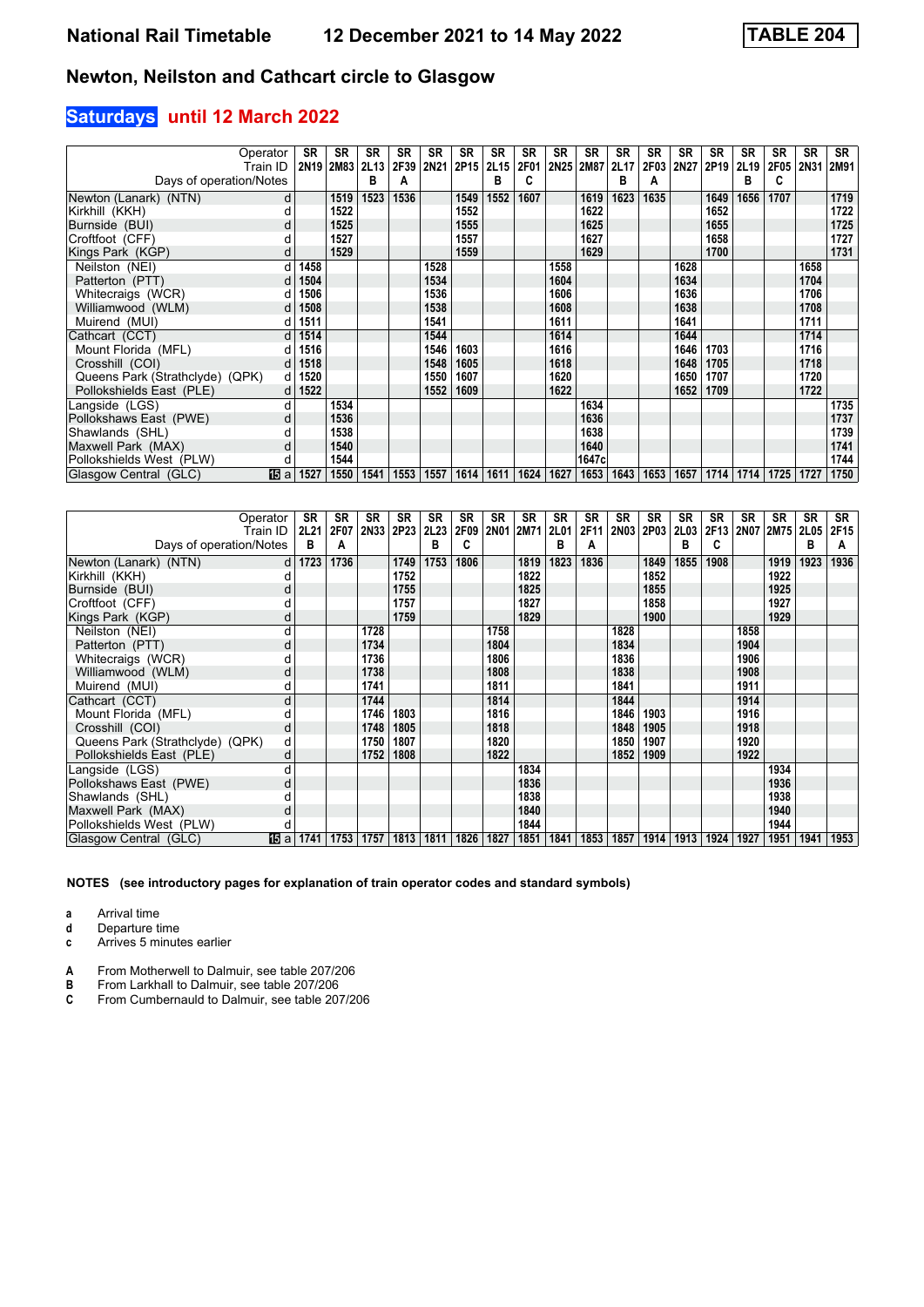#### **Saturdays until 12 March 2022**

|                                 | Operator  | <b>SR</b> | <b>SR</b> | <b>SR</b>   | <b>SR</b><br>2F17   | <b>SR</b> | <b>SR</b> | <b>SR</b>        | <b>SR</b> | <b>SR</b>      | <b>SR</b>                 | <b>SR</b> | SR   | <b>SR</b>           | <b>SR</b> | <b>SR</b> | <b>SR</b>                               | <b>SR</b>   | SR          |
|---------------------------------|-----------|-----------|-----------|-------------|---------------------|-----------|-----------|------------------|-----------|----------------|---------------------------|-----------|------|---------------------|-----------|-----------|-----------------------------------------|-------------|-------------|
|                                 | Train ID  | 2N09      | 2P07      | <b>2L07</b> | c                   |           | 2N13 2M79 | <b>2L09</b><br>Е |           | 2F19 2N15 2L11 | Е                         | c         |      | 2F21 2M83 2L13<br>Е |           |           | 2F23 2N21 2L15<br>Е                     | <b>2F25</b> | <b>2M87</b> |
| Days of operation/Notes         |           |           |           | D           |                     |           |           |                  | A         |                |                           |           |      |                     | А         |           |                                         | C           |             |
| Newton (Lanark) (NTN)           | d         |           | 1949      | 1953        | 2007                |           | 2019      | 2021             | 2037      |                | 2054                      | 2104      | 2119 | 2122                | 2135      |           | 2152                                    | 2204        | 2219        |
| Kirkhill (KKH)                  |           |           | 1952      |             |                     |           | 2022      |                  |           |                |                           |           | 2123 |                     |           |           |                                         |             | 2222        |
| Burnside (BUI)                  | d         |           | 1955      |             |                     |           | 2025      |                  |           |                |                           |           | 2126 |                     |           |           |                                         |             | 2225        |
| Croftfoot (CFF)                 |           |           | 1957      |             |                     |           | 2027      |                  |           |                |                           |           | 2128 |                     |           |           |                                         |             | 2227        |
| Kings Park (KGP)                | d         |           | 1959      |             |                     |           | 2029      |                  |           |                |                           |           | 2130 |                     |           |           |                                         |             | 2229        |
| Neilston (NEI)                  |           | 1928      |           |             |                     | 1958      |           |                  |           | 2028           |                           |           |      |                     |           | 2128      |                                         |             |             |
| Patterton (PTT)                 | d         | 1934      |           |             |                     | 2004      |           |                  |           | 2034           |                           |           |      |                     |           | 2134      |                                         |             |             |
| Whitecraigs (WCR)               |           | 1936      |           |             |                     | 2006      |           |                  |           | 2036           |                           |           |      |                     |           | 2136      |                                         |             |             |
| Williamwood (WLM)               | d         | 1938      |           |             |                     | 2008      |           |                  |           | 2038           |                           |           |      |                     |           | 2138      |                                         |             |             |
| Muirend (MUI)                   |           | 1941      |           |             |                     | 2011      |           |                  |           | 2041           |                           |           |      |                     |           | 2141      |                                         |             |             |
| Cathcart (CCT)                  | d         | 1944      |           |             |                     | 2014      |           |                  |           | 2044           |                           |           |      |                     |           | 2144      |                                         |             |             |
| Mount Florida (MFL)             | d l       | 1946      | 2003      |             |                     | 2016      |           |                  |           | 2046           |                           |           |      |                     |           | 2146      |                                         |             |             |
| Crosshill (COI)                 | dl        | 1948      | 2005      |             |                     | 2018      |           |                  |           | 2048           |                           |           |      |                     |           | 2148      |                                         |             |             |
| Queens Park (Strathclyde) (QPK) | $d \mid$  | 1950      | 2007      |             |                     | 2020      |           |                  |           | 2050           |                           |           |      |                     |           | 2150      |                                         |             |             |
| Pollokshields East (PLE)        | $d \mid$  | 1952      | 2010      |             |                     | 2022      |           |                  |           | 2052           |                           |           |      |                     |           | 2152      |                                         |             |             |
| Langside (LGS)                  |           |           |           |             |                     |           | 2034      |                  |           |                |                           |           | 2135 |                     |           |           |                                         |             | 2234        |
| Pollokshaws East (PWE)          |           |           |           |             |                     |           | 2036      |                  |           |                |                           |           | 2137 |                     |           |           |                                         |             | 2236        |
| Shawlands (SHL)                 |           |           |           |             |                     |           | 2038      |                  |           |                |                           |           | 2139 |                     |           |           |                                         |             | 2238        |
| Maxwell Park (MAX)              |           |           |           |             |                     |           | 2040      |                  |           |                |                           |           | 2141 |                     |           |           |                                         |             | 2240        |
| Pollokshields West (PLW)        | d         |           |           |             |                     |           | 2043      |                  |           |                |                           |           | 2144 |                     |           |           |                                         |             | 2243        |
| Glasgow Central (GLC)           | 15 a 1957 |           |           |             | 2017 2011 2025 2027 |           |           | 2051 2039        |           |                | 2054   2058   2112   2122 |           |      |                     |           |           | 2151   2140   2152   2157   2209   2221 |             | 2249        |

| Operator<br>Days of operation/Notes | Train ID | SR<br>2L17<br>Е | SR<br>2F27<br>A | SR<br>2N27 | SR<br>2F29<br>F | SR   | SR<br>2N31 2M91 | SR<br>2L21<br>D | <b>SR</b><br>2N33 |
|-------------------------------------|----------|-----------------|-----------------|------------|-----------------|------|-----------------|-----------------|-------------------|
| Newton (Lanark) (NTN)               | d        | 2222            | 2234            |            | 2306            |      | 2319            | 2323            |                   |
| Kirkhill (KKH)                      | d        |                 |                 |            |                 |      | 2322            |                 |                   |
| Burnside (BUI)                      | d        |                 |                 |            |                 |      | 2325            |                 |                   |
| Croftfoot (CFF)                     | d        |                 |                 |            |                 |      | 2327            |                 |                   |
| Kings Park (KGP)                    | d        |                 |                 |            |                 |      | 2329            |                 |                   |
| Neilston (NEI)                      | d        |                 |                 | 2228       |                 | 2258 |                 |                 | 2328              |
| Patterton (PTT)                     | d        |                 |                 | 2234       |                 | 2304 |                 |                 | 2334              |
| Whitecraigs (WCR)                   | d        |                 |                 | 2236       |                 | 2306 |                 |                 | 2336              |
| Williamwood (WLM)                   | d        |                 |                 | 2238       |                 | 2308 |                 |                 | 2338              |
| Muirend (MUI)                       | d        |                 |                 | 2241       |                 | 2311 |                 |                 | 2341              |
| Cathcart (CCT)                      | d        |                 |                 | 2244       |                 | 2314 |                 |                 | 2344              |
| Mount Florida (MFL)                 | d        |                 |                 | 2246       |                 | 2316 |                 |                 | 2346              |
| Crosshill (COI)                     | d        |                 |                 | 2248       |                 | 2318 |                 |                 | 2348              |
| Queens Park (Strathclyde) (QPK)     | d        |                 |                 | 2250       |                 | 2320 |                 |                 | 2350              |
| Pollokshields East (PLE)            | d        |                 |                 | 2252       |                 | 2323 |                 |                 | 2352              |
| Langside (LGS)                      | d        |                 |                 |            |                 |      | 2334            |                 |                   |
| Pollokshaws East (PWE)              | d        |                 |                 |            |                 |      | 2336            |                 |                   |
| Shawlands (SHL)                     | d        |                 |                 |            |                 |      | 2338            |                 |                   |
| Maxwell Park (MAX)                  | d        |                 |                 |            |                 |      | 2340            |                 |                   |
| Pollokshields West (PLW)            | d        |                 |                 |            |                 |      | 2343            |                 |                   |
| Glasgow Central (GLC)               | 阳a       | 2240            | 2251            | 2257       | 2324            | 2328 | 2350            | 2339            | 2357              |

**NOTES (see introductory pages for explanation of train operator codes and standard symbols)**

**a** Arrival time<br>**d** Departure t

**d** Departure time

**A** From Motherwell to Dalmuir, see table 207/206<br>**C** From Cumbernauld to Dalmuir, see table 207/20

**C** From Cumbernauld to Dalmuir, see table 207/206<br>**D** From Larkhall to Garscadden, see table 207/206

**D** From Larkhall to Garscadden, see table 207/206<br>**E** From Larkhall to Milngavie, see table 207/206

**E** From Larkhall to Milngavie, see table 207/206<br>**F** From Cumbernauld to Milngavie, see table 20 From Cumbernauld to Milngavie, see table 207/206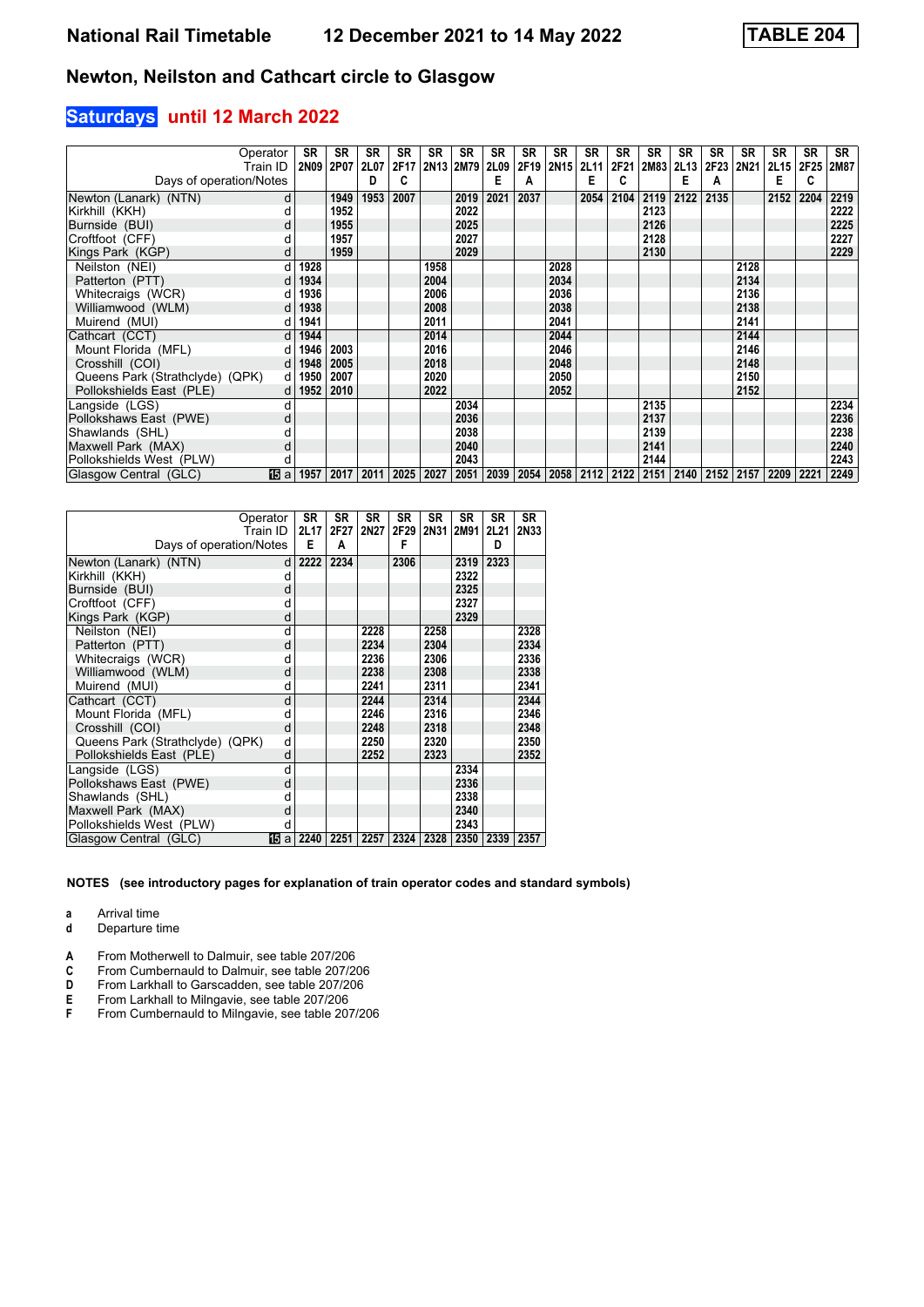## **Sundays until 6 March 2022**

|                                 | Operator<br>Train ID | <b>SR</b><br>2F41 | SR   | <b>SR</b><br>2N17 2M83 2F43 | <b>SR</b> | <b>SR</b><br>2L31 | <b>SR</b><br>2N21 | <b>SR</b><br>2P15 | <b>SR</b>   | <b>SR</b><br>2F45   2N23   2M87 | SR   | <b>SR</b><br>2F47 | <b>SR</b><br>2L33 | <b>SR</b><br>2N27 | <b>SR</b><br>2P <sub>19</sub> | <b>SR</b><br>2F49 | <b>SR</b><br>2N29 2M91 | <b>SR</b> | <b>SR</b><br>2F51 |
|---------------------------------|----------------------|-------------------|------|-----------------------------|-----------|-------------------|-------------------|-------------------|-------------|---------------------------------|------|-------------------|-------------------|-------------------|-------------------------------|-------------------|------------------------|-----------|-------------------|
| Days of operation/Notes         |                      | A                 |      |                             | А         | в                 |                   |                   | A           |                                 |      | A                 | в                 |                   |                               | А                 |                        |           | A                 |
| Newton (Lanark) (NTN)           |                      | $d$ 0857          |      | 0909                        | 0912      | 0927              |                   | 0939              | 0942        |                                 | 1009 | 1012              | 1027              |                   | 1039                          | 1042              |                        | 1109      | 1113              |
| Kirkhill (KKH)                  |                      |                   |      | 0912                        |           |                   |                   | 0942              |             |                                 | 1012 |                   |                   |                   | 1042                          |                   |                        | 1112      |                   |
| Burnside (BUI)                  | d                    |                   |      | 0915                        |           |                   |                   | 0945              |             |                                 | 1015 |                   |                   |                   | 1045                          |                   |                        | 1115      |                   |
| Croftfoot (CFF)                 |                      |                   |      | 0917                        |           |                   |                   | 0947              |             |                                 | 1017 |                   |                   |                   | 1047                          |                   |                        | 1117      |                   |
| Kings Park (KGP)                |                      |                   |      | 0919                        |           |                   |                   | 0949              |             |                                 | 1019 |                   |                   |                   | 1049                          |                   |                        | 1119      |                   |
| Neilston (NEI)                  | d                    |                   | 0848 |                             |           |                   | 0919              |                   |             | 0948                            |      |                   |                   | 1019              |                               |                   | 1048                   |           |                   |
| Patterton (PTT)                 | d                    |                   | 0854 |                             |           |                   | 0925              |                   |             | 0954                            |      |                   |                   | 1025              |                               |                   | 1054                   |           |                   |
| Whitecraigs (WCR)               |                      |                   | 0856 |                             |           |                   | 0927              |                   |             | 0956                            |      |                   |                   | 1027              |                               |                   | 1056                   |           |                   |
| Williamwood (WLM)               | d                    |                   | 0858 |                             |           |                   | 0929              |                   |             | 0958                            |      |                   |                   | 1029              |                               |                   | 1058                   |           |                   |
| Muirend (MUI)                   | d                    |                   | 0901 |                             |           |                   | 0932              |                   |             | 1001                            |      |                   |                   | 1032              |                               |                   | 1101                   |           |                   |
| Cathcart (CCT)                  | d                    |                   | 0905 |                             |           |                   | 0936              |                   |             | 1005                            |      |                   |                   | 1036              |                               |                   | 1105                   |           |                   |
| Mount Florida (MFL)             |                      |                   | 0907 |                             |           |                   | 0938              | 0953              |             | 1007                            |      |                   |                   | 1038              | 1053                          |                   | 1107                   |           |                   |
| Crosshill (COI)                 | d                    |                   | 0909 |                             |           |                   | 0940              | 0955              |             | 1009                            |      |                   |                   | 1040              | 1055                          |                   | 1109                   |           |                   |
| Queens Park (Strathclyde) (QPK) | d                    |                   | 0911 |                             |           |                   | 0942              | 0957              |             | 1011                            |      |                   |                   | 1042              | 1057                          |                   | 1111                   |           |                   |
| Pollokshields East (PLE)        | d                    |                   | 0912 |                             |           |                   | 0943              | 0958              |             | 1012                            |      |                   |                   | 1043              | 1058                          |                   | 1112                   |           |                   |
| Langside (LGS)                  |                      |                   |      | 0923                        |           |                   |                   |                   |             |                                 | 1023 |                   |                   |                   |                               |                   |                        | 1123      |                   |
| Pollokshaws East (PWE)          | d                    |                   |      | 0925                        |           |                   |                   |                   |             |                                 | 1025 |                   |                   |                   |                               |                   |                        | 1125      |                   |
| Shawlands (SHL)                 |                      |                   |      | 0927                        |           |                   |                   |                   |             |                                 | 1027 |                   |                   |                   |                               |                   |                        | 1127      |                   |
| Maxwell Park (MAX)              | d                    |                   |      | 0929                        |           |                   |                   |                   |             |                                 | 1029 |                   |                   |                   |                               |                   |                        | 1129      |                   |
| Pollokshields West (PLW)        |                      |                   |      | 0932                        |           |                   |                   |                   |             |                                 | 1032 |                   |                   |                   |                               |                   |                        | 1132      |                   |
| Glasgow Central (GLC)           | <b>囮 a 0911</b>      |                   | 0917 | 0938 0927                   |           |                   | $0942$ 0948       |                   | 1003   0959 | 1017                            | 1038 | 1029              | 1044              | 1048              | 1103                          | 1059              | 1117                   | 1138      | 1131              |

|                                 | Operator | SR   | <b>SR</b> | SR   | <b>SR</b> | <b>SR</b> | <b>SR</b> | <b>SR</b> | SR   | SR   | SR          | <b>SR</b> | <b>SR</b> | <b>SR</b> | <b>SR</b> | <b>SR</b> | <b>SR</b> | <b>SR</b> | <b>SR</b> |
|---------------------------------|----------|------|-----------|------|-----------|-----------|-----------|-----------|------|------|-------------|-----------|-----------|-----------|-----------|-----------|-----------|-----------|-----------|
|                                 | Train ID | 2L35 | 2N33 2P23 |      | 2F53      | 2N35 2M71 |           | 2F55      | 2L37 | 2N03 | <b>2P03</b> | 2F57      |           | 2N05 2M75 | 2F59      | 2L39      | 2N09 2P07 |           | 2F61      |
| Days of operation/Notes         |          | в    |           |      | А         |           |           | A         | в    |      |             | А         |           |           | A         | в         |           |           | A         |
| Newton (Lanark) (NTN)           | d        | 1127 |           | 1139 | 1142      |           | 1209      | 1212      | 1227 |      | 1239        | 1244      |           | 1309      | 1313      | 1327      |           | 1339      | 1342      |
| Kirkhill (KKH)                  |          |      |           | 1142 |           |           | 1212      |           |      |      | 1242        |           |           | 1312      |           |           |           | 1342      |           |
| Burnside (BUI)                  | d        |      |           | 1145 |           |           | 1215      |           |      |      | 1245        |           |           | 1315      |           |           |           | 1345      |           |
| Croftfoot (CFF)                 |          |      |           | 1147 |           |           | 1217      |           |      |      | 1247        |           |           | 1317      |           |           |           | 1347      |           |
| Kings Park (KGP)                | d        |      |           | 1149 |           |           | 1219      |           |      |      | 1249        |           |           | 1319      |           |           |           | 1349      |           |
| Neilston (NEI)                  | d        |      | 1119      |      |           | 1148      |           |           |      | 1219 |             |           | 1248      |           |           |           | 1319      |           |           |
| Patterton (PTT)                 | d        |      | 1125      |      |           | 1154      |           |           |      | 1225 |             |           | 1254      |           |           |           | 1325      |           |           |
| Whitecraigs (WCR)               |          |      | 1127      |      |           | 1156      |           |           |      | 1227 |             |           | 1256      |           |           |           | 1327      |           |           |
| Williamwood (WLM)               | d        |      | 1129      |      |           | 1158      |           |           |      | 1229 |             |           | 1258      |           |           |           | 1329      |           |           |
| Muirend (MUI)                   | d        |      | 1132      |      |           | 1201      |           |           |      | 1232 |             |           | 1301      |           |           |           | 1332      |           |           |
| Cathcart (CCT)                  | d        |      | 1136      |      |           | 1205      |           |           |      | 1236 |             |           | 1305      |           |           |           | 1336      |           |           |
| Mount Florida (MFL)             |          |      | 1138      | 1153 |           | 1207      |           |           |      | 1238 | 1253        |           | 1307      |           |           |           | 1338      | 1353      |           |
| Crosshill (COI)                 | d        |      | 1140      | 1155 |           | 1209      |           |           |      | 1240 | 1255        |           | 1309      |           |           |           | 1340      | 1355      |           |
| Queens Park (Strathclyde) (QPK) | d        |      | 1142      | 1157 |           | 1211      |           |           |      | 1242 | 1257        |           | 1311      |           |           |           | 1342      | 1357      |           |
| Pollokshields East (PLE)        | d        |      | 1143      | 1158 |           | 1212      |           |           |      | 1243 | 1258        |           | 1312      |           |           |           | 1343      | 1358      |           |
| Langside (LGS)                  | d        |      |           |      |           |           | 1223      |           |      |      |             |           |           | 1323      |           |           |           |           |           |
| Pollokshaws East (PWE)          | d        |      |           |      |           |           | 1225      |           |      |      |             |           |           | 1325      |           |           |           |           |           |
| Shawlands (SHL)                 |          |      |           |      |           |           | 1227      |           |      |      |             |           |           | 1327      |           |           |           |           |           |
| Maxwell Park (MAX)              | d        |      |           |      |           |           | 1229      |           |      |      |             |           |           | 1329      |           |           |           |           |           |
| Pollokshields West (PLW)        |          |      |           |      |           |           | 1232      |           |      |      |             |           |           | 1332      |           |           |           |           |           |
| Glasgow Central (GLC)           | 16 a     | 1144 | 1148      | 1203 | 1200      | 1217      | 1238      | 1229      | 1244 | 1248 | 1303        | 1301      | 1317      | 1338      | 1332      | 1344      | 1348      | 1403      | 1359      |

**NOTES (see introductory pages for explanation of train operator codes and standard symbols)**

**a** Arrival time<br>**d** Departure t

**d** Departure time

**A** From Motherwell to Milngavie, see table 207/206<br>**B** From Larkhall to Balloch, see table 207/206

From Larkhall to Balloch, see table 207/206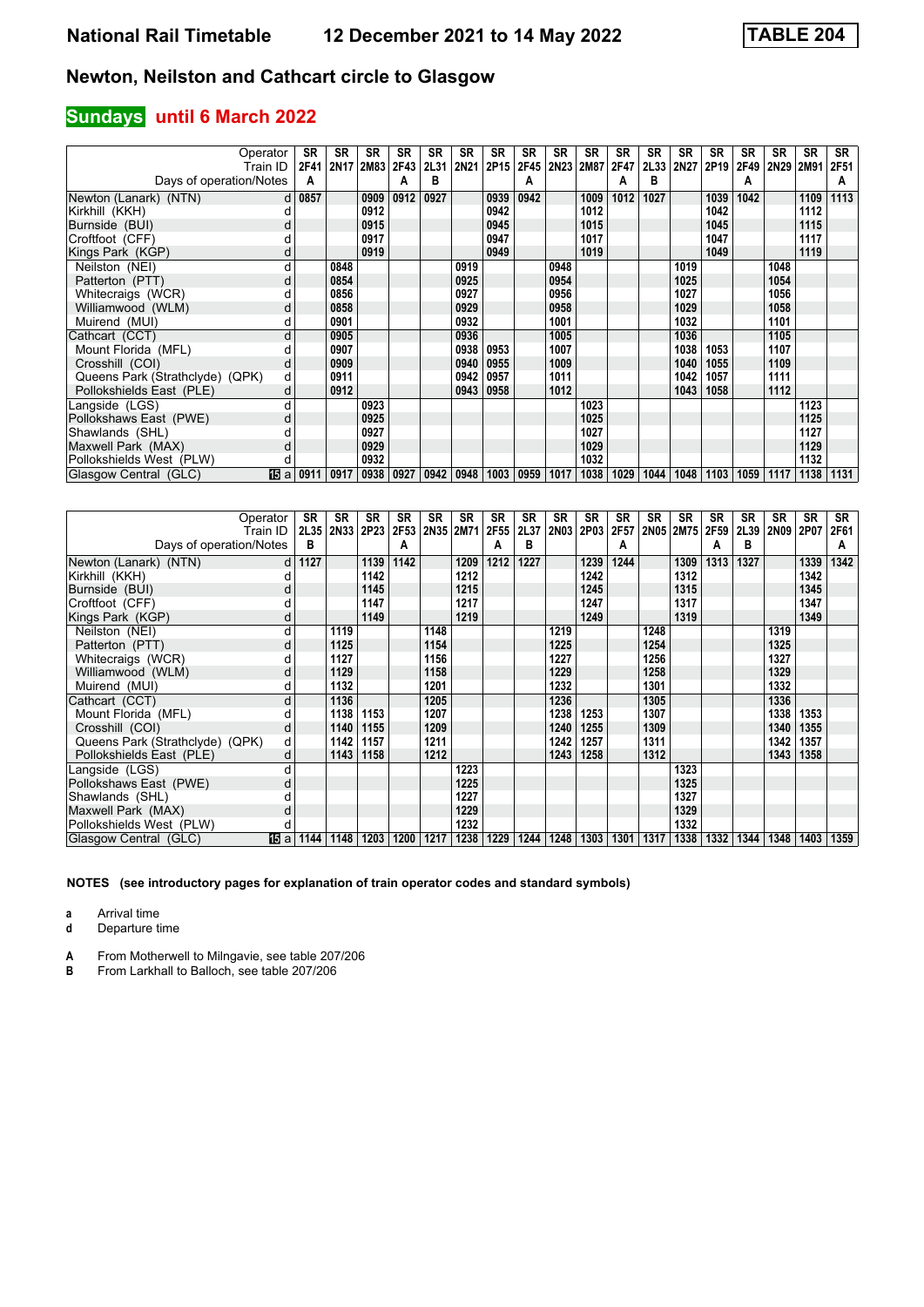## **Sundays until 6 March 2022**

| Operator<br>Train ID            |            | <b>SR</b><br>2N <sub>11</sub> | <b>SR</b><br>2M79 | <b>SR</b><br>2F63 | <b>SR</b><br>2L31 | SR<br>2N15 2P11 | <b>SR</b> | <b>SR</b><br>2F65 | <b>SR</b> | SR<br>2N17 2M83 | SR<br>2F67 | SR<br>2L33 | SR<br>2N21 | SR<br>2P <sub>15</sub> | SR<br>2F69 | <b>SR</b> | <b>SR</b><br>2N23 2M87 | <b>SR</b><br>2F41 | <b>SR</b><br><b>2L35</b> |
|---------------------------------|------------|-------------------------------|-------------------|-------------------|-------------------|-----------------|-----------|-------------------|-----------|-----------------|------------|------------|------------|------------------------|------------|-----------|------------------------|-------------------|--------------------------|
| Days of operation/Notes         |            |                               |                   | А                 | в                 |                 |           | А                 |           |                 | А          | в          |            |                        | Α          |           |                        | A                 | в                        |
| Newton (Lanark) (NTN)           | d          |                               | 1409              | 1413              | 1427              |                 | 1439      | 1442              |           | 1509            | 1512       | 1527       |            | 1539                   | 1542       |           | 1609                   | 1615              | 1627                     |
| Kirkhill (KKH)                  |            |                               | 1412              |                   |                   |                 | 1442      |                   |           | 1512            |            |            |            | 1542                   |            |           | 1612                   |                   |                          |
| Burnside (BUI)                  | d          |                               | 1415              |                   |                   |                 | 1445      |                   |           | 1515            |            |            |            | 1545                   |            |           | 1615                   |                   |                          |
| Croftfoot (CFF)                 |            |                               | 1417              |                   |                   |                 | 1447      |                   |           | 1517            |            |            |            | 1547                   |            |           | 1617                   |                   |                          |
| Kings Park (KGP)                | d          |                               | 1419              |                   |                   |                 | 1449      |                   |           | 1519            |            |            |            | 1549                   |            |           | 1619                   |                   |                          |
| Neilston (NEI)                  |            | 1348                          |                   |                   |                   | 1419            |           |                   | 1448      |                 |            |            | 1519       |                        |            | 1548      |                        |                   |                          |
| Patterton (PTT)                 |            | 1354                          |                   |                   |                   | 1425            |           |                   | 1454      |                 |            |            | 1525       |                        |            | 1554      |                        |                   |                          |
| Whitecraigs (WCR)               |            | 1356                          |                   |                   |                   | 1427            |           |                   | 1456      |                 |            |            | 1527       |                        |            | 1556      |                        |                   |                          |
| Williamwood (WLM)               | d          | 1358                          |                   |                   |                   | 1429            |           |                   | 1458      |                 |            |            | 1529       |                        |            | 1558      |                        |                   |                          |
| Muirend (MUI)                   |            | 1401                          |                   |                   |                   | 1432            |           |                   | 1501      |                 |            |            | 1532       |                        |            | 1601      |                        |                   |                          |
| Cathcart (CCT)                  | d          | 1407                          |                   |                   |                   | 1435            |           |                   | 1505      |                 |            |            | 1536       |                        |            | 1605      |                        |                   |                          |
| Mount Florida (MFL)             |            | 1410                          |                   |                   |                   | 1437            | 1453      |                   | 1507      |                 |            |            | 1538       | 1553                   |            | 1607      |                        |                   |                          |
| Crosshill (COI)                 |            | 1412                          |                   |                   |                   | 1439            | 1455      |                   | 1509      |                 |            |            | 1540       | 1555                   |            | 1609      |                        |                   |                          |
| Queens Park (Strathclyde) (QPK) | d          | 1414                          |                   |                   |                   | 1441            | 1457      |                   | 1511      |                 |            |            | 1542       | 1557                   |            | 1611      |                        |                   |                          |
| Pollokshields East (PLE)        |            | 1415                          |                   |                   |                   | 1443            | 1458      |                   | 1512      |                 |            |            | 1543       | 1558                   |            | 1612      |                        |                   |                          |
| Langside (LGS)                  | d          |                               | 1423              |                   |                   |                 |           |                   |           | 1523            |            |            |            |                        |            |           | 1623                   |                   |                          |
| Pollokshaws East (PWE)          | d          |                               | 1425              |                   |                   |                 |           |                   |           | 1525            |            |            |            |                        |            |           | 1625                   |                   |                          |
| Shawlands (SHL)                 |            |                               | 1427              |                   |                   |                 |           |                   |           | 1527            |            |            |            |                        |            |           | 1627                   |                   |                          |
| Maxwell Park (MAX)              | d          |                               | 1429              |                   |                   |                 |           |                   |           | 1529            |            |            |            |                        |            |           | 1629                   |                   |                          |
| Pollokshields West (PLW)        | d          |                               | 1432              |                   |                   |                 |           |                   |           | 1532            |            |            |            |                        |            |           | 1632                   |                   |                          |
| Glasgow Central (GLC)           | <b>旧</b> a | 1420                          | 1438              | 1432              | 1444              | 1448            | 1503      | 1459              | 1517      | 1538            | 1529       | 1544       | 1548       | 1603                   | 1600       | 1617      | 1638                   | 1633              | 1644                     |

|                                 | Operator     | SR          | <b>SR</b>        | <b>SR</b> | SR   | <b>SR</b> | <b>SR</b> | <b>SR</b> | SR   | <b>SR</b> | <b>SR</b> | <b>SR</b> | <b>SR</b> | <b>SR</b> | <b>SR</b> | <b>SR</b> | <b>SR</b> | <b>SR</b> | SR   |
|---------------------------------|--------------|-------------|------------------|-----------|------|-----------|-----------|-----------|------|-----------|-----------|-----------|-----------|-----------|-----------|-----------|-----------|-----------|------|
|                                 | Train ID     | <b>2N27</b> | 2P <sub>19</sub> | 2F43 2N29 |      | 2M91      | 2F45      | 2L37      | 2N33 | 2P23      | 2F47      |           | 2N35 2M71 | 2F49      | 2L39      | 2N03      | 2P03 2F51 |           | 2N05 |
| Days of operation/Notes         |              |             |                  | А         |      |           | А         | в         |      |           | A         |           |           | Α         | В         |           |           | Α         |      |
| Newton (Lanark) (NTN)           | d            |             | 1639             | 1642      |      | 1709      | 1712      | 1727      |      | 1739      | 1742      |           | 1809      | 1816      | 1831      |           | 1839      | 1842      |      |
| Kirkhill (KKH)                  |              |             | 1642             |           |      | 1712      |           |           |      | 1742      |           |           | 1812      |           |           |           | 1842      |           |      |
| Burnside (BUI)                  | d            |             | 1645             |           |      | 1715      |           |           |      | 1745      |           |           | 1815      |           |           |           | 1845      |           |      |
| Croftfoot (CFF)                 |              |             | 1647             |           |      | 1717      |           |           |      | 1747      |           |           | 1817      |           |           |           | 1847      |           |      |
| Kings Park (KGP)                | d            |             | 1649             |           |      | 1719      |           |           |      | 1749      |           |           | 1819      |           |           |           | 1849      |           |      |
| Neilston (NEI)                  |              | 1619        |                  |           | 1644 |           |           |           | 1719 |           |           | 1748      |           |           |           | 1819      |           |           | 1848 |
| Patterton (PTT)                 |              | 1625        |                  |           | 1650 |           |           |           | 1725 |           |           | 1754      |           |           |           | 1825      |           |           | 1854 |
| Whitecraigs (WCR)               |              | 1627        |                  |           | 1652 |           |           |           | 1727 |           |           | 1756      |           |           |           | 1827      |           |           | 1856 |
| Williamwood (WLM)               |              | 1629        |                  |           | 1654 |           |           |           | 1729 |           |           | 1758      |           |           |           | 1829      |           |           | 1858 |
| Muirend (MUI)                   |              | 1632        |                  |           | 1657 |           |           |           | 1732 |           |           | 1801      |           |           |           | 1832      |           |           | 1901 |
| Cathcart (CCT)                  | <sub>d</sub> | 1635        |                  |           | 1700 |           |           |           | 1736 |           |           | 1804      |           |           |           | 1836      |           |           | 1905 |
| Mount Florida (MFL)             |              | 1637        | 1653             |           | 1702 |           |           |           | 1738 | 1753      |           | 1806      |           |           |           | 1838      | 1853      |           | 1907 |
| Crosshill (COI)                 | $d \mid$     | 1639        | 1655             |           | 1704 |           |           |           | 1740 | 1755      |           | 1808      |           |           |           | 1840      | 1855      |           | 1909 |
| Queens Park (Strathclyde) (QPK) | dl           | 1641        | 1657             |           | 1706 |           |           |           | 1742 | 1757      |           | 1810      |           |           |           | 1842      | 1857      |           | 1911 |
| Pollokshields East (PLE)        | d            | 1643        | 1658             |           | 1708 |           |           |           | 1743 | 1758      |           | 1812      |           |           |           | 1843      | 1858      |           | 1912 |
| Langside (LGS)                  |              |             |                  |           |      | 1723      |           |           |      |           |           |           | 1823      |           |           |           |           |           |      |
| Pollokshaws East (PWE)          | d            |             |                  |           |      | 1725      |           |           |      |           |           |           | 1825      |           |           |           |           |           |      |
| Shawlands (SHL)                 |              |             |                  |           |      | 1727      |           |           |      |           |           |           | 1827      |           |           |           |           |           |      |
| Maxwell Park (MAX)              | d            |             |                  |           |      | 1729      |           |           |      |           |           |           | 1829      |           |           |           |           |           |      |
| Pollokshields West (PLW)        |              |             |                  |           |      | 1732      |           |           |      |           |           |           | 1832      |           |           |           |           |           |      |
| Glasgow Central (GLC)           | 115 a        | 1649        | 1703             | 1700      | 1713 | 1738      | 1730      | 1744      | 1748 | 1803      | 1759      | 1818      | 1838      | 1832      | 1845      | 1848      | 1903      | 1857      | 1917 |

**NOTES (see introductory pages for explanation of train operator codes and standard symbols)**

**a** Arrival time<br>**d** Departure t

**d** Departure time

**A** From Motherwell to Milngavie, see table 207/206<br>**B** From Larkhall to Balloch, see table 207/206

From Larkhall to Balloch, see table 207/206